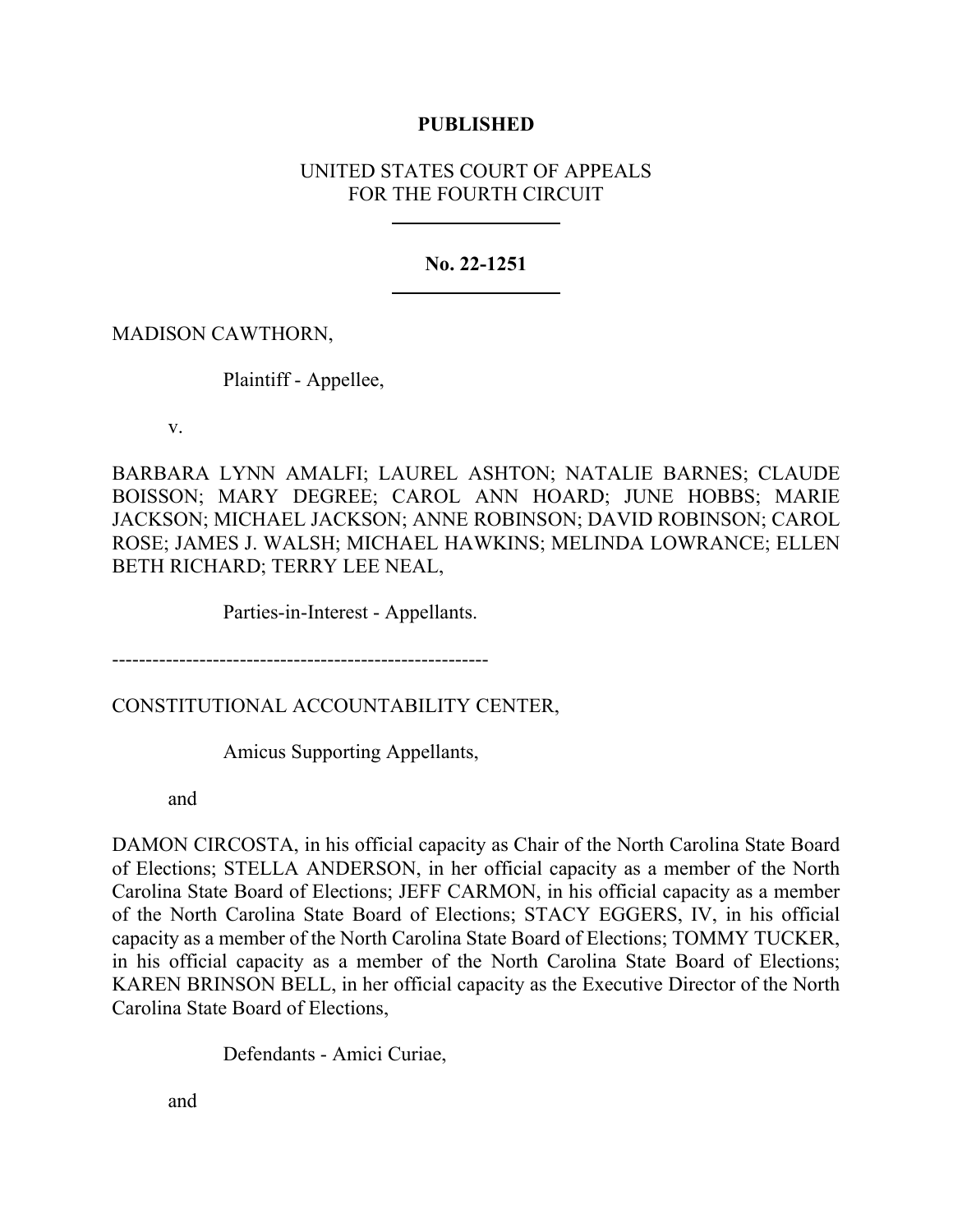### NORTH CAROLINA REPUBLICAN PARTY,

Amicus Supporting Appellee,

and

PROFESSOR DEREK T. MULLER,

Amicus Curiae.

Appeal from the United States District Court for the Eastern District of North Carolina, at Raleigh. Richard E. Myers, II, Chief District Judge. (5:22-cv-00050-M)

Argued: May 3, 2022 Decided: May 24, 2022

Before WYNN, RICHARDSON, and HEYTENS, Circuit Judges.

Reversed, vacated, and remanded by published opinion. Judge Heytens wrote the opinion, in which Judge Wynn joined. Judge Wynn wrote a concurring opinion. Judge Richardson wrote an opinion concurring in the judgment.

**ARGUED:** Pressly McAuley Millen, WOMBLE BOND DICKINSON (US) LLP, Raleigh, North Carolina, for Appellants. James Bopp, Jr., THE BOPP LAW FIRM, PC, Terre Haute, Indiana, for Appellee. **ON BRIEF:** Raymond M. Bennett, Samuel B. Hartzell, Scott D. Anderson, Margaret Hayes Jernigan Finley, WOMBLE BOND DICKINSON (US) LLP, Raleigh, North Carolina; Ronald A. Fein, FREE SPEECH FOR PEOPLE, Newton, Massachusetts; John R. Wallace, WALLACE & NORDAN, LLP, Raleigh, North Carolina; James G. Exum, Jr., Greensboro, North Carolina; Robert F. Orr, ORR LAW, Raleigh, North Carolina, for Appellants. Melena S. Siebert, THE BOPP LAW FIRM, PC, Terre Haute, Indiana, for Appellee. Elizabeth B. Wydra, Brianne J. Gorod, Praveen Fernandes, Charlotte Schwartz, CONSTITUTIONAL ACCOUNTABILITY CENTER, Washington, D.C., for Amicus Constitutional Accountability Center. Joshua H. Stein, Attorney General, Amar Majmundar, Senior Deputy Attorney General, Stephanie A. Brennan, Special Deputy Attorney General, Terence Steed, Special Deputy Attorney General, Mary Carla Babb, Special Deputy Attorney General, NORTH CAROLINA DEPARTMENT OF JUSTICE, Raleigh, North Carolina, for Amici Curiae Defendants. Philip R. Thomas, NORTH CAROLINA REPUBLICAN PARTY, Raleigh, North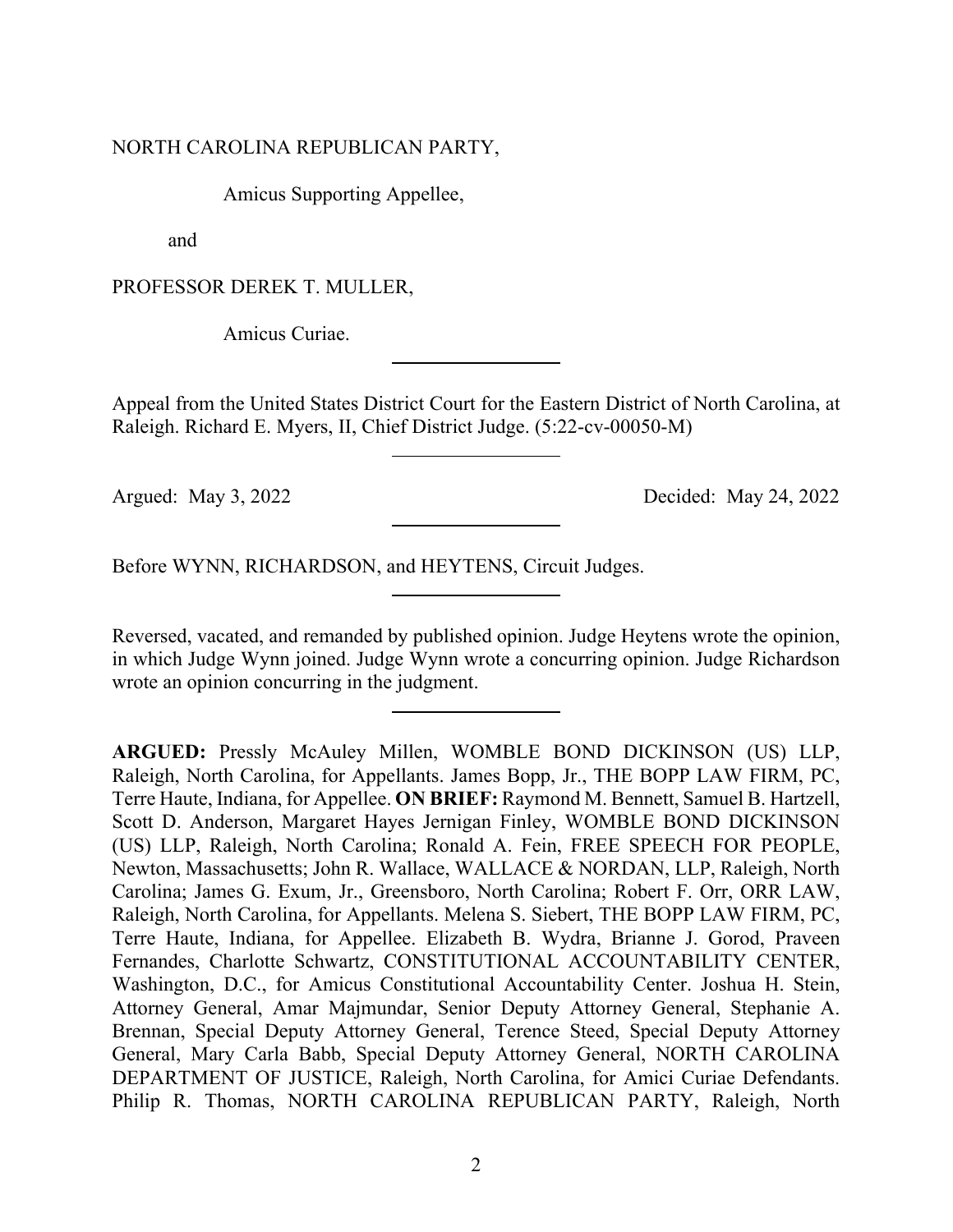Carolina; Kevin J. Cline, KEVIN CLINE LAW, PLLC, Raleigh, North Carolina, for Amicus North Carolina Republican Party. Michael Francisco, Michael A. Brody, MCGUIREWOODS LLP, Washington, D.C., for Amicus Professor Derek T. Muller.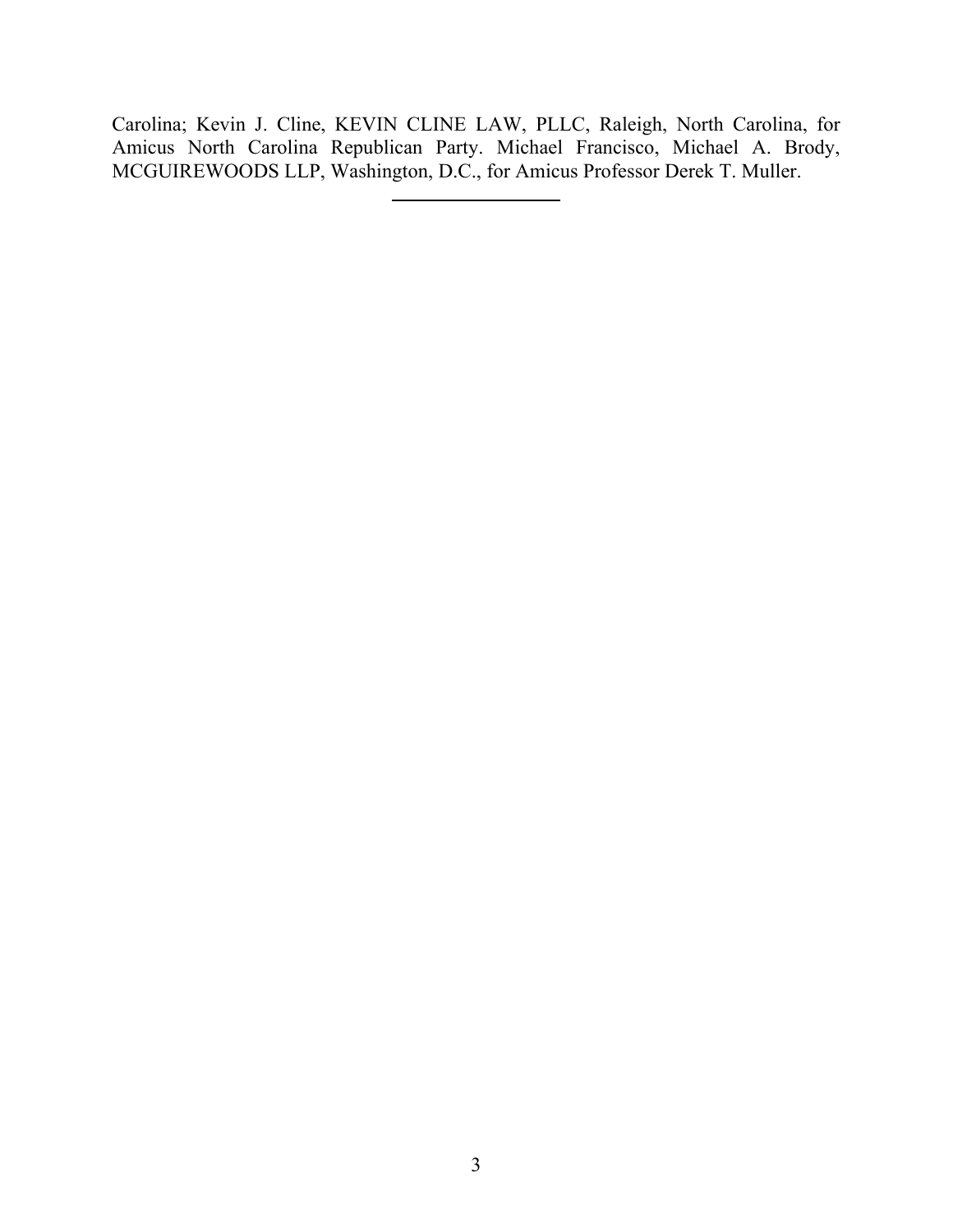TOBY HEYTENS, Circuit Judge:

In 1868—three years after the end of "the late wicked Rebellion," *Ex parte Milligan*, 71 U.S. 2, 109 (1866)—the Constitution was amended to disqualify from future federal or state office certain public officials "who . . . shall have engaged in insurrection or rebellion against" the United States "or given aid and comfort to the enemies thereof." U.S. Const. amend. XIV, § 3. Four years later, Congress exercised its constitutional authority to "remove such disabilit [ies]," *id.*, by enacting legislation lifting the "political disabilities" imposed by" Section 3 of the Fourteenth Amendment "from all persons whomsoever" with the exception of certain high-ranking federal officers who had joined the Confederacy. Act of May 22, 1872, ch. 193, 17 Stat. 142. The issue currently before us is whether that same 1872 legislation also prospectively lifted the constitutional disqualification for all future rebels or insurrectionists, no matter their conduct. To ask such a question is nearly to answer it. Consistent with the statutory text and context, we hold that the 1872 Amnesty Act removed the Fourteenth Amendment's eligibility bar only for those whose constitutionally wrongful acts occurred before its enactment. Accordingly, we reverse the district court's grant of injunctive relief and remand for further proceedings.  $<sup>1</sup>$  $<sup>1</sup>$  $<sup>1</sup>$ </sup>

<span id="page-3-0"></span><sup>&</sup>lt;sup>1</sup> Representative Cawthorn suggests that this case is moot because unofficial reports from the May 17 primary suggest he will not be the nominee for his party this year. Nevertheless, based on the record before us, this appeal is not currently moot in an Article III sense because a primary winner has not yet been certified and it does not appear the challengers have withdrawn their challenge. See generally N.C. Gen. Stat. § 163-182.5 (describing the process for authenticating primary results); Calendar of Events, https://www.ncsbe.gov/current-sbe-events (setting date to authenticate results for June 9, 2022). And to the extent future developments may bear on any mootness inquiry including whether a controversy is reasonably likely to recur, see *Kingdomware Techs.,*  (continued)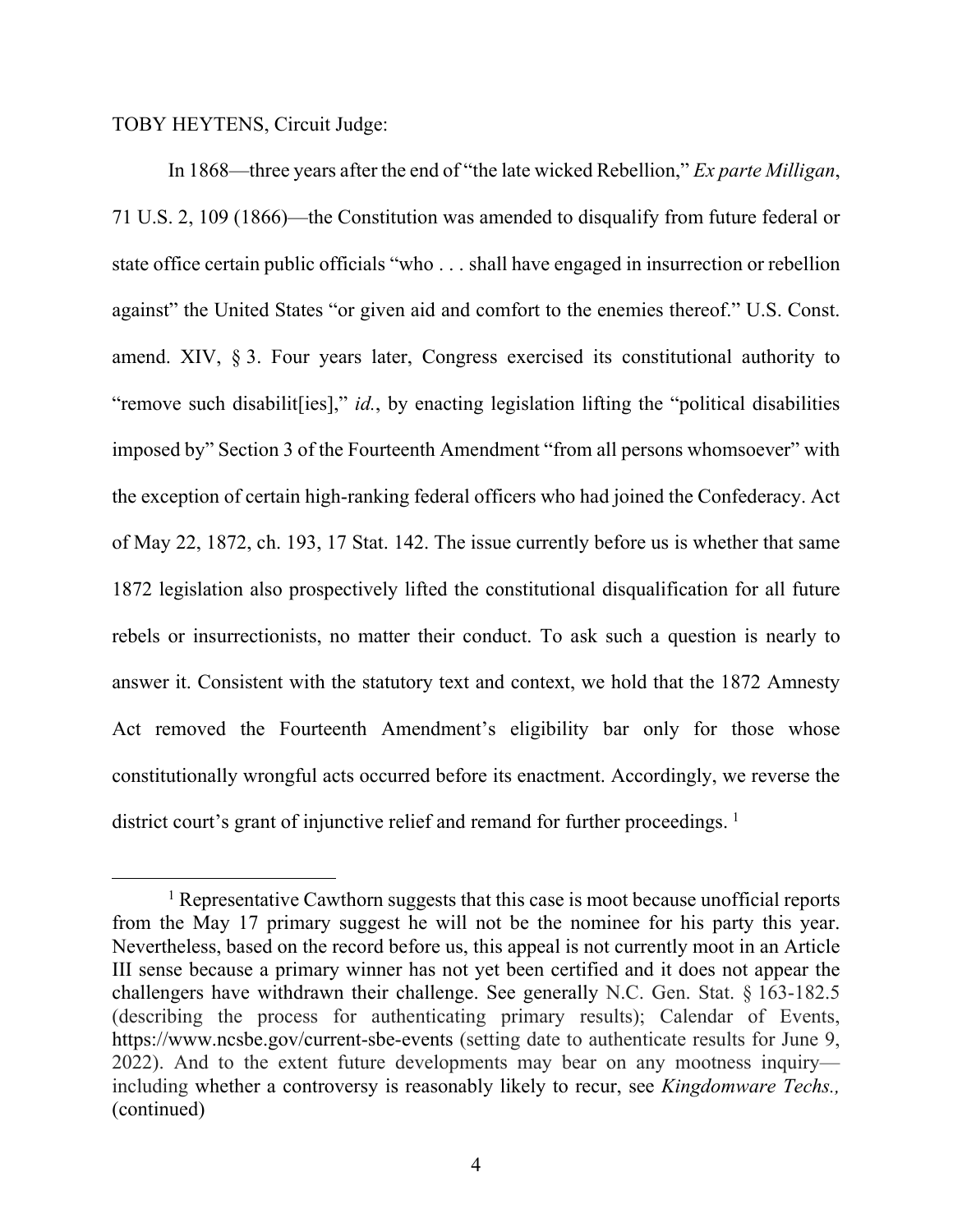I.

North Carolina law allows "[a]ny qualified voter registered in the same district as the office for which [a] candidate has filed or petitioned" to file a challenge with the state board of elections asserting "that the candidate does not meet the constitutional or statutory qualifications for the office." N.C. Gen. Stat. §§ 163-127.1, -127.2. In January 2022, shortly after the North Carolina state legislature redrew its congressional districts, a group of voters in Representative Madison Cawthorn's district filed such a challenge. According to the voters, Representative Cawthorn encouraged the violent mob that disrupted the peaceful transition of power by invading the United States Capitol on January 6, 2021, and that encouragement constituted "insurrection" and disqualifies Representative Cawthorn for further service in Congress.

Seeking to stop the challenge process from going forward, Representative Cawthorn sued the members of the state board of elections in federal district court. The complaint raises four discrete theories for enjoining the state administrative proceeding, specifically that it: (1) impermissibly burdens Representative Cawthorn's First Amendment right to run for political office; (2) places the burden of proof on Representative Cawthorn in violation of the Due Process Clause; (3) usurps Congress's power under Article I, Section 5 of the

*Inc. v. United States*, 579 U.S. 162, 170 (2016)—we are ill-suited to assess such matters on the current record. See, *e.g.*, *North Carolina Right to Life Comm. Fund for Ind. Pol. Expenditures v. Leake*, 524 F.3d 427, 435 (4th Cir. 2008) (appeal involving election regulations is not moot when "there is a reasonable expectation that the challenged provisions will be applied against the plaintiffs again during future election cycles"). Because the district court is better suited to apply this fact-intensive test, we leave any questions about whether the primary results will ultimately moot this case to that court in the first instance.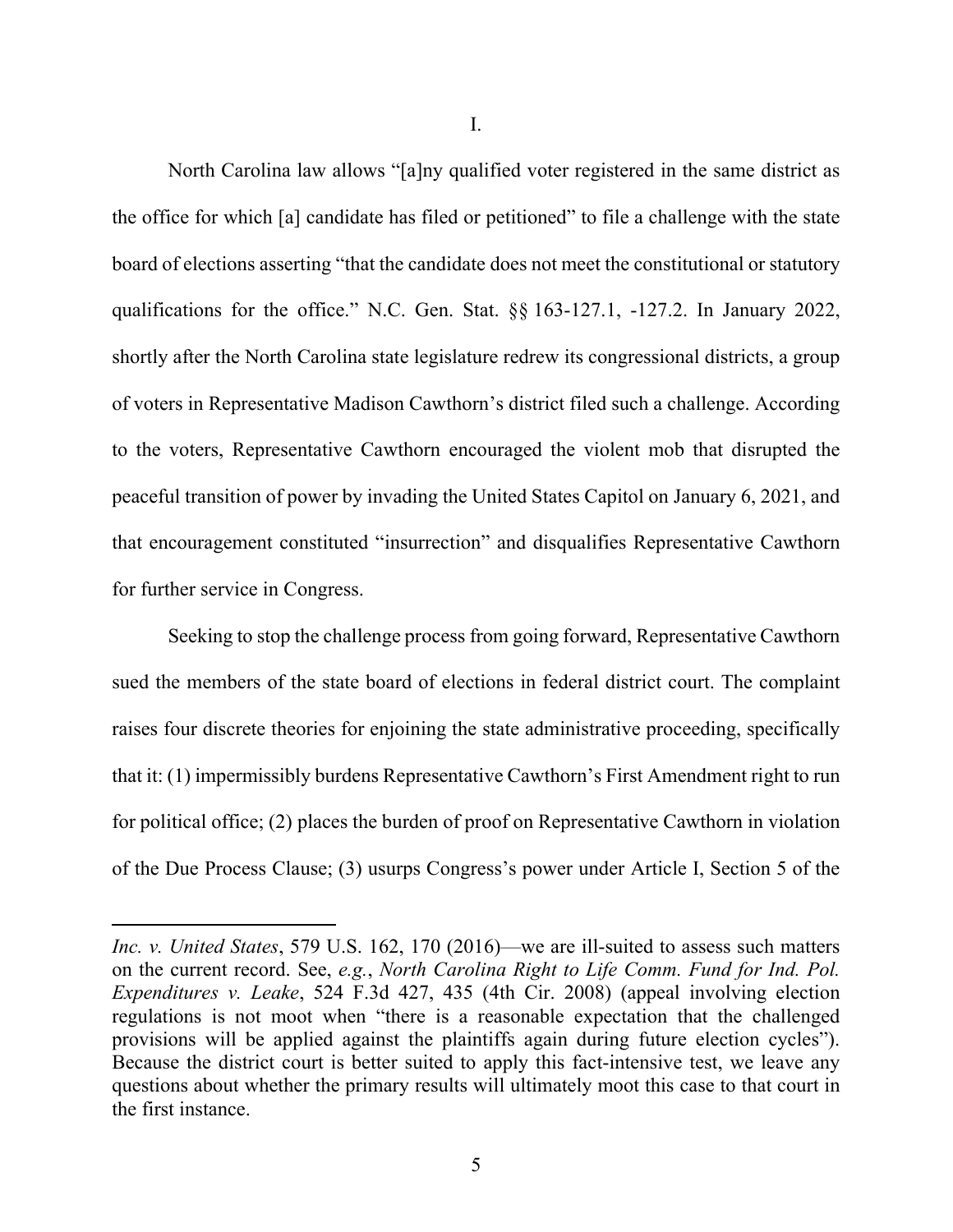Constitution to be "the Judge of the ... Qualifications of its own Members"; and (4) violates the 1872 Amnesty Act.

A week after Representative Cawthorn filed suit, the voters who filed the January challenge with the state board of elections sought leave to intervene as defendants. The district court denied that motion, concluding that the challengers had failed "to overcome the strong presumption" that the state board defendants adequately represented their interests and stating that the challengers' "brief adds little to nothing to the court's consideration of [Representative Cawthorn's] request for preliminary injunctive relief." JA 310, 312.

While this litigation was underway, the North Carolina Supreme Court introduced a procedural wrinkle by ruling that the congressional districts adopted by North Carolina's legislature violated the State's constitution and ordering that replacement maps be adopted. See *Harper v. Hall*, 868 S.E.[2](#page-5-0)d 499, 509–11 (N.C. 2022).<sup>2</sup> After Representative Cawthorn identified the new district in which he intended to run, a group of voters from that district filed materially identical challenges contesting his qualifications on March 2, 2022. One of the original January challengers, Laurel Ashton, remained in Representative Cawthorn's new district and became one of the March challengers as well. Although Representative Cawthorn did not formally amend his complaint to reflect the new challenge and challengers, the parties and the district court treated the complaint and motion for

<span id="page-5-0"></span> $2$  Although a petition for a writ of certiorari from the underlying decision remains pending, the Supreme Court declined to issue a stay. See *Moore v. Harper*, 142 S. Ct. 1089 (2022). As a result, the current maps will be in effect for at least the 2022 election.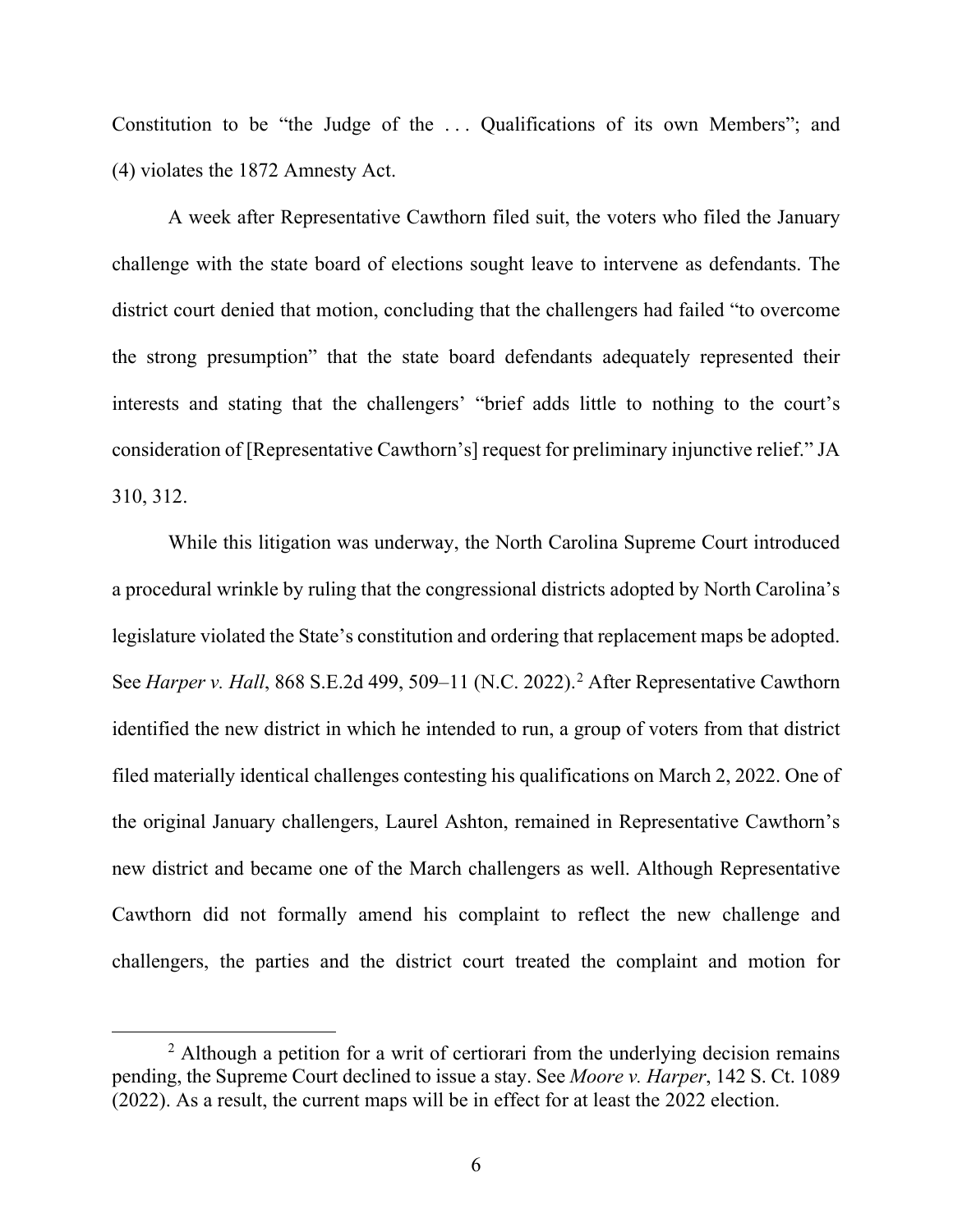preliminary injunction against the January challenge as applying to the March challenge as well.

The state board of elections announced its intent to hold a hearing on March 7, and the district court set a preliminary injunction hearing for three days earlier (March 4). At the hearing, the state board defendants vigorously opposed all of Representative Cawthorn's various claims, including his assertion that entertaining the challenge would violate the 1872 Amnesty Act. At the end of the March 4 hearing, the district court announced it was granting a preliminary injunction with a written opinion to follow. In its oral ruling, the court emphasized that the basis for its injunction was "very narrow" and rested exclusively on the court's "statutory determination" that the 1872 Amnesty Act applied to Representative Cawthorn. JA 475.

Five days later (March 9), the January challengers—including Ashton—filed a notice of appeal of both the order denying their motion to intervene and the district court's grant of a preliminary injunction. The challengers also sought an emergency stay of the district court's injunction pending appeal. The state board defendants neither filed their own appeal nor joined in the challengers' stay request.

The next day (March 10), the district court issued a written opinion that memorialized its conclusion about the 1872 Amnesty Act and stated it was entering "a permanent injunction." JA 509. Once again, the district court emphasized it was "not reach[ing] the constitutional questions" because "it was not necessary to do so." *Id.* The next day, the January challengers—including Ashton—filed an amended notice of appeal that added both the district court's written order and its grant of a permanent injunction.

7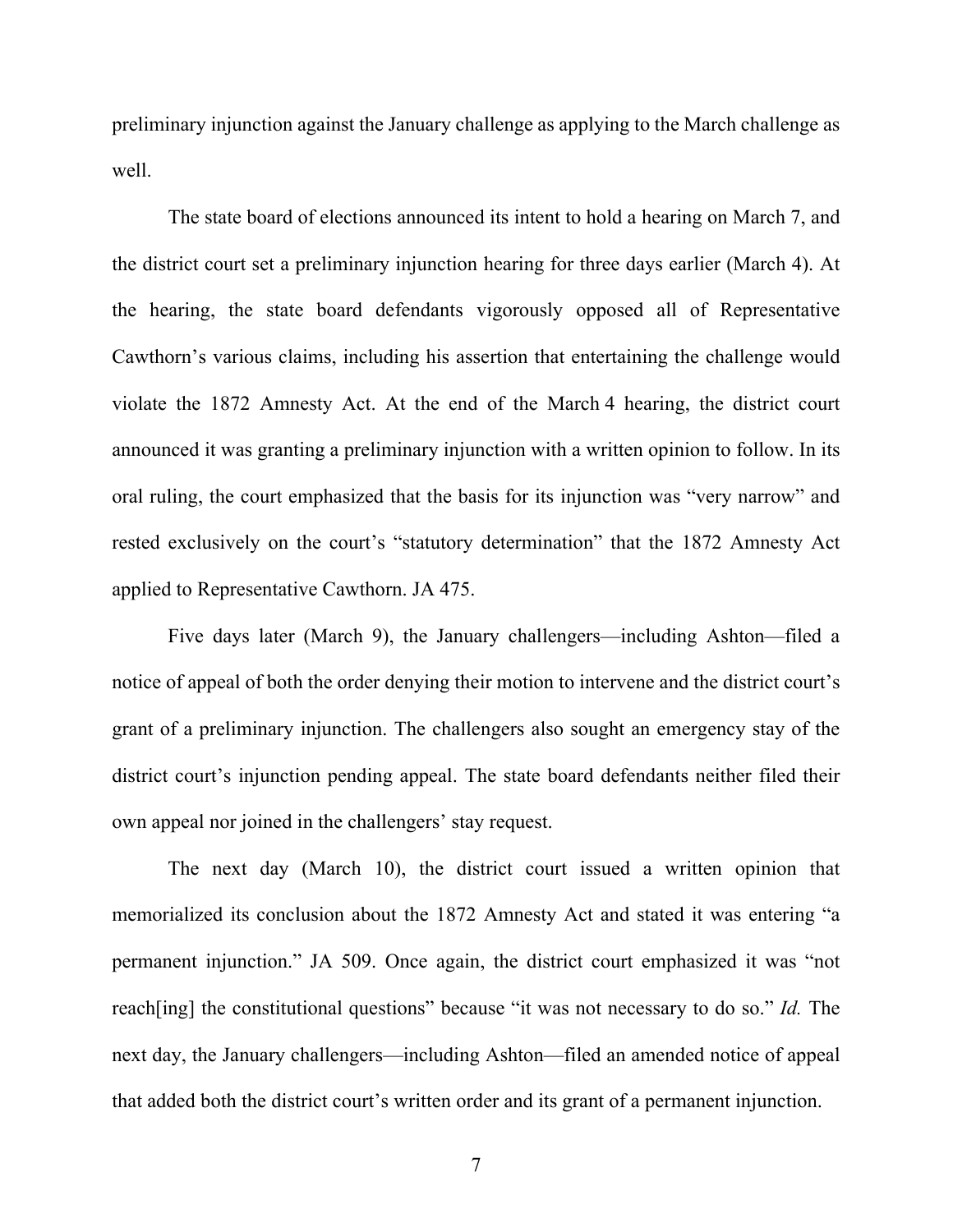On March 14—four days after the district court's written order—the state board defendants filed an amicus brief in this Court in response to the challengers' stay motion. That brief advised that the state board of elections was "reviewing the written order to determine whether it will file an appeal" and that, if such an appeal were filed, the state board defendants would not seek "expedited relief" from this Court. ECF 19 at 3.

On March 17, this Court denied the challengers' motion to stay the district court's injunction pending appeal. ECF 33. In the same order, the Court noted that "events since the district court's denial of intervention—including filings before this Court—reveal that circumstances may have changed" since the district court denied the initial motion to intervene. *Id.* at 2. Accordingly, the Court issued "a limited remand . . . to permit appellants to file and the district court to consider a new motion to intervene on an expedited basis." *Id.* at 2–3. The same day, the March challengers (once again including Ashton) filed an "Expedited Renewed Motion to Intervene as Defendants" with the district court. JA 525.

The district court denied that motion to intervene as well, primarily on the ground that it was untimely. Specifically, the court faulted the March challengers for failing to seek intervention immediately following its grant of a preliminary injunction on March 4 or the entry of its written order on March 10. Acknowledging it had already denied a motion to intervene by the identically situated January challengers by the time that window opened, the district court reasoned the March challengers should have predicted that the state board defendants would decline to vigorously pursue appellate relief because the court had ruled on statutory grounds relatively unique to this challenge rather than constitutional grounds with broader implications for the State's processes. The district court further stated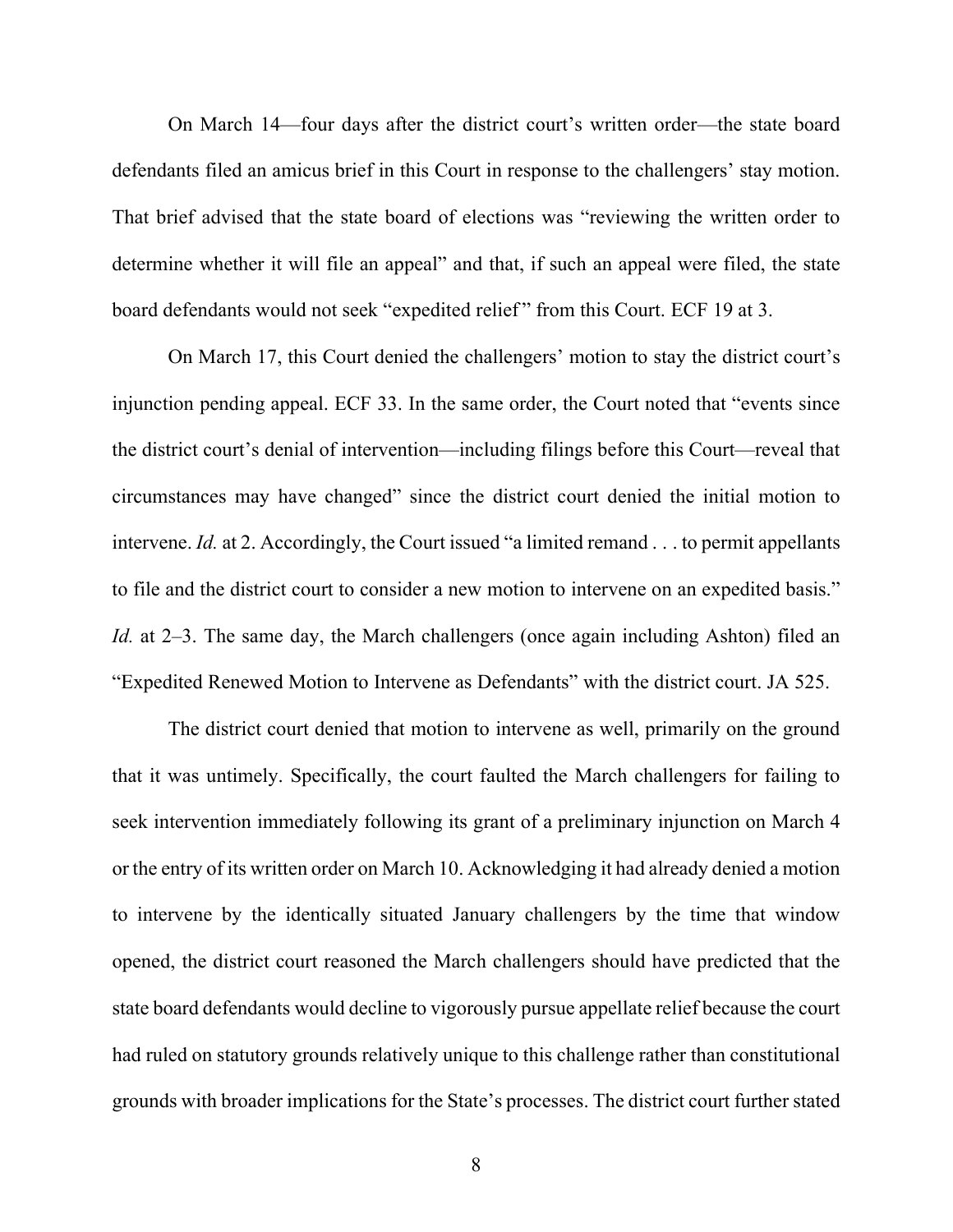that the delay associated with an appeal by the challengers would "unduly prejudice" Representative Cawthorn and could force him "to respond to 'new' arguments, unanticipated theories, and possible re-litigation of issues already decided." JA 752 (footnote omitted).

Following the district court's denial of their motion to intervene, the March challengers promptly appealed that order along with all the underlying orders on the merits. The state board defendants never filed their own appeal, and the time to do so has now elapsed. See Fed. R. App. P. 4. The state board defendants also have not participated substantively in this appeal, nor did they appear at oral argument.

### II.

This appeal arrives in an unusual procedural posture. The only named defendants covered by the district court's injunction (the state board members) have elected not to appeal, and the only people who seek to challenge the injunction (the various challengers) were denied leave to intervene by the district court. The upshot of this odd situation is that we cannot reach the merits unless we determine the challengers should have been allowed to intervene. For that reason, we begin by addressing two issues related to intervention. The first is Representative Cawthorn's assertion that the challengers lack Article III standing to pursue this appeal. The second is the challengers' assertion that the district court exceeded its discretion in denying their motion to intervene.

#### A.

We start with "standing to appeal." *Virginia House of Delegates v. Bethune-Hill*, 139 S. Ct. 1945, 1950 (2019). Because they are the ones invoking the appellate jurisdiction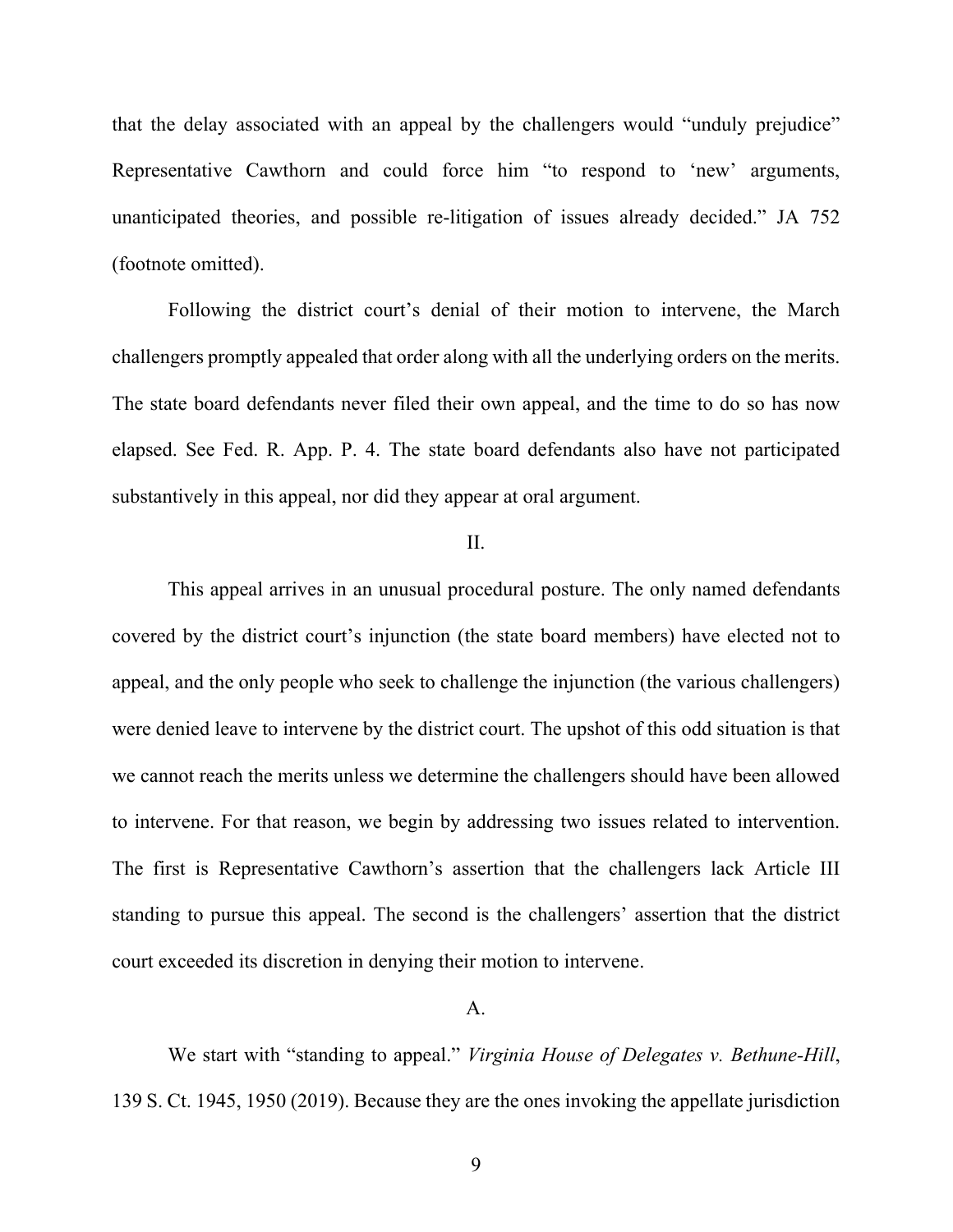of this Court, the challengers must demonstrate "that [they] personally ha[ve] suffered some actual or threatened injury." *Diamond v. Charles*, 476 U.S. 54, 62 (1986) (quotation marks omitted). Representative Cawthorn's primary argument about standing is that the challengers cannot establish such an injury because they assert only a generalized grievance shared by all voters in their district. We disagree.<sup>[3](#page-9-0)</sup>

Representative Cawthorn relies on what he perceives as a parallel between the challengers here and the unsuccessful petitioners in *Hollingsworth v. Perry*, 570 U.S. 693 (2013). The *Hollingsworth* petitioners were the "official proponents" of a ballot initiative that successfully amended the California Constitution to provide that "[o]nly marriage between a man and a woman is valid or recognized in California." *Id.* at 701–02 (alteration in original) (quotation marks omitted). The relevant state officials declined to defend the law against a federal constitutional challenge, and the proponents were allowed to intervene to do so. *Id.* at 702. After the district court enjoined enforcement of the law, the state official defendants declined to appeal and the proponents sought to file their own appeal. *Id.* As support for their standing to do so, the proponents claimed that California law gave them a "unique, special, and distinct role in the initiative process—one involving both authority

<span id="page-9-0"></span><sup>&</sup>lt;sup>3</sup> Because of the redrawing of the State's maps, the January challengers other than Ashton no longer reside in Representative Cawthorn's district. As a result, those challengers are no longer eligible to file a challenge under North Carolina law and their claims are thus moot. See N.C. Gen. Stat. §§ 163-127.1, -127.2. In contrast, Ashton has continuously maintained the necessary stake because she filed her current challenge before this appeal was filed.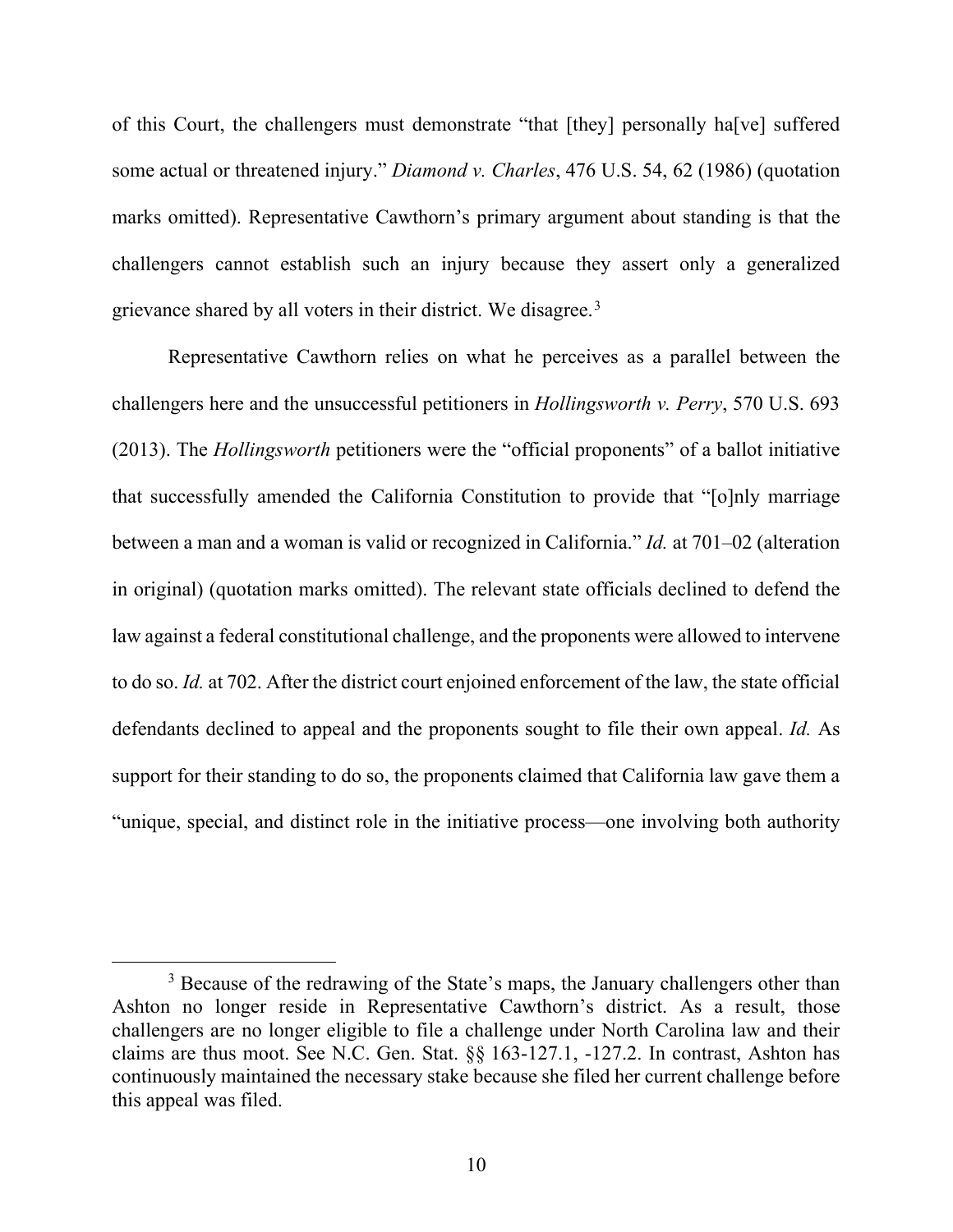and responsibilities that differ from other supporters of the measure." *Id.* at 706 (quotation marks omitted).

The Supreme Court was unpersuaded. It was "[t]rue enough," the Court acknowledged, that state law gave the proponents "a unique, special, and distinct role" "when it comes to the process of *enacting* the law," including the responsibility "for collecting the signatures required to qualify the measure for the ballot," "to file the measure with election officials to put it on the ballot," and to "control . . . the arguments in favor of the initiative that would appear in California's ballot pamphlets." *Hollingsworth*, 570 U.S. at 706–07 (emphasis added) (quotation marks omitted). But once the ballot measure became law, the Court emphasized, the proponents "ha[d] no role—special or otherwise in the [law's] enforcement." *Id.* at 707. Because upholding the law's constitutionality after its enactment "no more directly and tangibly benefit[ed] [the proponents] than it [did] the public at large," the Supreme Court concluded the proponents lacked Article III standing to appeal the district court's injunction. *Id.* at 706 (quotation marks omitted).

Things are different here. The challengers before us do not seek merely to defend the legality of a state law. Instead, their "personal stake" in the outcome of this case, *Hollingsworth*, 570 U.S. at 707 (quotation marks omitted), derives from the still-pending challenge proceeding they filed with the state board of elections that was enjoined by the district court. North Carolina law grants the challengers extensive rights in that proceeding—indeed, rights that are roughly comparable to those of a litigant in court. The board of elections must hold a hearing. N.C. Gen. Stat. § 163-127.4(a). A challenger may take "depositions prior to the hearing" and request "subpoenas for witnesses or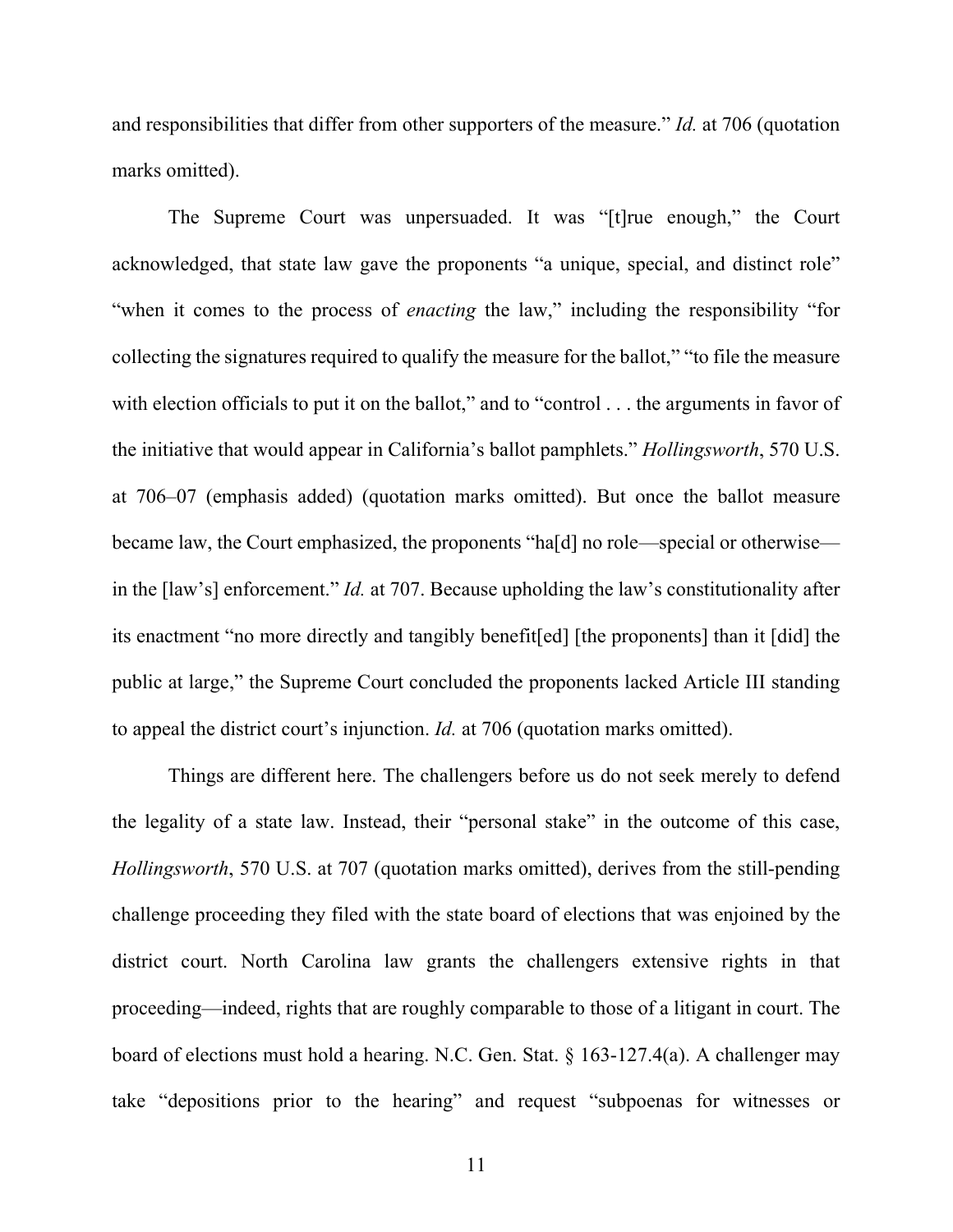documents." § 163-127.4(a)(2), (3). At the hearing, a challenger may present evidence and examine witnesses. § 163-127.4(c)(1), (2). A challenger who loses may appeal as of right to the North Carolina Court of Appeals,  $\S 163-127.6(b)(1)$ , and then via discretionary review to the North Carolina Supreme Court and the Supreme Court of the United States, see N.C. Const. art. IV, § 12(1); 28 U.S.C. § 1257(a). These challengers thus possess precisely the kind of special "authority and responsibilities" that the *Hollingsworth* petitioners lacked. 570 U.S. at 706 (quotation marks omitted).

To be sure, the "deprivation of a procedural right without some concrete interest that is affected by the deprivation—a procedural right *in vacuo*—is insufficient to create Article III standing." *Summers v. Earth Island Inst.*, 555 U.S. 488, 496 (2009); accord *Spokeo, Inc. v. Robins*, 578 U.S. 330, 342 (2016). But this case does not involve the kinds of purely procedural rights at issue in those cases, which involved decisionmaking procedures (for the government and a credit-reporting firm, respectively) that did not "require [or] forbid any action on the part of " the plaintiffs. *Summers*, 555 U.S. at 493; see also *Spokeo*, 578 U.S. at 335–36. Here, in contrast, the district court's injunction operates directly on the challengers by preventing them, personally, from exercising their rights to engage in discovery and participate in a hearing that would result in a binding adjudication of their claims. [4](#page-11-0) And that fact—that the district court's injunction precludes them "from

<span id="page-11-0"></span><sup>4</sup> These features of North Carolina law distinguish the notice-and-comment procedures allegedly not followed in *Summers*; there, the government would have been free to disregard any comments filed so long as it acted within the wide latitude afforded by the Administrative Procedure Act. See *Summers*, 555 U.S. at 490, 496–97.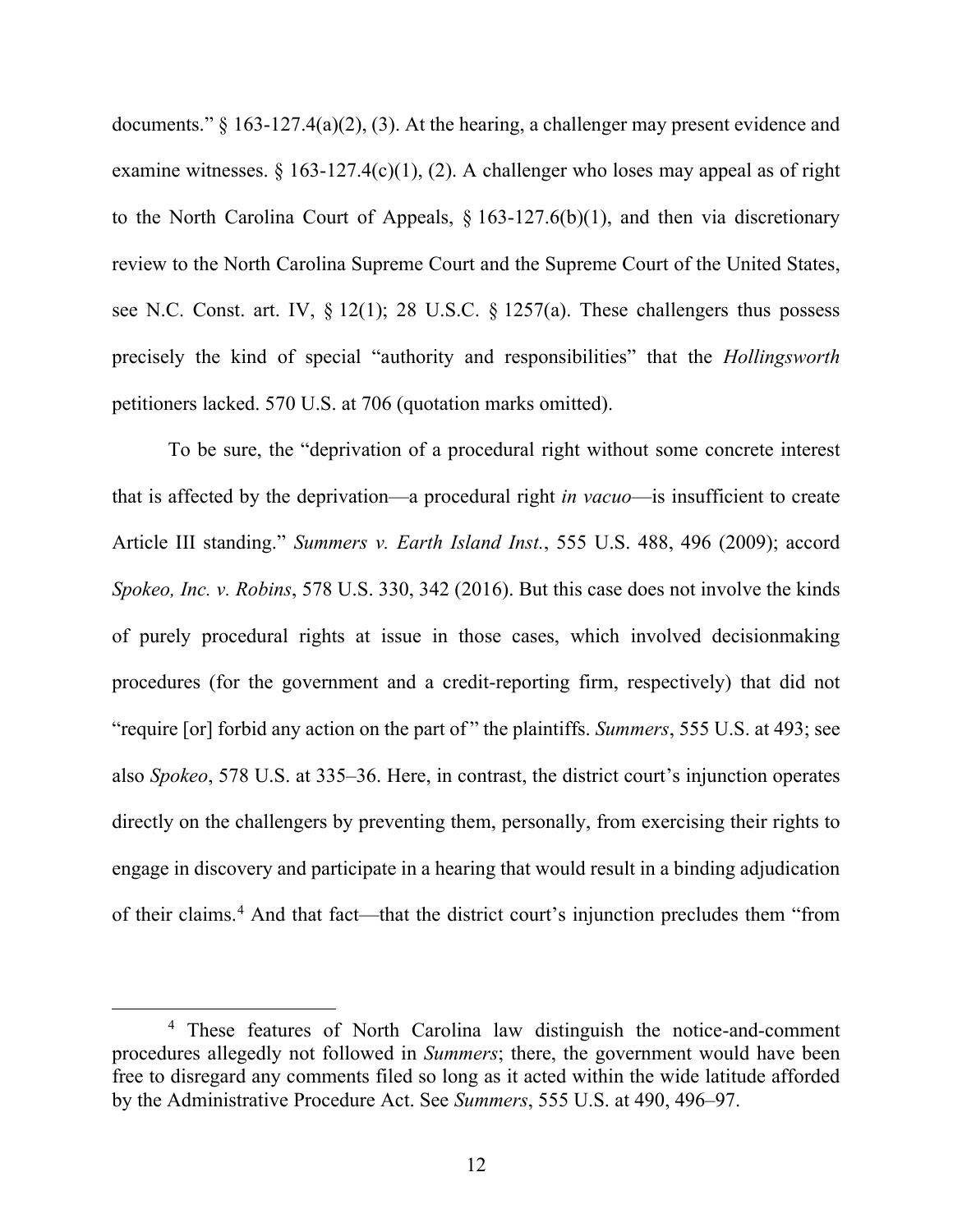doing [some]thing" in the real world, *Trump v. New York*, 141 S. Ct. 530, 536 (2020) (per curiam) (quotation marks omitted)—gives the challengers the requisite personal stake in this appeal. Cf. *Salazar v. Buono*, 559 U.S. 700, 711–13 (2010) (litigant who secured an injunction had standing to enforce that injunction even if he lacked Article III standing to secure the underlying injunction in the first place).<sup>[5](#page-12-0)</sup>

Nor does it matter whether the challengers' interests in the state process amount to "a 'property' interest protected under the Fourteenth Amendment." Appellee Br. 25. Representative Cawthorn cites no precedent supporting such a requirement, and we are aware of none. On the contrary, the Supreme Court has recognized that even "recreational" or "aesthetic" interests can support standing. *Friends of the Earth, Inc. v. Laidlaw Envtl. Servs. (TOC), Inc.*, 528 U.S. 167, 184 (2000). The injuries that can establish standing are therefore a broader and more diverse category than the interests necessary for due process protections to attach.

#### B.

We turn next to whether the district court abused its discretion in denying the motion to intervene. See *Stuart v. Huff*, 706 F.3d 345, 349 (4th Cir. 2013) ("It is well settled that district court rulings on ... intervention motions are to be reviewed for abuse of

<span id="page-12-0"></span> $<sup>5</sup>$  In any event, the challengers also have a stake in the outcome of the (now-</sup> enjoined) administrative process because it will affect the choices that appear on their ballot. Cf. *Baten v. McMaster*, 967 F.3d 345, 352–53 (4th Cir. 2020), *as amended* (July 27, 2020). Although others in the same district may share that interest, "[t]he fact that an injury may be suffered by a large number of people does not of itself make that injury a nonjusticiable generalized grievance." *Spokeo*, 578 U.S. at 339 n.7; accord *Gill v. Whitford*, 138 S. Ct. 1916, 1930 (2018) (specifically contemplating district-wide injuries).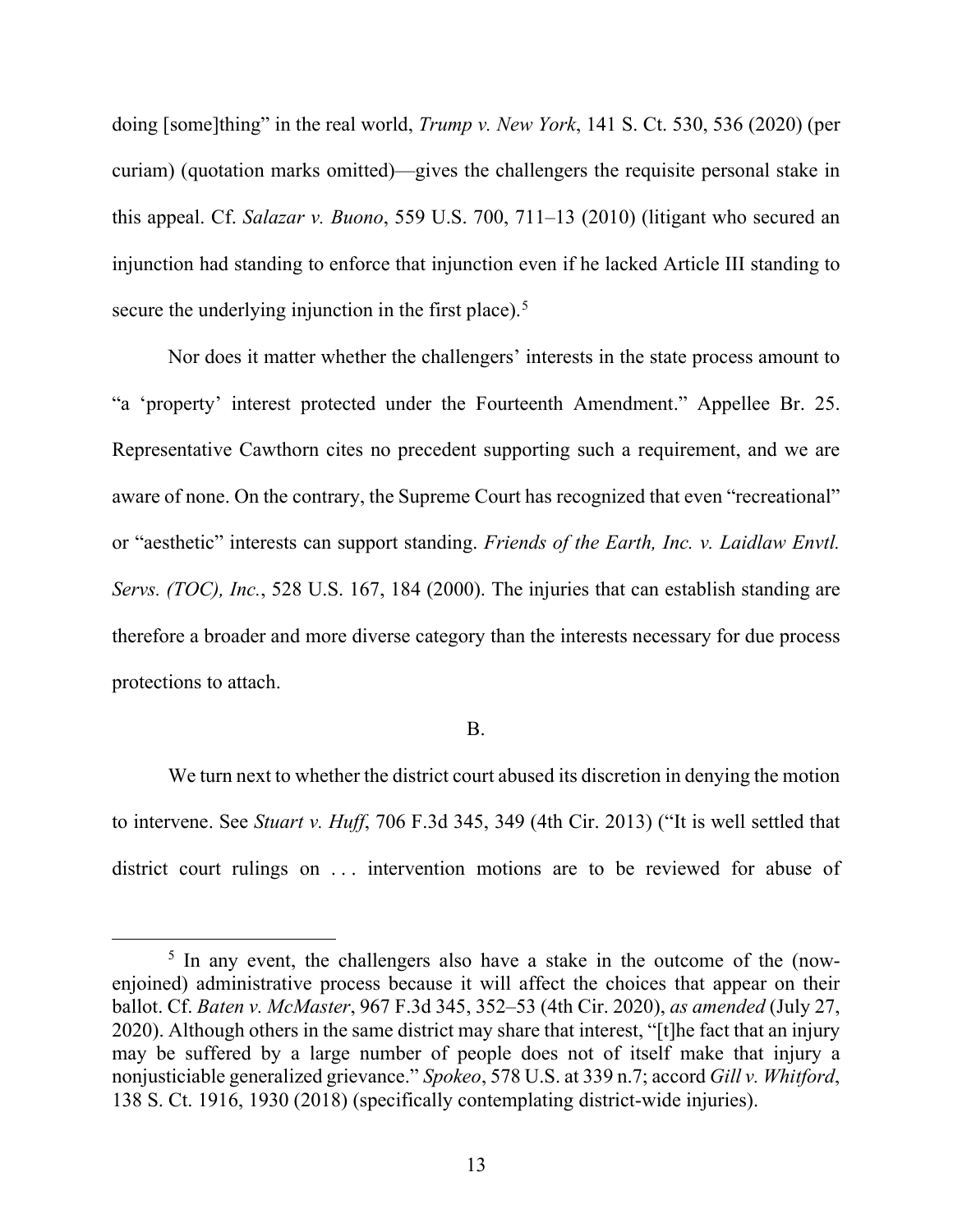discretion."). In doing so, we limit our focus to Ashton's March 17 motion because that case for intervention is the most straightforward and Ashton's appeal adequately presents all the issues before us.

We conclude that the district court exceeded the bounds of its discretion in refusing to allow Ashton to intervene after our limited remand. The court denied Ashton's renewed motion principally on timeliness grounds, relying almost exclusively on Ashton's failure to move again to intervene during the eight-day window between when she re-filed her challenge in Representative Cawthorn's new district (March 2) and the date of the district court's written order (March 10). The district court's theory was that—at least after its preliminary injunction ruling on March 4—it was clear that the state board defendants would not seek appellate review because the court had ruled only on a narrow statutory basis rather than a broader constitutional one.

That reasoning, we conclude, constitutes "a clear error in judgment" that renders the denial of intervention an abuse of discretion. *Wesberry v. Gislaved Gummi AB*, 178 F.3d 257, 261 (4th Cir. 1999) (quotation marks omitted). The state board defendants vigorously contested Representative Cawthorn's statutory argument both in their pre-hearing briefing and at the preliminary injunction hearing itself and gave no advance indication they would later decline to appeal an adverse ruling on that issue. In fact, at the conclusion of the March 4 hearing, the district court complimented the state board defendants on their thorough arguments, stating they "could not have done a better job . . . in squarely presenting the issues." JA 476.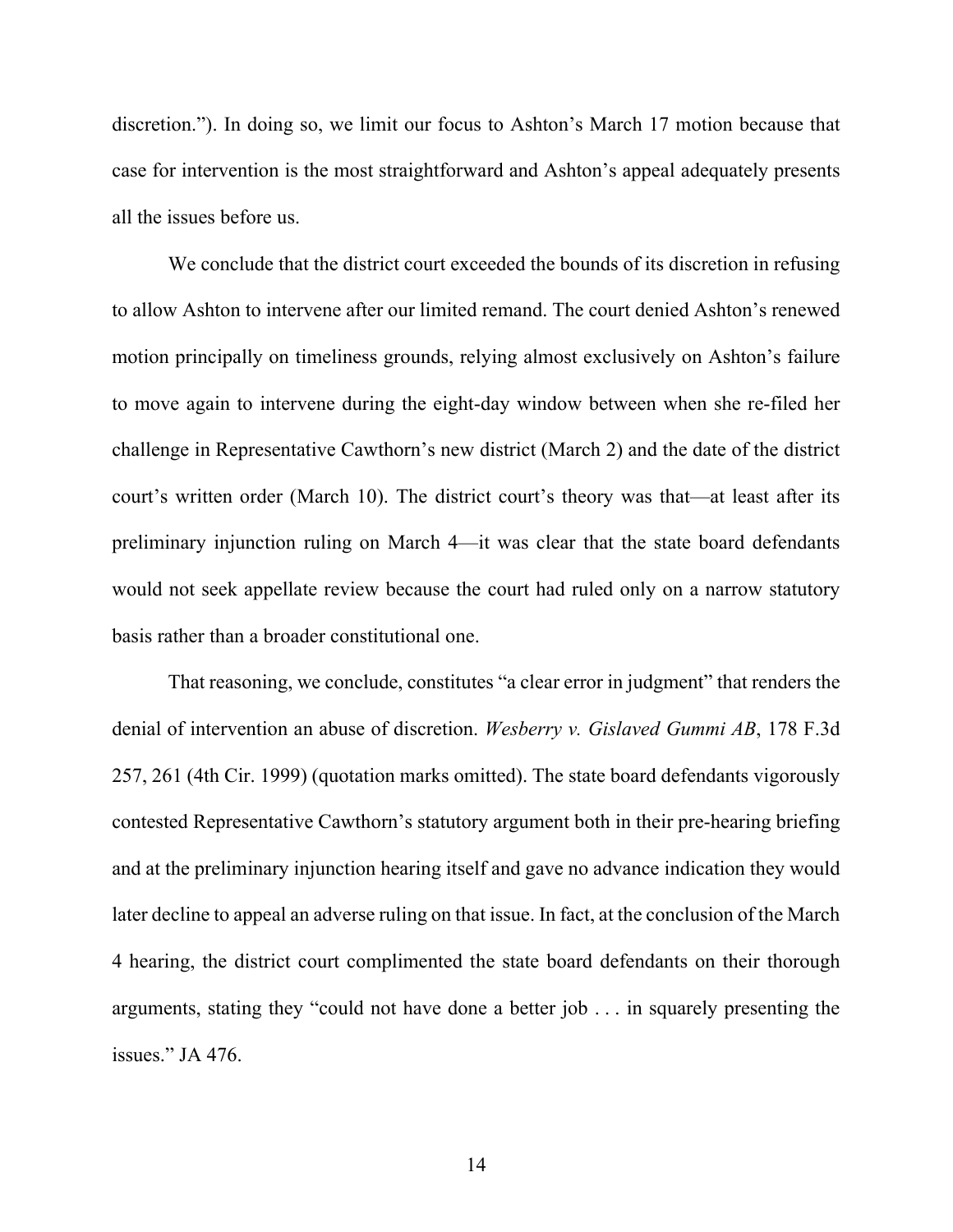The state board defendants first revealed their decision against expediting any appeal on March 14—four days *after* the end of the period during which the district court concluded that Ashton should have filed a new motion to intervene. On that day, the state board defendants advised this Court that they had not yet decided whether to appeal but, even if they did, they would not seek to expedite review of the district court's order. Because this Court's ordinary processes would not have resulted in an oral argument (much less a decision) on any such appeal until mid-September 2022 at the earliest—and because the entire challenge procedure (including any post-hearing appeals) would still need to take place were such an appeal ultimately to succeed—the state board defendants' decision to forgo seeking an expedited appeal meant there was virtually no possibility that the challengers could obtain meaningful relief from the district court's order before the general election in November. [6](#page-14-0)

Although the district court did not separately fault the March challengers for not seeking to intervene between March 14 and March 17, that could not have been a proper basis for denying intervention in any event. By the time the state board defendants disclosed their ambivalence about appealing and their resolve not to expedite any appeal, the district court had entered a permanent injunction that had been appealed to this Court. At least after the March 11 notice of appeal was filed, the district court lacked jurisdiction

<span id="page-14-0"></span><sup>&</sup>lt;sup>6</sup> The district court attributed the notion that the state election defendants' decision not to seek appellate review was a foregone conclusion to the challengers themselves. But that is not what the challengers argued: Rather, the challengers asserted that the state board defendants' post-injunction filing with this Court exposed the misalignment in the respective interests. JA 530–31.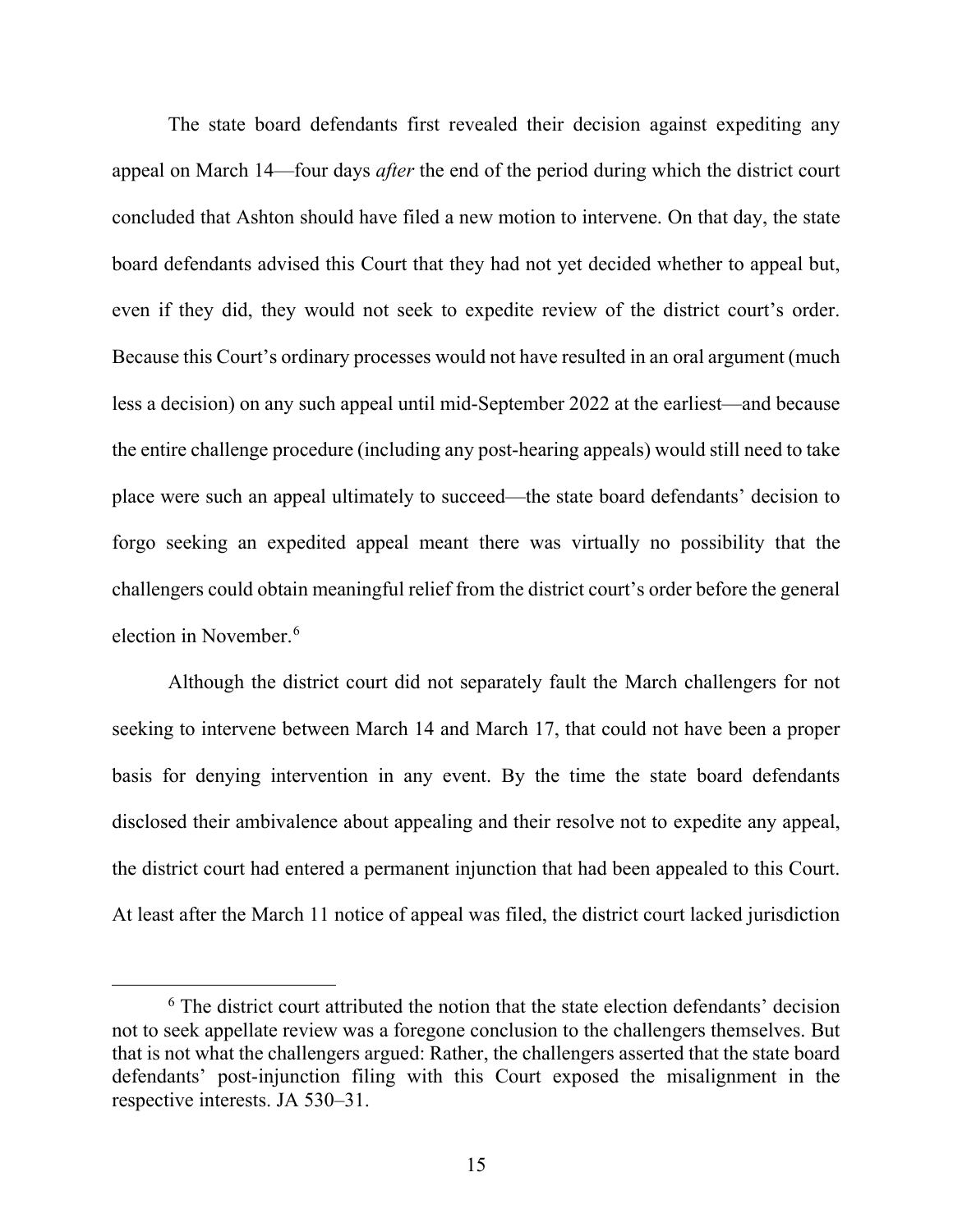to consider any new motion to intervene and it continued to lack such jurisdiction until our limited remand on March 17 for the purpose of allowing it to consider such a motion. See *Doe v. Public Citizen*, 749 F.3d 246, 258 (4th Cir. 2014) ("hold[ing] that an effective notice of appeal divests a district court of jurisdiction to entertain an intervention motion").

In addition to its erroneous determination that the March challengers' motion to intervene was untimely, the district court also exceeded the bounds of its discretion in concluding that intervention would "prejudice" Representative Cawthorn by subjecting him to "new' arguments, unanticipated theories, and possible re-litigation of issues already decided." JA 752 (footnote omitted). By that point, the district court had already concluded that the challengers' arguments on the statutory issue added "little to nothing" to what the state board defendants had already argued. JA 312. And to the extent our review of the district court's decision could be characterized as "re-litigation of issues already decided," that is part of the ordinary course of litigation rather than legally cognizable "prejudice." JA 752; see *SAS Inst., Inc. v. World Programming, Ltd.*, 952 F.3d 513, 523 (4th Cir. 2020) ("A district court abuses its discretion if it relies on an error of law[.]") (quotation marks omitted).

At this point, our general practice would be to remand for the district court to redo the intervention analysis free from the previous errors. Under the circumstances, however, we see no reason to do so. Now that the state board defendants' time to appeal has elapsed, there is no serious argument against permissive intervention. Ashton plainly has "a claim or defense that shares with the main action a common question of law or fact," and no party currently represents that interest. Fed. R. Civ. P. 24(b)(1)(B). We therefore reverse the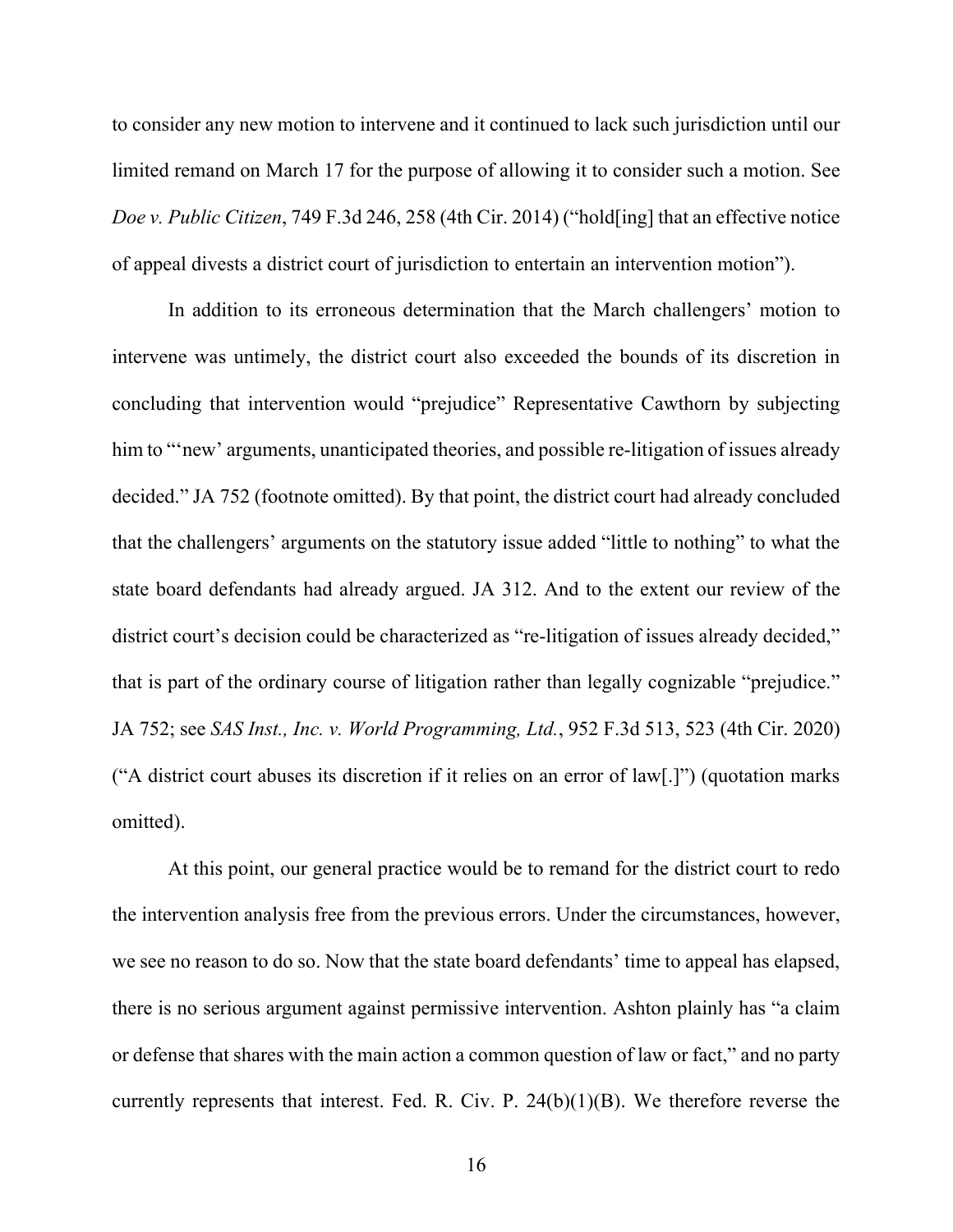denial of intervention as to Ashton, clearing the way for us to address her appeal of the district court's underlying orders. See Wright & Miller, 15A Fed. Prac. & Proc. Juris. § 3902.1 (2d ed. 2022); *Ross v. Marshall*, 426 F.3d 745, 761 & n.68 (5th Cir. 2005).

### III.

Although this appeal is properly before us, there remain three threshold issues to consider before we may reach the merits of the district court's analysis of the 1872 Amnesty Act.

#### A.

Because Representative Cawthorn was the plaintiff in the district court, we must assure ourselves he had standing to bring this action in the first place. See *Buscemi v. Bell*, 964 F.3d 252, 258 (4th Cir. 2020).

Although the district court concluded that Representative Cawthorn had standing, its analysis contained a significant gap. Recall that Representative Cawthorn brought several distinct claims, including (as relevant here) that the challenge proceedings would violate both the First Amendment and the 1872 Amnesty Act. The district court concluded that Representative Cawthorn had standing based solely on an ostensible First Amendment injury—namely, a burden on his right to run for office. But the court then granted relief on an entirely different basis, specifically its conclusion that the challenge process would violate the 1872 Amnesty Act.

That analysis missed a step. "[S]tanding is not dispensed in gross," but must be alleged and proven "for each claim" a plaintiff "seeks to press." *Town of Chester v. Laroe Estates, Inc.*, 137 S. Ct. 1645, 1650 (2017) (quotation marks omitted). Representative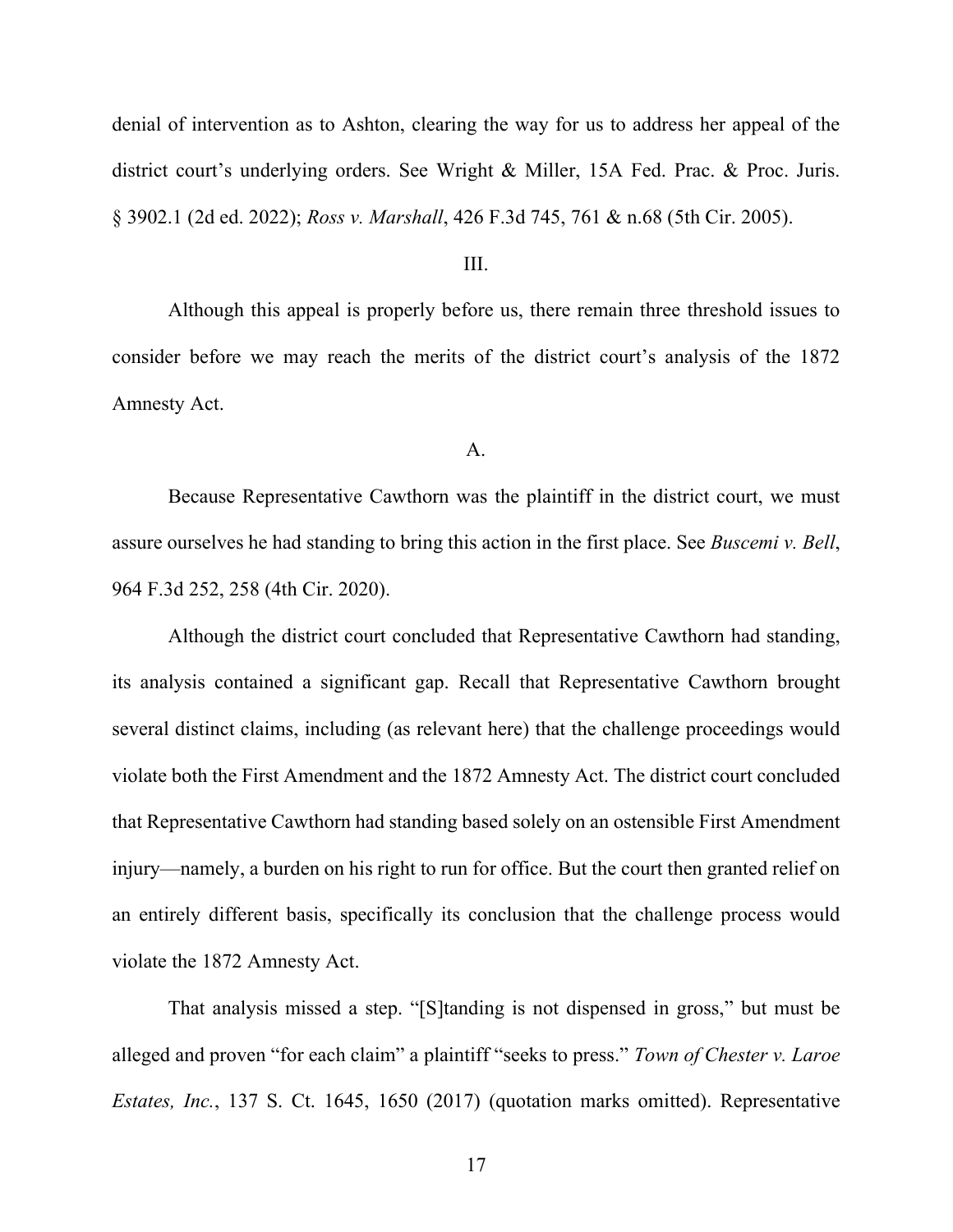Cawthorn's standing to pursue his First Amendment challenge thus did not necessarily encompass standing to pursue a different claim based on the 1872 Amnesty Act.

All the same, we conclude that Representative Cawthorn has Article III standing to pursue his 1872 Amnesty Act claim. In Representative Cawthorn's view, that Act prohibits not just a particular result—disqualifying him from the ballot—but also applying the State's challenge process to him in the first place. See JA 38 ("The Challenge Section, as applied to Rep. Cawthorn under Section Three of the Fourteenth Amendment, violates [the 1872 Amnesty Act]."); accord Oral Arg. 45:20–45:32. There may be reason to question that proposition because the Act's text says nothing about the *process* for determining whether a disability has been lifted. See p. 22, *infra* (quoting the full statute). But that problem—if it exists—goes to the merits of Representative Cawthorn's claim under the 1872 Amnesty Act rather than his standing to press it. Representative Cawthorn asserts an existing injury-in-fact (being subjected to North Carolina's challenge process) that is directly traceable to what he claims is a violation of a particular law (the 1872 Amnesty Act) and would be redressed by the requested relief (an injunction against the challenge process going forward). Nothing more is needed to establish standing to sue. See *Lujan v. Defenders of Wildlife*, 504 U.S. 555, 560–61 (1992).

#### B.

We also conclude that the case's current posture does not require us to rule on any nonjusticiable political questions. "A controversy is nonjusticiable—*i.e.*, involves a political question—where there is" either "a textually demonstrable constitutional commitment of the issue to a coordinate political department" or a "lack of judicially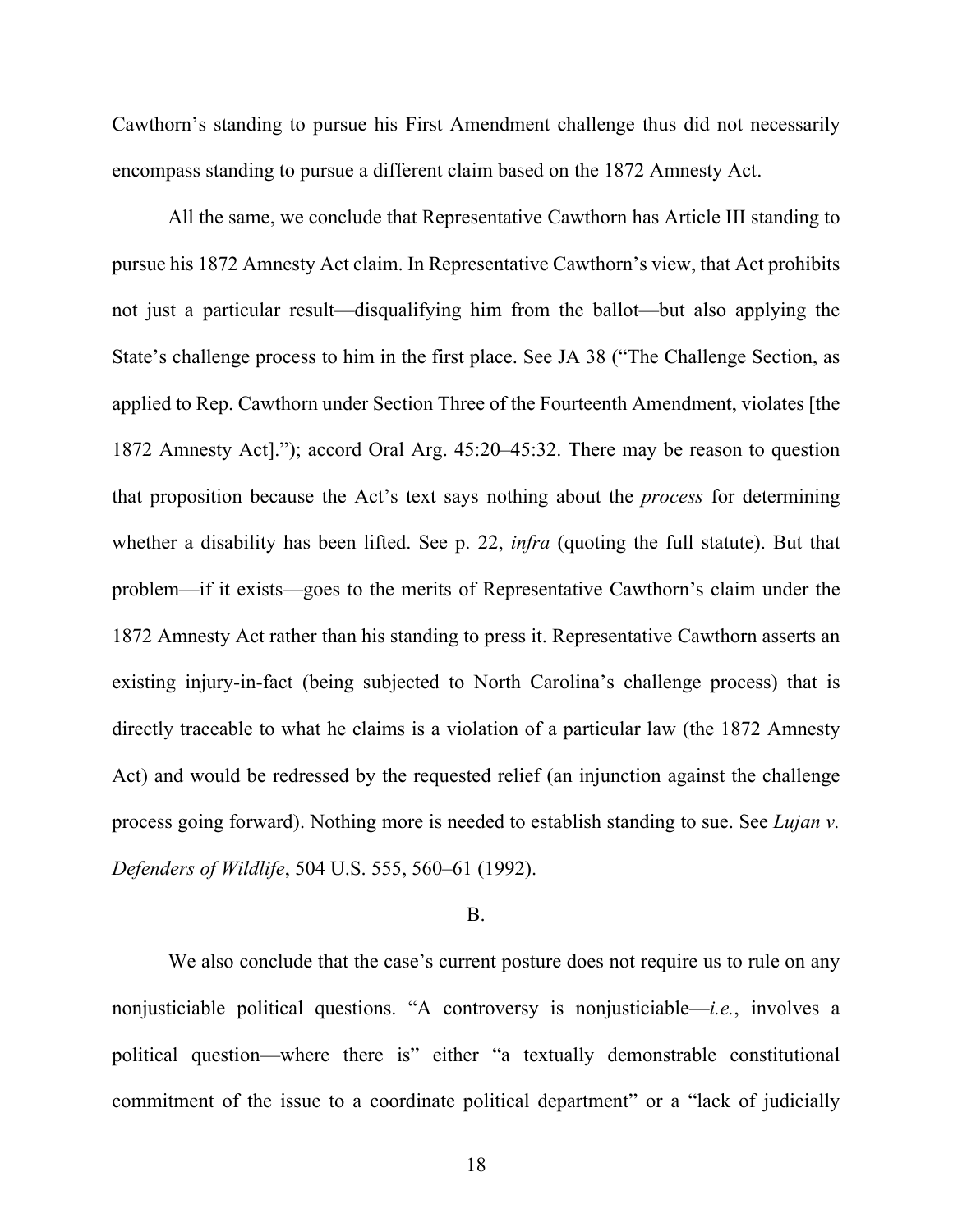manageable standards" for resolving the issue. *Nixon v. United States*, 506 U.S. 224, 228 (1993) (quotation marks omitted). One of Representative Cawthorn's claims is that allowing the North Carolina board of elections to determine whether he is disqualified from office under Section 3 of the Fourteenth Amendment would unconstitutionally trench upon a power that has been textually committed to the House of Representatives—namely, its authority to "be the Judge of the . . . Qualifications of its own Members" under Article I, Section 5. If Representative Cawthorn is right about the meaning of Article 1, Section 5 a question we do not reach—one may wonder whether the scope of the 1872 Amnesty Act is also a nonjusticiable political question.

It is not. For one thing, resolving whether a particular "interpretation of [a] statute"—here, the 1872 Amnesty Act— is correct represents a "familiar judicial exercise," one for which there is a superabundance of tools that federal judges employ every day. *Zivotofsky v. Clinton*, 566 U.S. 189, 196 (2012). And the political question doctrine does not excuse courts from performing their usual work "merely because the issues have political implications." *Id.* at 196 (quotation marks omitted).

*Zivotofsky* itself provides a good illustration. There, the D.C. Circuit refused to adjudicate whether Congress could require the State Department to list a birthplace on a passport as "Israel" when the person was born in Jerusalem. 566 U.S. at 193–94. The Supreme Court reversed, faulting the court of appeals for refusing to adjudicate a straightforward separation-of-powers question based on the generalized idea that the case might involve "an area of decisionmaking" committed to another branch. *Id.* at 194–95 (quotation marks omitted). As the Court noted, "constitutional interpretation"—like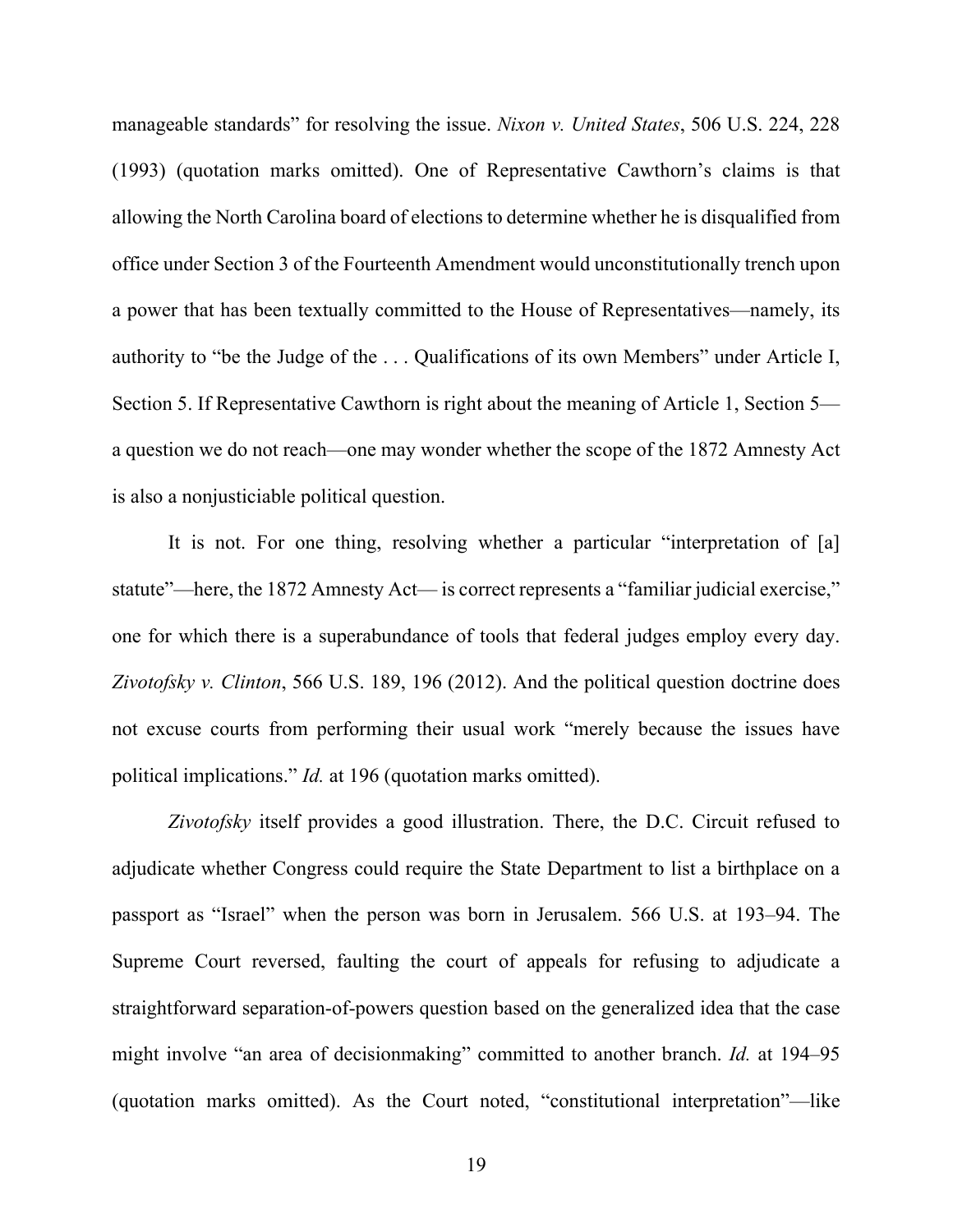statutory construction—involves "familiar principles" (such as "careful examination of the textual, structural, and historical evidence put forward by the parties") that are the breadand-butter of judicial work. *Id.* at 201.

If there is a political question here, then, it rests not on a lack of judicially manageable standards but a "textually demonstrable constitutional commitment" of the question to Congress. *Nixon*, 506 U.S. at 228. But the Supreme Court has already spoken about the scope of any such commitment in Article I, Section 5, stating that that provision "is *at most* a 'textually demonstrable commitment' to Congress to judge only the qualifications expressly set forth *in the Constitution*." *Powell v. McCormack*, 395 U.S. 486, 548 (1969) (emphasis added).<sup>[7](#page-19-0)</sup> The question currently before us, however, is not whether Section 3 of the Fourteenth Amendment would (or would not) disqualify Representative Cawthorn from future federal or state service, and this appeal cannot result in an order declaring Representative Cawthorn constitutionally qualified (or unqualified) for further service in the House of Representatives. Instead, the question before us is: *Regardless* of whether Section 3 would otherwise disqualify Representative Cawthorn, does the 1872 Amnesty Act nevertheless authorize him to serve? And under *Powell* and *Zivotofsky*, Representative Cawthorn's effort to "vindicate" that alleged "statutory right" raises no nonjusticiable political question. *Zivotofsky*, 566 U.S. at 195.

<span id="page-19-0"></span> $<sup>7</sup>$  The Court specifically reserved whether the "disability" imposed by Section 3 of</sup> the Fourteenth Amendment is a "Qualification" within the meaning of Article I, Section 5. See *Powell*, 395 U.S. at 520 n.41. We assume without deciding that it is.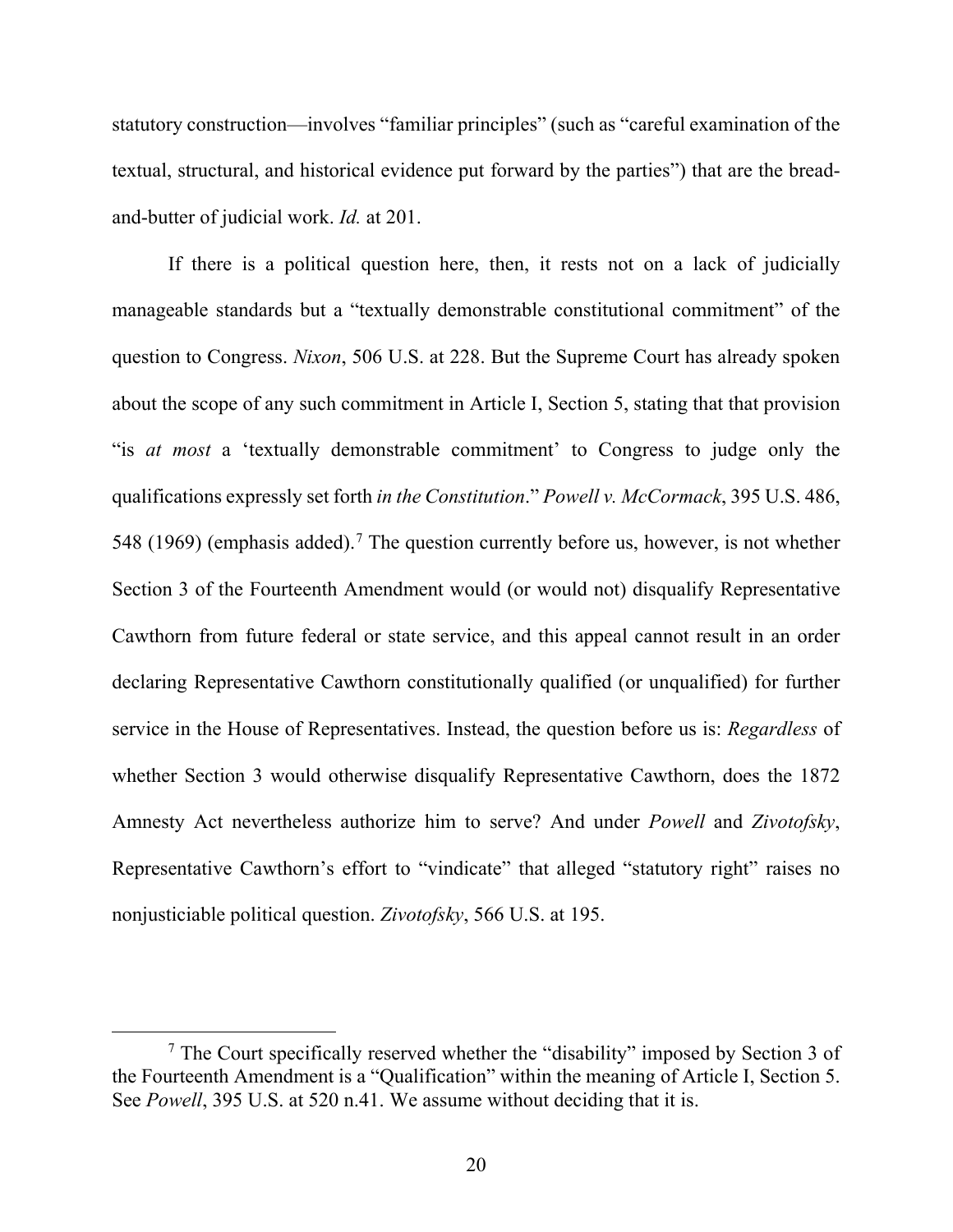C.

Representative Cawthorn also contends that the challengers lack "a private cause of action" to raise Section 3 of the Fourteenth Amendment in federal court. Appellee Br. 26. That gets things backwards. The challengers are not the plaintiffs in this suit, Representative Cawthorn is. And it is the plaintiff—not the defendant—who must have a cause of action to seek relief in federal court. Indeed, "once a case or controversy properly comes before a court," a defendant may raise federal defenses because "judges are bound by federal law" and "may not hold a civil defendant liable" in violation of it. *Armstrong v. Exceptional Child Center, Inc.*, 575 U.S. 320, 326 (2015). [8](#page-20-0)

#### IV.

Having cleared the procedural underbrush, we arrive at the merits of the district court's reading of the 1872 Amnesty Act. Reviewing the court's interpretation de novo, see, *e.g.*, *Fairfax v. CBS Corp.*, 2 F.4th 286, 296 (4th Cir. 2021), we conclude that it erred in construing the Act as a sweeping removal of all future Fourteenth Amendment disabilities.

<span id="page-20-0"></span><sup>&</sup>lt;sup>8</sup> To the extent there may be a lurking cause of action problem here, it involves Representative Cawthorn, not the challengers. Although 42 U.S.C. § 1983 provides Representative Cawthorn with a cause of action to pursue his various constitutional claims, not all federal statutes may be enforced using that mechanism. See, *e.g.*, *Gonzaga Univ. v. Doe*, 536 U.S. 273, 283 (2002). For that reason, the challengers may (or may not) have had an argument that Representative Cawthorn has no cause of action to pursue his claim that the challenged proceedings would violate the 1872 Amnesty Act. Because the challengers have not raised this point—and because it does not impact either our subject-matter jurisdiction or that of the district court, see *Lexmark Int'l, Inc. v. Static Control Components, Inc.*, 572 U.S. 118, 128 n.4 (2014)—we do not further consider it.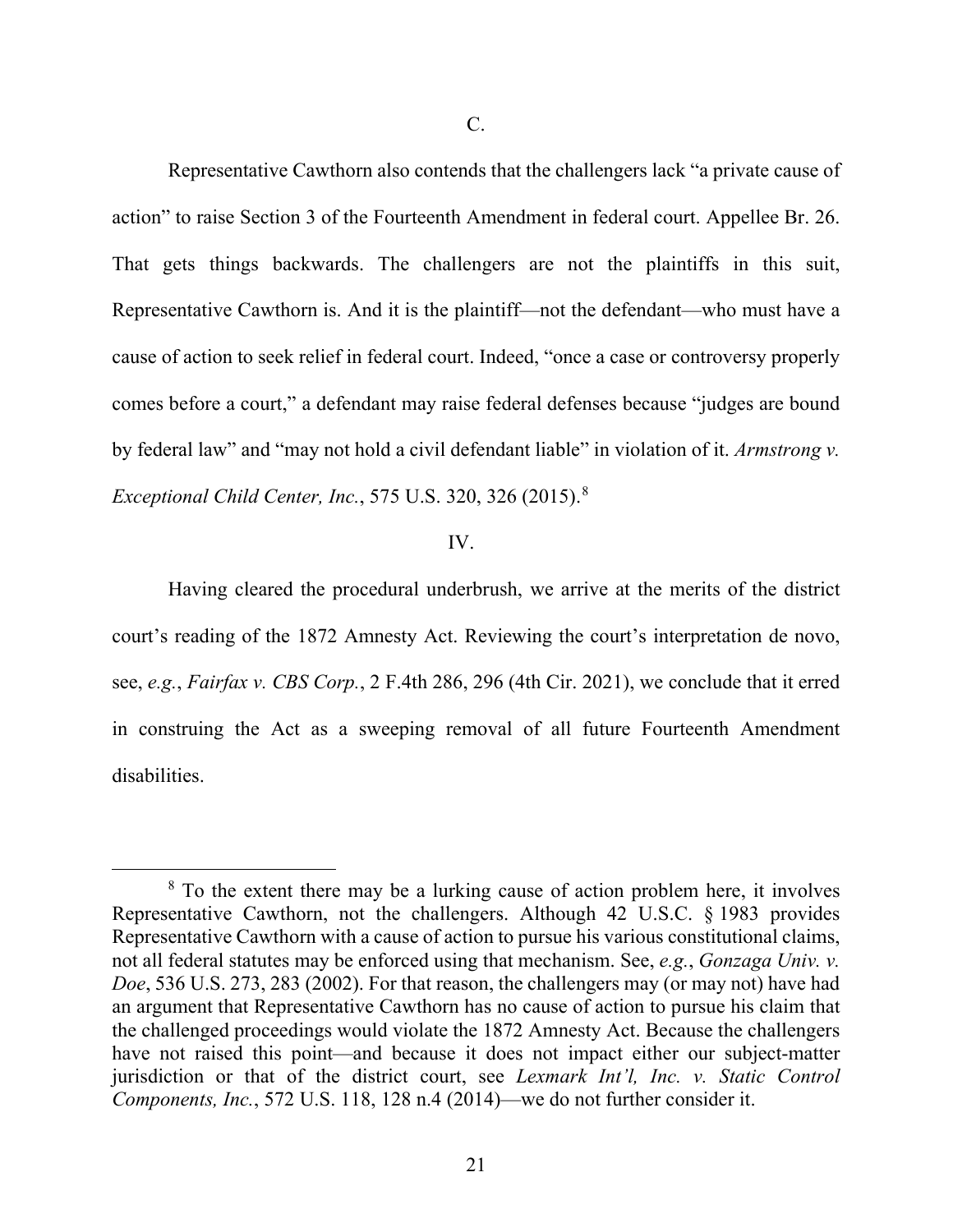"We begin," as always, "with the text." *Facebook, Inc. v. Duguid*, 141 S. Ct. 1163, 1169 (2021). And because the 1872 Act has the "merit of brevity," *Foster v. Goddard*, 66 U.S. 506, 507 (1861), we quote it in full:

*Be it enacted by the Senate and House of Representatives of the United States of America in Congress assembled (two-thirds of each house concurring therein)*, That all political disabilities imposed by the third section of the fourteenth article of amendments of the Constitution of the United States are hereby removed from all persons whomsoever, except Senators and Representatives of the thirty-sixth and thirty-seventh Congresses, officers in the judicial, military, and naval service of the United States, heads of departments, and foreign ministers of the United States.

17 Stat. 142.

The most fundamental problem with Representative Cawthorn's proposed interpretation is that the Act's operative clause refers to those "political disabilities *imposed* " in the past tense rather than new disabilities that might arise in the future. The past tense is "backward-looking"; it refers to things that have already happened, not those yet to come. *Cullen v. Pinholster*, 563 U.S. 170, 181–82 (2011). Of course, we must consider the text not just as a modern reader would but also its "plain meaning at the time of enactment." *Tanzin v. Tanvir*, 141 S. Ct. 486, 491 (2020). But Representative Cawthorn has not argued that this elementary rule of conjugation has changed in the last hundred and fifty years—likely with good reason. Cf. *Blair v. City of Chicago*, 201 U.S. 400, 465 (1906) ("This declaration is in the past tense, and can have no reference by any fair construction to future engagements.").

Representative Cawthorn ventures no direct rebuttal to this straightforward principle of grammar. Instead, he notes that, as used in the 1872 Amnesty Act, "imposed" functions as a "participle" because it occurs in an adjectival phrase modifying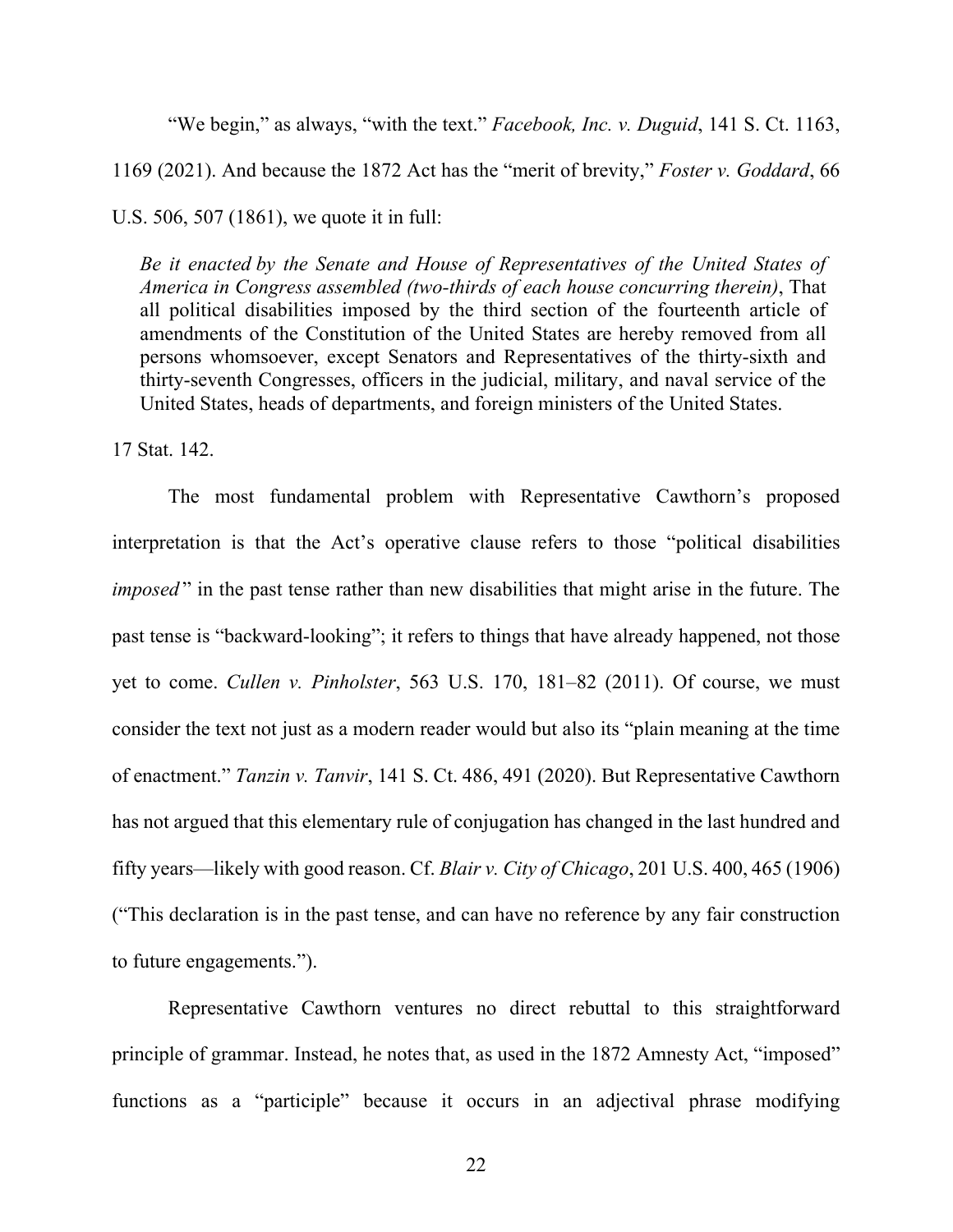"disabilities." Appellee Br. 30. True enough, but that is beside the point. As Representative Cawthorn ultimately acknowledges, participles are a *form* of verbs—a form that comes in both "past" and "present" varieties. *Id.* at 30 n.5; accord *Webster's Third International* 1646 (Philip Babcock Gove ed., 2002) (defining "participle" as "a word having the characteristics of both verb and adjective; *esp*: the English verbal adjective . . . that has the function of an adjective and at the same time shows such verbal features as tense and voice and capacity to take an object"). Here, Congress employed the past-tense version, indicating its intent to lift only those disabilities that had by then been "imposed." Cf. *Costello v. INS*, 376 U.S. 120, 123–24 (1964) (referring to the past participle in "have been" as a "use of the past tense" (quotation marks omitted)).

The operative clause's principal verb—"removed"—reinforces this conclusion. In the mid-nineteenth century, as today, that word generally connoted taking away something that already exists rather than forestalling something yet to come. *Dr. Webster's Complete Dictionary of the English Language* 1116 (Chauncey A. Goodrich & Noah Porter, eds., 1864) (defining "remove" when used as a verb: "To cause to change place; to move away from the position occupied; *to displace*." (emphasis added)).

Given all this, the district court's focus on the 1872 Amnesty Act's use of "all persons whomsoever"—which formed nearly the entire basis for its ruling—was misplaced. Without question, that phrase conveys broad action, and granting political amnesty to nearly all ex-Confederates in one fell swoop surely was a remarkable act. But the subject of the relevant sentence is the "disabilities" that are being "removed." Thus, to understand what Congress did, we must look to any phrases modifying those "disabilities."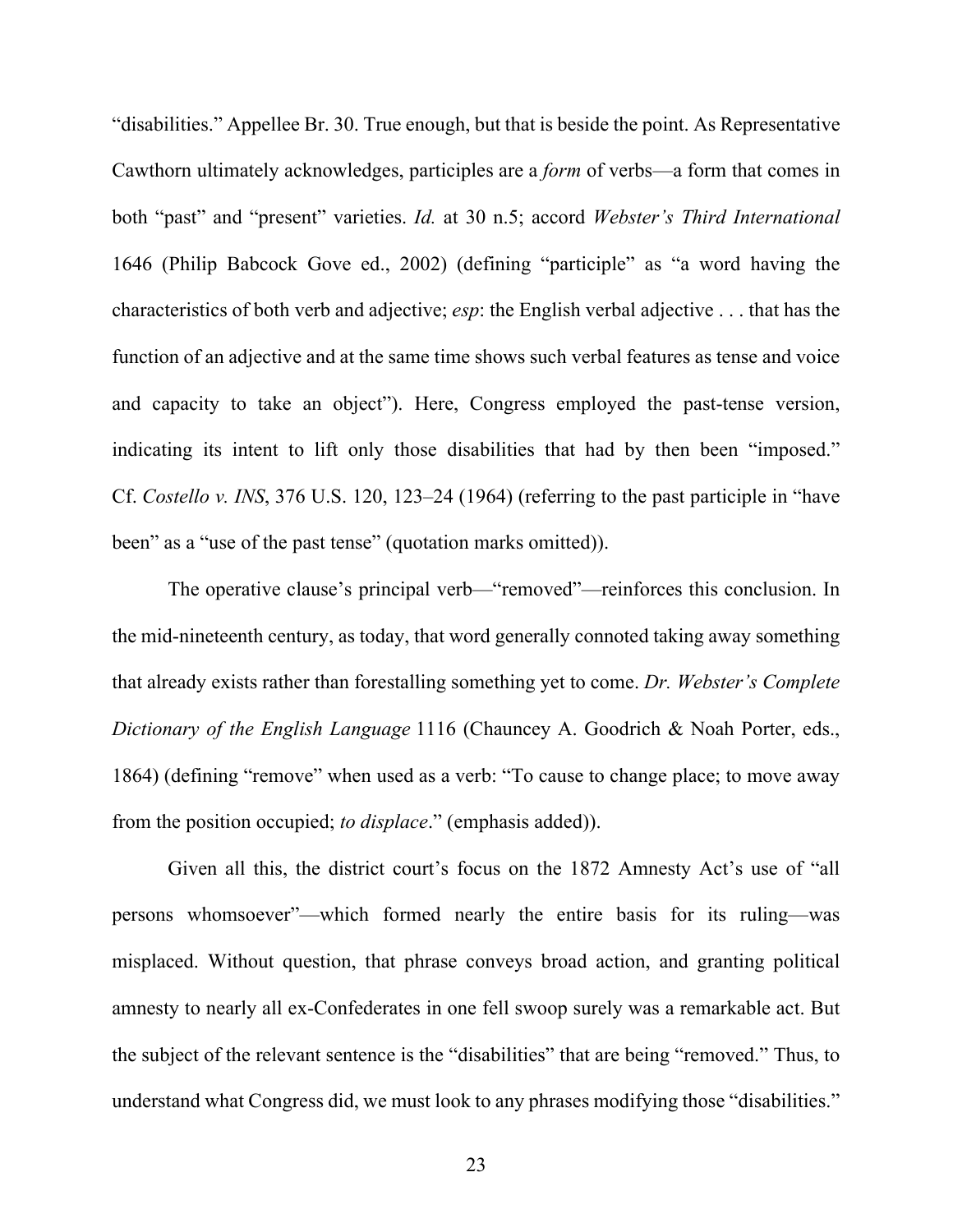And that, in turn, brings us back to where we began: the fact that Congress did not purport to "remove[]" any disabilities that had not yet been "imposed."

The Act's history and context further confirm the point. The district court attributed to the 1872 Congress a grand, structural purpose, specifically, a desire "to reserve [for itself ] the right to decide whether one of its members has engaged in insurrection." JA 492. That atextual conjecture, however, suffers from at least two serious problems.

For one thing, it is not clear that the purpose hypothesized by the district court is consistent with the text of the 1872 Amnesty Act. As its popular name suggests, that Act provides—consistent with the grant of authority in Section 3 of the Fourteenth Amendment—that "all political disabilities imposed by" that provision are "*hereby* removed." 17 Stat. 142 (emphasis added). Nothing in the Act's text reserves to a future Congress the "right to decide whether one of its members has engaged in insurrection." JA 492. And once a given Congress has exercised its constitutional authority to lift a particular disability, it is at minimum unclear on what basis a future Congress might later refuse to seat a member on the theory that the previously rescinded disability nonetheless remains.

In any event, the district court cited no evidence that Congress had such a procedure in mind when it voted for amnesty. To the contrary, the available evidence suggests that the Congress that enacted the 1872 Amnesty Act was, understandably, laser-focused on the then-pressing problems posed by the hordes of former Confederates seeking forgiveness. See Gerard N. Magliocca, *Amnesty and Section Three of the Fourteenth Amendment*, 36 Const. Comment. 87, 111–21 (2021). Those problems were partly logistical: Using individual "private bills to remove Section Three disabilities" fostered "favoritism," and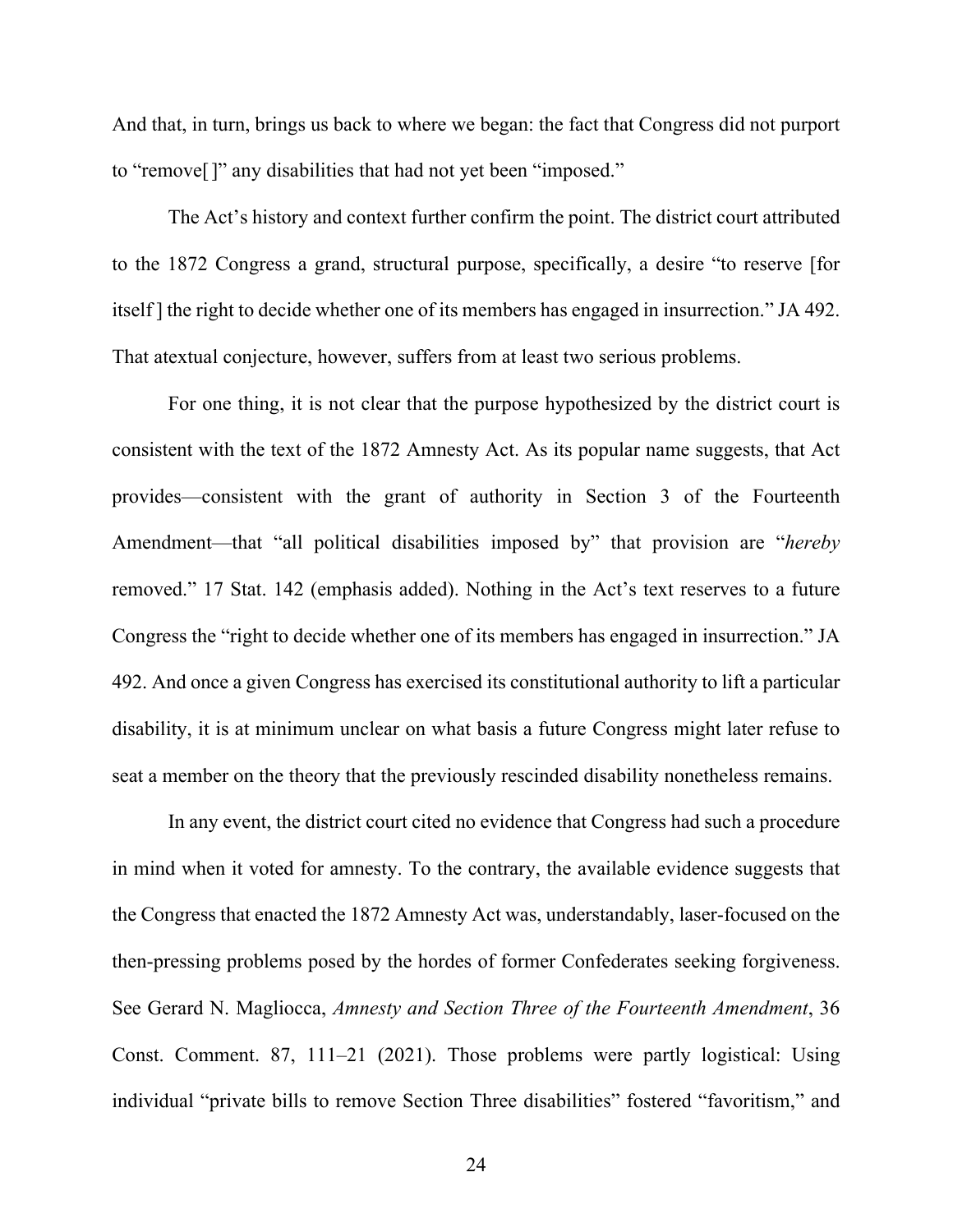the "thousands" of applications threatened to "overwhelm[]" Congress. *Id.* at 112; accord *Cong. Globe*, 42d Cong., 2d Sess. 3253 (1872) (Senator Pratt) ("[T]he exclusion of these men from office is a fruitful source of discontent . . . . These disabled people are constant grumblers. They parade their griefs every day."). But matters of principle were also at stake, because President Grant and others argued that keeping large categories of people out of office was ineffective in excluding noxious ideas if those ideas were held by a majority of their constituents. See Magliocca at 115–16. And even though the debates over amnesty occupy scores of pages in the *Congressional Globe*, [9](#page-24-0) neither the district court nor Representative Cawthorn has cited any statement by any member of Congress referencing the treatment of future insurrectionists. $10$ 

This historical context materializes in the 1872 Amnesty Act's text through its enumerated list of exceptions. Those exceptions—which carved out "Senators and Representatives of the thirty-sixth and thirty-seventh Congresses, officers in the judicial, military, and naval service of the United States, heads of departments, and foreign ministers of the United States," 17 Stat. 142—reflect Congress's judgment that certain ex-Confederates had been sufficiently wicked to warrant continued exclusion from public office. See Magliocca at 120 (noting that, in 1872, "Section Three relief for [Jefferson]

<span id="page-24-0"></span><sup>9</sup> See, *e.g.*, *Cong. Globe*, 42d Cong., 2d Sess. 237–41, 245–49, 263–81, 381–91, 429–37, 487–97, 522–32, 585–90, 698–703, 705–07, 726–31, 758–67, 819–28, 842–48, 869–80, 891–902, 909–28, 1908–14, 3179–98, 3249–70, 3736–38 (1872).

<span id="page-24-1"></span> $10$  A critical sticking point in congressional negotiations was whether amnesty should be passed in conjunction with expanded civil rights protections for African Americans. Magliocca at 117–21. Congress ultimately adopted amnesty as a standalone measure. See *id.* at 119.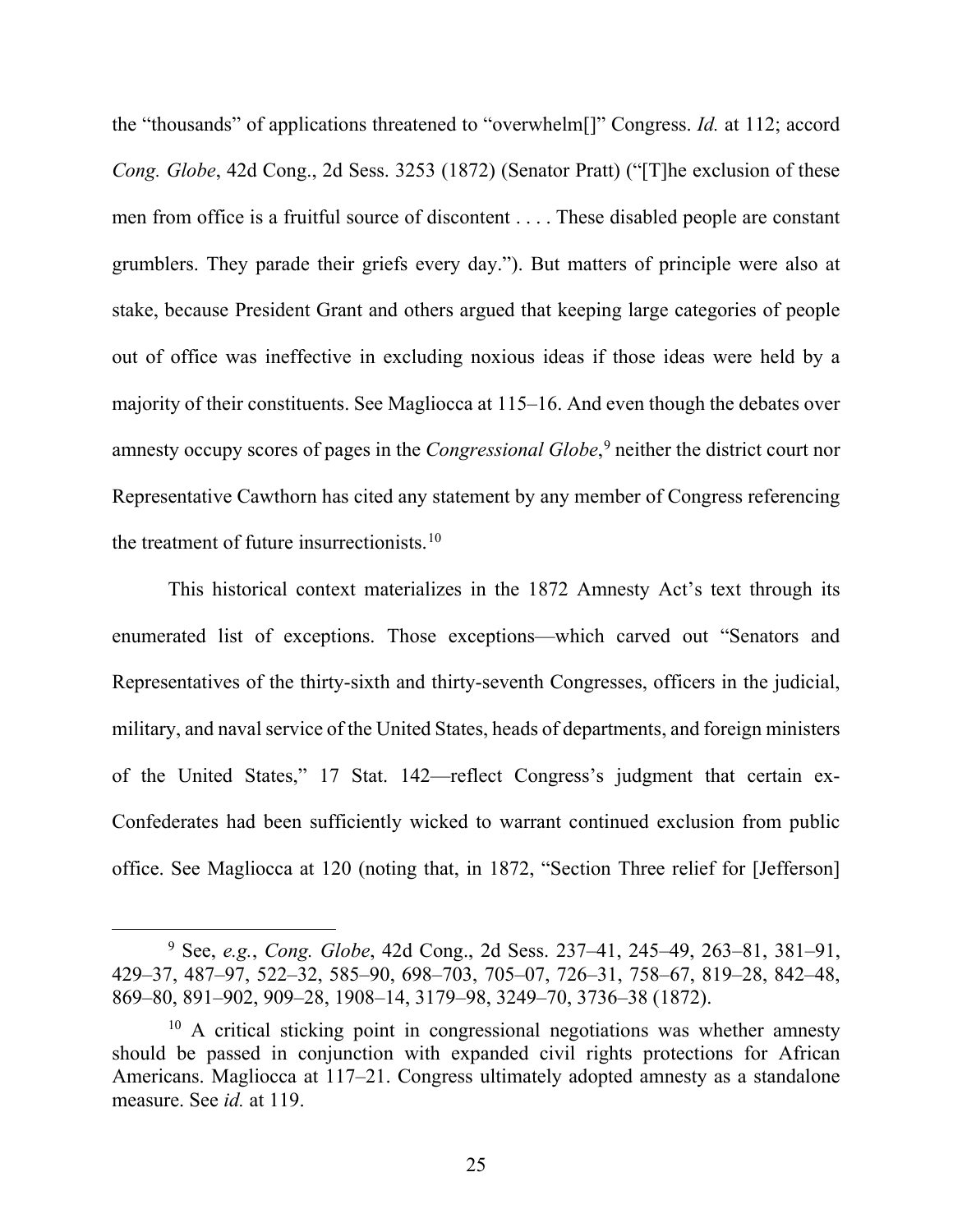Davis and the highest ex-Confederates was still deeply unpopular in the North"); see also *Cong. Globe*, 42d Cong., 2d Sess. 7 (1871) (annual message to Congress of President Grant) ("If there are any great criminals, distinguished above all others for the part they took in opposition to the Government, they might, in the judgment of Congress, be excluded from such an amnesty."). Having specifically decided to withhold amnesty from the *actual* Jefferson Davis, the notion that the 1872 Congress simultaneously deemed any future Davis worthy of categorical advance forgiveness seems quite a stretch.

Beyond its implausibility, Representative Cawthorn's proposed interpretation of the 1872 Amnesty Act also would raise potentially difficult questions about the outer limits of Congress's power under Section 3 of the Fourteenth Amendment. That provision's first sentence prohibits further federal or state service by persons who "have engaged in" certain activities, and its second sentence provides that Congress may "remove such disabilit [ies]" by a two-thirds vote of each chamber. U.S. Const. amend. XIV, § 3. As noted previously, the verb "remove" generally connotes taking away something that has already come into being. See p. 23, *supra*. And even the President's somewhat analogous pardon authority which the Supreme Court has called virtually "unlimited"—is generally understood to be exercisable only "*after* [the] commission" of the offense in question. *Ex parte Garland*, 71 U.S. 333, 380 (1866) (emphasis added). If "serious constitutional doubts" can offer a reason to prefer one of two "competing plausible interpretations of statutory text," *Clark v. Martinez*, 543 U.S. 371, 381 (2005), we certainly should not strain the text of the 1872 Amnesty Act to introduce such doubts when a clearly more plausible grammatical reading avoids them entirely.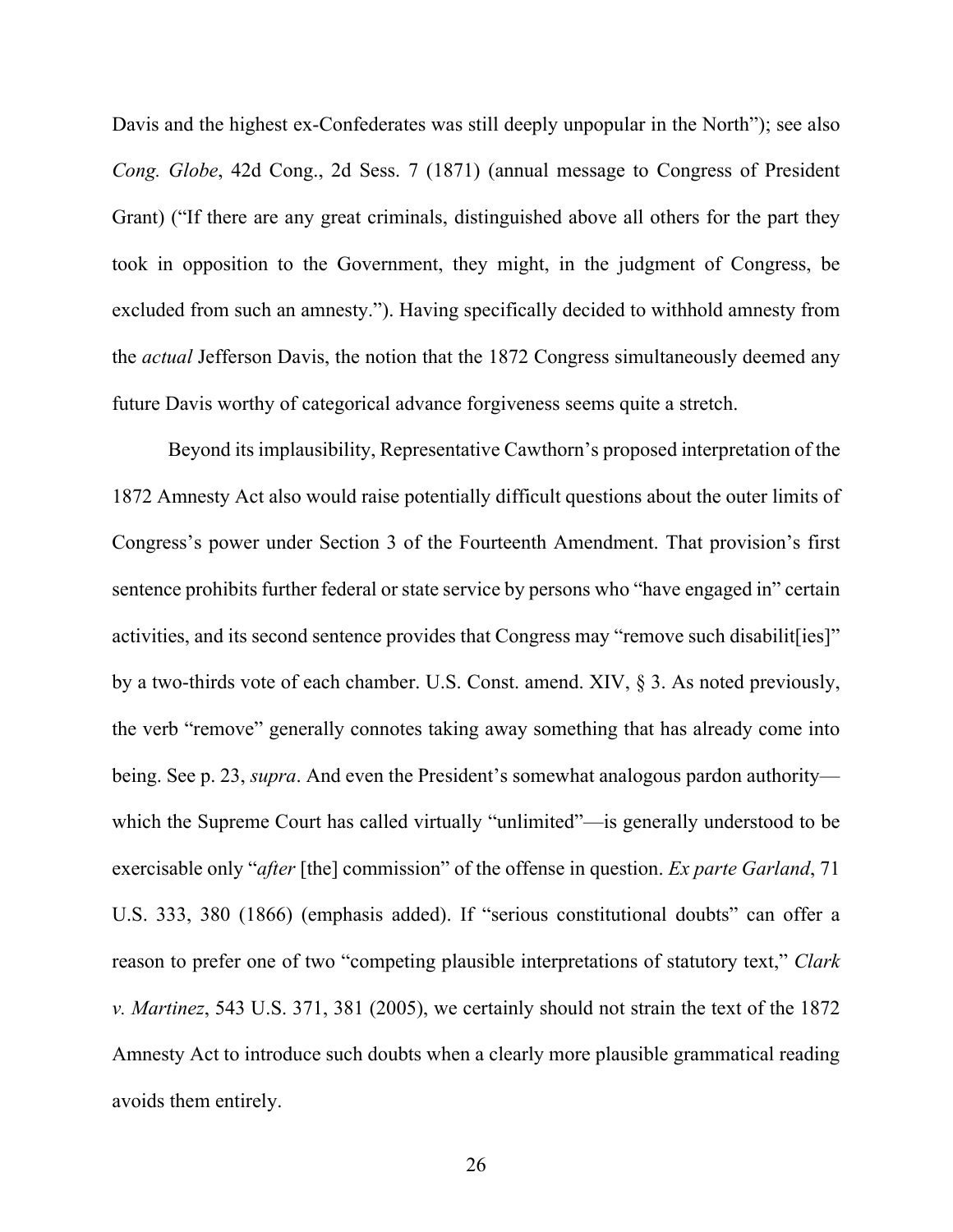The district court also briefly suggested that a subsequent amnesty removing disabilities from certain high-ranking rebel officials who had not been covered by the 1872 Amnesty Act might bear on the question here. JA 510. That 1898 Act lifted, without exception, any "disability . . . heretofore incurred" under Section 3. See Act of June 6, 1898, ch. 389, 30 Stat. 432.

Although that language perhaps even more clearly limits its effect to disabilities "incurred" before its enactment, Congress's choice of phrasing in 1898 sheds little light on what a different Congress meant in 1872. As the Supreme Court has cautioned, subsequent legislative practice is "a 'particularly dangerous' basis on which to rest an interpretation of an existing law" adopted by an "earlier Congress." *Bostock v. Clayton County*, 140 S. Ct. 1731, 1747 (2020). Such warnings are especially apt where, as here, the subsequent history points in both directions. In 1919, for example, the House of Representatives voted to exclude Victor Berger under Section 3 on the ground that, as a supporter of socialism who had been convicted of violating the Espionage Act, he had given aid or comfort to America's enemies. See Clarence Cannon, 6 *Cannon's Precedents of the House of Representatives of the United States* 57–58 (2d ed. 1935). In so doing, the House rejected the notion that the 1898 amnesty had absolved Berger, but not primarily based on its use of "heretofore incurred." *Id.* at 55. Instead, that phrase merely reflected the 1919 Congress's view that "Congress in the very nature of things *would not have the power* to remove any future disabilities." *Id.* at 55 (quotation marks omitted) (emphasis added).

These breadcrumbs only reinforce why the text and context of the 1872 Amnesty Act must be our principal guide. And, together, those features lead us to conclude that Act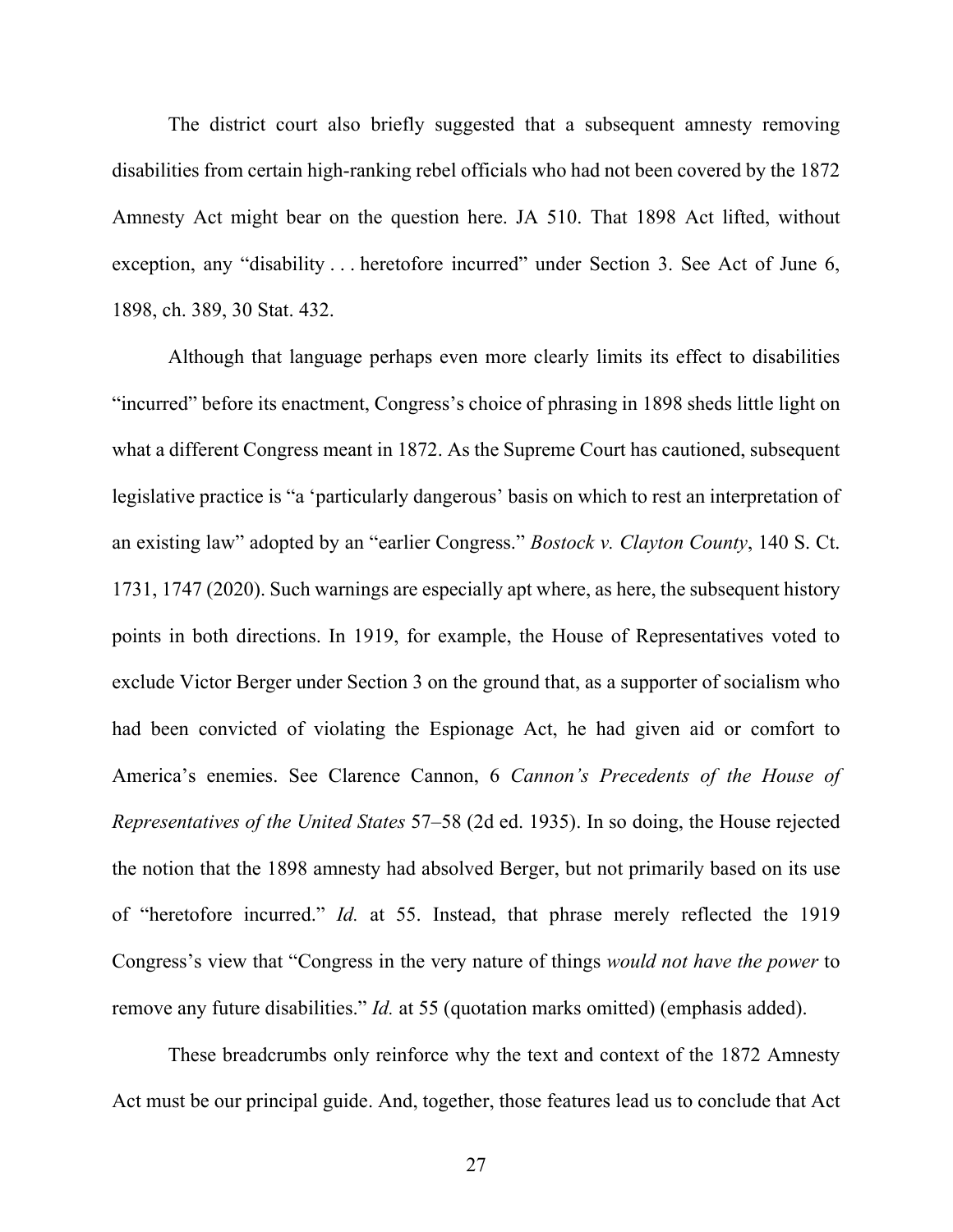did not prospectively immunize Representative Cawthorn—or anyone else—from Section 3's reach.

\* \* \*

Because the district court's ruling was based solely on its view of the 1872 Amnesty Act, we reverse its decision and vacate the permanent injunction. See *Grupo Mexicano de Desarrollo S.A. v. Alliance Bond Fund*, 527 U.S. 308, 314 (1999) (stating that an appeal from a preliminary injunction "becomes moot" after entry of "a permanent injunction, because the former merges into the latter"). The parties urge us to take up Representative Cawthorn's remaining arguments, but our usual course is to "remand for resolution of any claims" a district court's "error prevented [it] from addressing." *Zivotofsky*, 566 U.S. at 201. The fact that the unresolved claims here involve weighty and unsettled constitutional questions provides all the more reason to adhere to that sound practice.

A few words about what we have not decided. We express no opinion about whether Representative Cawthorn in fact engaged in "insurrection or rebellion" or is otherwise qualified to serve in Congress. We likewise do not consider whether Article I, Section 5 of the Constitution reserves such determinations exclusively to the House of Representatives or whether States may play any role in regulating ballot access based on constitutional qualifications under the Time, Place, and Manner Clause of Article I, Section 4. Cf. *Roudebush v. Hartke*, 405 U.S. 15, 24–26 (1972) (discussing that interaction). Nor do we reach Representative Cawthorn's Due Process and First Amendment claims. We hold only that the 1872 Amnesty Act does not categorically exempt all future rebels and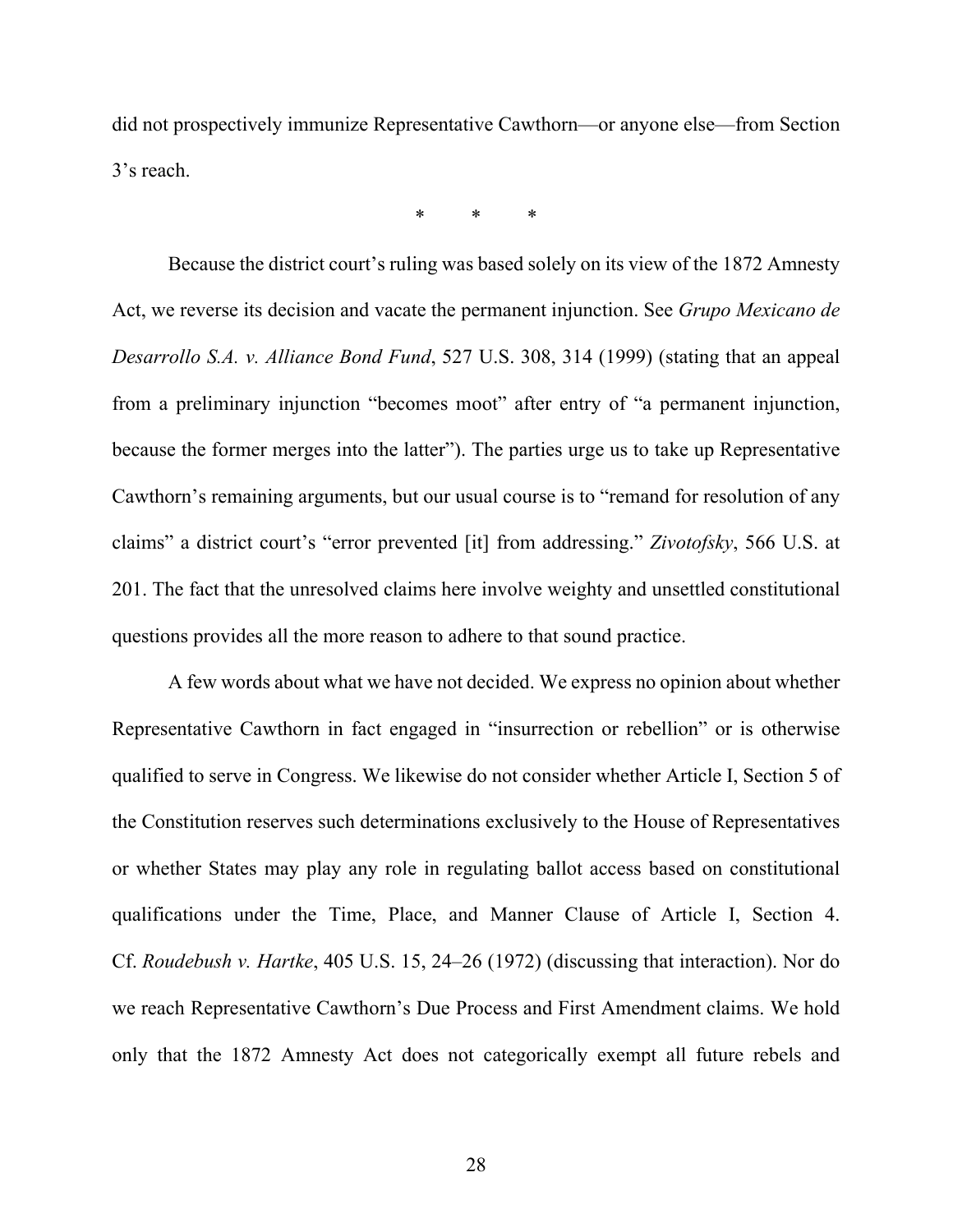insurrectionists from the political disabilities that otherwise would be created by Section 3 of the Fourteenth Amendment. The judgment of the district court is therefore

> *REVERSED, VACATED, AND REMANDED.*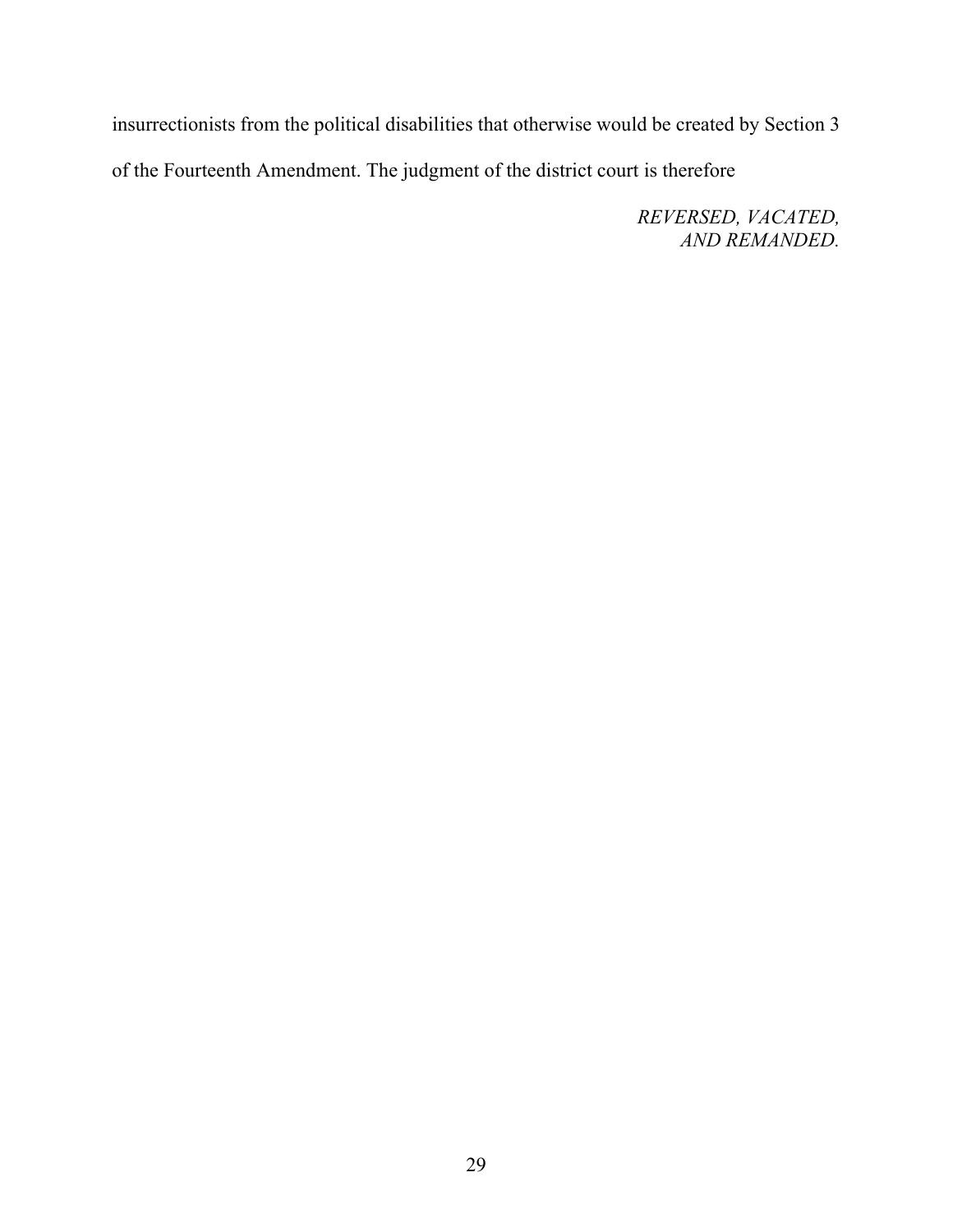WYNN, Circuit Judge, concurring:

I fully concur in Judge Heytens's well-reasoned and persuasive majority opinion. But Judge Richardson's provocative and novel concurrence compels a correcting response.

To begin, the issue in this matter is not, as the concurrence indicates, "whether Representative Cawthorn meets the requirements of" Section 3 of the Fourteenth Amendment.<sup>[1](#page-29-0)</sup> Richardson Op. at 68. Instead, as the majority opinion ably explains, the issue that we decide today—and the question that goes to the heart of the district court's permanent injunction—is a narrow one: does the 1872 Amnesty Act bar the State of North Carolina from hearing a challenge to Representative Cawthorn's candidacy for congressional office based on Section 3? The answer is a resounding "no."

But more concerningly, the concurrence broadly creates a flawed blueprint for courts to stonewall the reasonable efforts of States to prevent frivolous *candidates* from running for congressional office. Neither the Constitution, nor Supreme Court precedent, nor common sense supports that irrational result.

<span id="page-29-0"></span> $<sup>1</sup>$  The concurrence gets to this issue by framing its analysis in jurisdictional terms.</sup> And in its view, the district court, by interpreting the scope of a federal *statute*—something it is well-equipped to do—somehow ended up "impl[iedly]" "judging" Representative Cawthorn's "*constitutional* qualifications for office," which it lacked jurisdiction to do. Richardson Op. at 68–70 (emphasis added).

But the district court did no such thing. It did not assess whether Representative Cawthorn had "engaged in insurrection or rebellion" against the United States, or whether he had "given aid or comfort to the enemies thereof." U.S. Const. amend. XIV, § 3. It did not even determine whether Representative Cawthorn previously undertook an oath "to support the Constitution." *Id.* Instead, the court deliberately declined to do those things. And even if it had wanted to, this case simply "cannot result in an order declaring Representative Cawthorn constitutionally qualified (or unqualified) for further service in the House of Representatives," Majority Op. at 20, despite the concurring opinion's repeated statements to the contrary.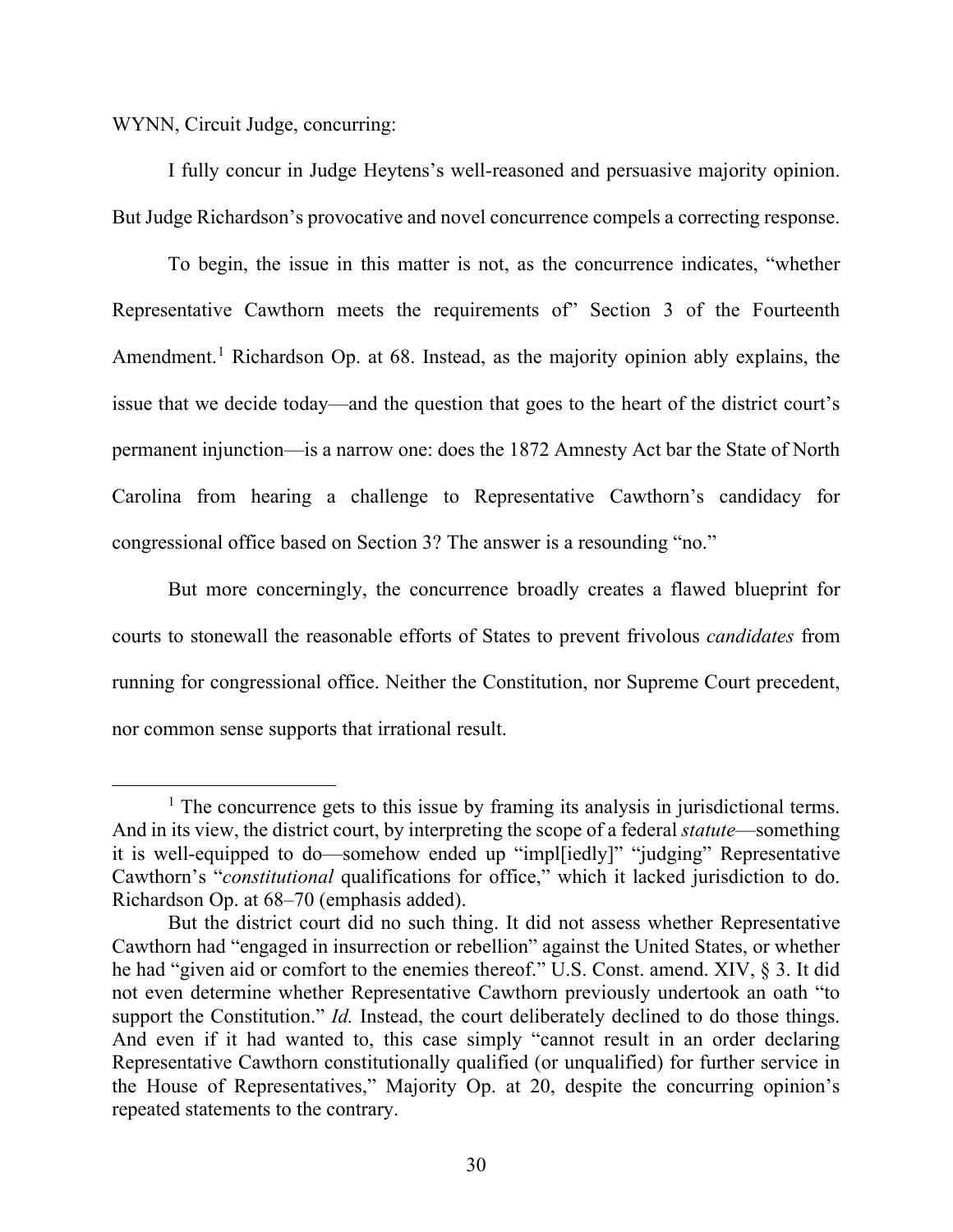I.

The concurrence proposes to interpret Article I, Section 5 to determine whether *federal courts* have jurisdiction to judge a candidate's constitutional qualifications. But though the concurring opinion claims that it is *not* deciding whether the *State of North Carolina* may judge a candidate's constitutional qualifications—since that issue, we all agree, "is not before this court yet," *id.* at 69 n.22—the opinion is littered with broad statements that apply its reasoning with full force to the States, *see id.* at 54 ("[O]nly Congress—*not the states*, and not the courts—may judge the qualifications of members or would-be members[.]" (emphasis added)). Indeed, the concurring opinion concludes that "*any* attempt" by the States "to *regulate candidates or ballot access* for federal office" in a substantive manner "is an implicit attempt to regulate the qualifications of members of Congress, which is not allowed." *Id.* (emphases added).

In other words, the concurrence believes that every State in the Union is completely powerless to regulate candidates or ballot access. No court has ever held that view. Nor has any court ever held that Article I, Section 5 prevents States from enacting eminently reasonable measures to prevent twelve-year-olds or noncitizens, for example, from running for congressional office. Yet that is precisely what the concurring opinion—as well as counsel for Representative Cawthorn—argues the Constitution requires.

Because the premises underlying this conclusion are flawed as a matter of law and common sense, I respectfully must disagree with my fine colleague who concurs separately.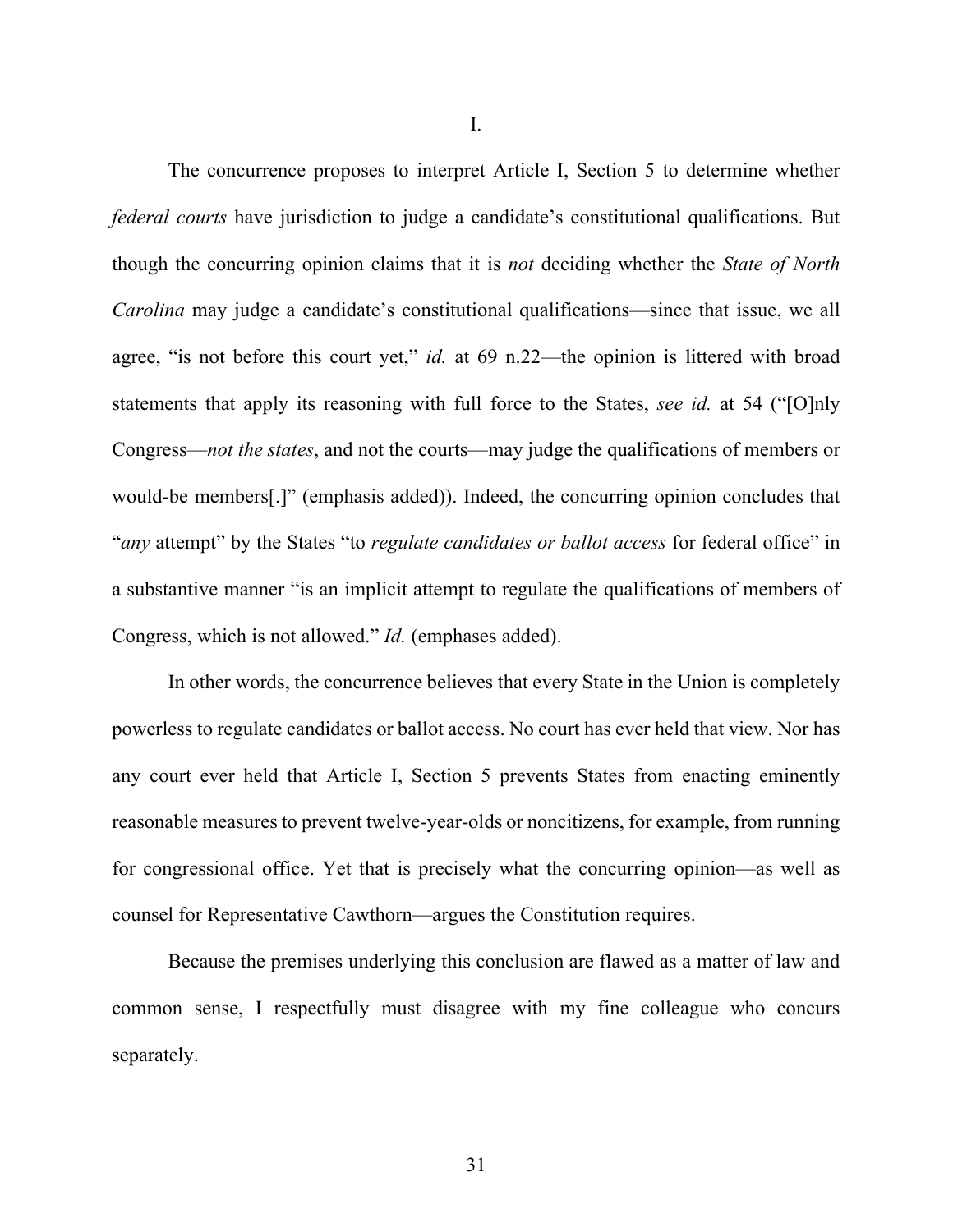To start, the concurring opinion's conclusion—that "only Congress—*not the states*, and not the courts—may judge the qualifications of members *or would-be members*," *id.* (emphases added)—is textually flawed. Article I, Section 5 simply does not say that. To the contrary, States have typically enjoyed broad powers to regulate *candidates* pursuant to the Elections Clause.

### 1.

The text of Article I, Section 5, Clause 1 plainly reads: "Each House shall be the Judge of the Elections, Returns and Qualifications *of its own Members*." U.S. Const. art. I, § 5, cl. 1 (emphasis added). Nothing in the text of that clause says anything about "candidates," "prospective Members," "would-be [M]embers," and the like. *See*  Richardson Op. at 53–54. By its clear terms, it only applies to Congress's "*own Members*"—those individuals elected or appointed to our national legislative body.

If we can agree that Congress only possesses those powers enumerated in the Constitution, then the Framers' decision to refer to "*Members*" alone must mean that Congress, by negative implication, lacks exclusive control to judge the qualifications of *non*members, including candidates. *See Nat'l Fed'n of Indep. Bus. v. Sebelius*, 567 U.S. 519, 534 (2012) ("The enumeration of powers is also a limitation of powers, because '[t]he enumeration presupposes something not enumerated.'" (quoting *Gibbons v. Ogden*, 22 U.S. (9 Wheat.) 1, 195 (1824))); *cf. Hirschfeld v. Bureau of Alcohol, Firearms, Tobacco & Explosives*, 5 F.4th 407, 421 (4th Cir.) (Richardson, J.) (explaining that the Framers' decision not to include an age restriction in the Second Amendment suggested that no such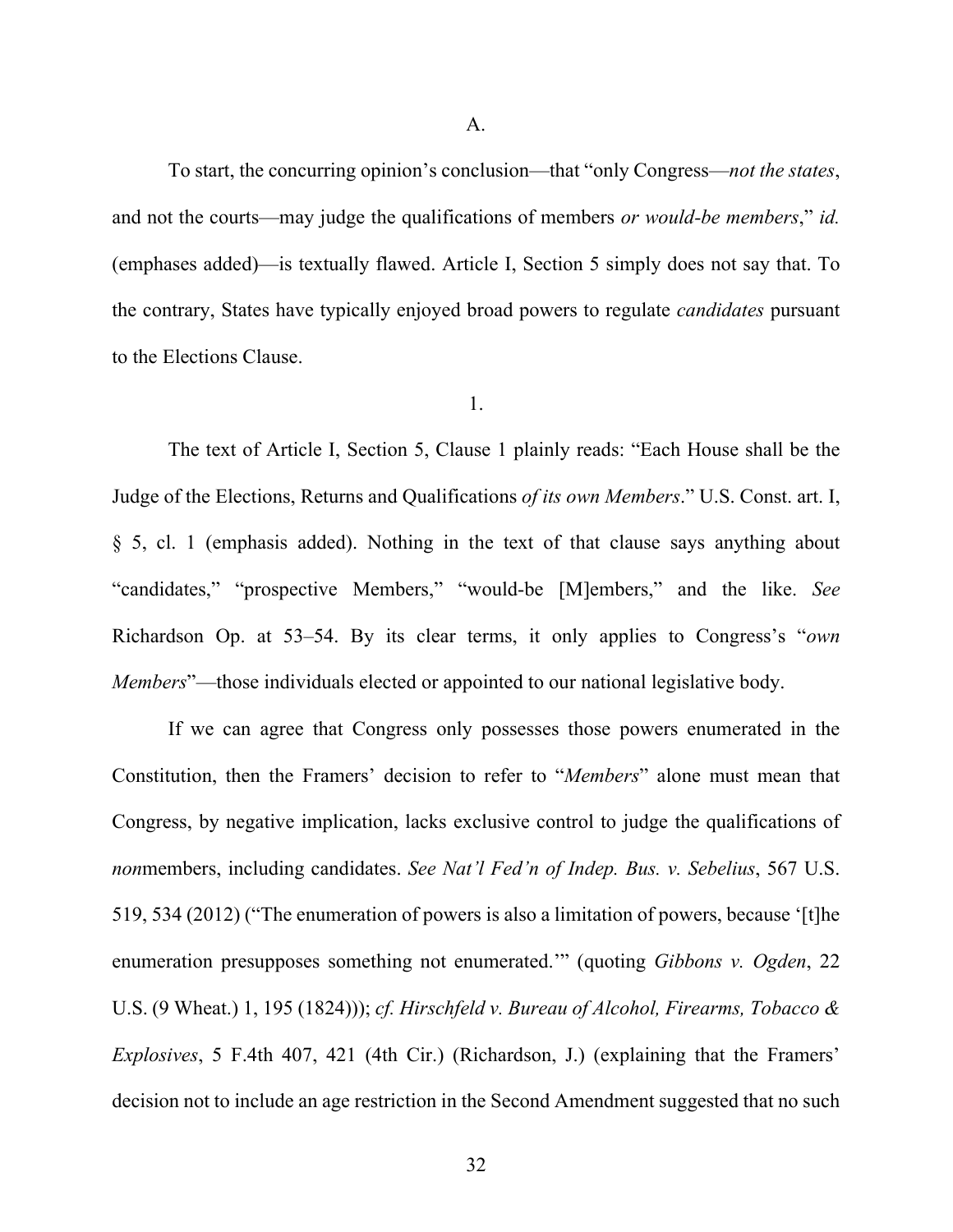restriction existed), *vacated as moot*, 14 F.4th 322 (4th Cir. 2021). That result is commanded by the text, plain and simple.

Instead of heeding the text, the concurrence employs a workaround syllogism to reach a different result. That syllogism begins with the major premise that, pursuant to Article I, Section 5, Congress possesses the exclusive power to judge the qualifications of its members. Richardson Op. at 41–51. It then creates its own minor premise that there is no "meaningful difference between candidates and 'Members.'" *Id.* at 52–54. Having set up that strawman, it casually concludes that Congress must possess exclusive power to judge the qualifications of candidates.

That workaround syllogism cannot stand because even if we assume that the major premise is sound,<sup>[2](#page-32-0)</sup> the minor premise is plainly invalid. That premise presupposes that the Constitution was unartfully drafted, and that the Framers must have mistakenly omitted "candidates" or "would-be Members" from Article I, Section 5. But it is well established

<span id="page-32-0"></span><sup>&</sup>lt;sup>2</sup> While the major premise—that Section 5 grants Congress the exclusive power to judge the qualifications of its members—may seem uncontroversial, it is not quite as clear as the concurring opinion makes it out to be. To start, the plain text of Article I, Section 5, Clause 1 does not say that each House of Congress shall be the "sole" or "exclusive" judge of its members' qualifications. It only says "the Judge." U.S. Const. art. I, § 5, cl. 1. As the concurring opinion points out, "the" could be interpreted to mean "the *particular* Judge." Richardson Op. at 45 n.4 (emphasis added). But the Supreme Court has never squarely adopted this reading. *Id.* at 44 n.3.

To be sure, at times the Court has suggested in dicta that Congress possesses the "sole authority" to judge its members' qualifications. *See, e.g.*, *Barry v. United States ex rel. Cunningham*, 279 U.S. 597, 619 (1929). But at other times it has said that Congress is only entitled to the "*final say* in judging the qualifications of the representatives of any one State," not necessarily the *only* say. *U.S. Term Limits, Inc. v. Thornton*, 514 U.S. 779, 804 (1995) (emphasis added); *see also id.* at 811 (noting that Article I, Section 5 vests Congress with the "*ultimate* authority to judge a Member's qualifications" (emphasis added)).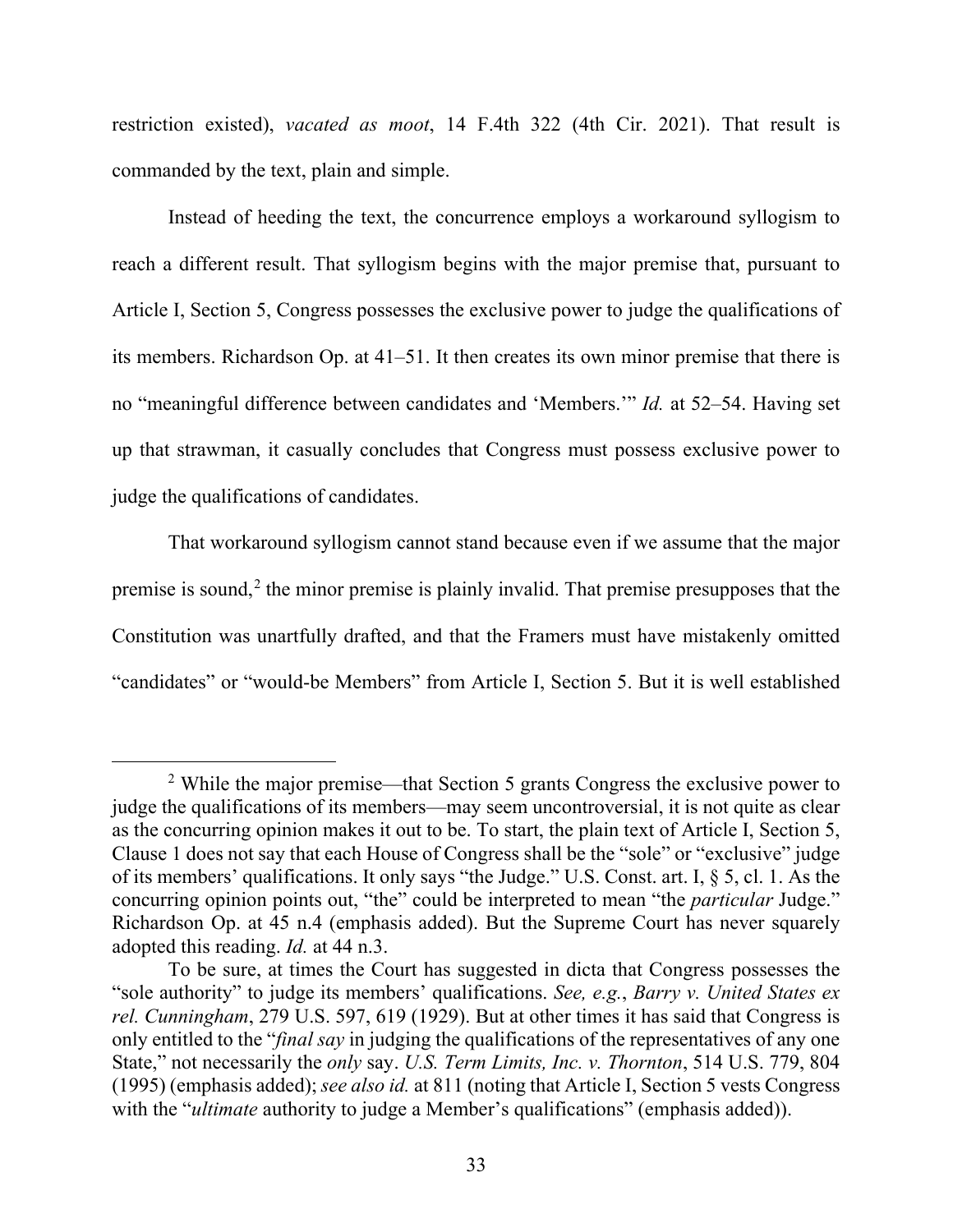that when judges construe the powers granted to the Federal Government by the Constitution, we start by assuming that the Framers meant what they said. And if the Framers expressly conferred "some powers" on Congress, but not others, we must conclude those other powers have not been granted. *Sebelius*, 567 U.S. at 534; *see also McCulloch v. Maryland*, 17 U.S. (4 Wheat.) 316, 405 (1819) (holding that Congress "can exercise only the powers granted to it").

To work around that established canon of constitutional construction, the concurring opinion counters that even if the Constitution has not *textually* committed an exclusive power over candidate qualifications to Congress, judges can nevertheless glean an *implied* exclusive power over candidate qualifications from Supreme Court precedent. To wit, it claims that in two cases—*U.S. Term Limits, Inc. v. Thornton*, 514 U.S. 779 (1995), and *Cook v. Gralike*, 531 U.S. 510 (2001)—the Court has "twice refused to draw [a] line between candidates and 'Members.'" Richardson Op. at 52. Since these two categories are coextensive, it reasons, the exclusive power granted to Congress to judge the qualifications of its members must extend to candidates as well.

Not so. *Thornton* and *Cook* hardly establish that "candidates" and "Members" are one and the same. Instead, these cases stand for the unremarkable proposition that States cannot impose candidate qualifications that effectively add to the Constitution's exclusive list of membership qualifications. *See Thornton*, 514 U.S. at 836 (holding that "a state amendment" regulating ballot access "is unconstitutional when it has the likely effect of handicapping a class of candidates and has the sole purpose of creating additional qualifications indirectly"); *Cook*, 531 U.S. at 525–26 (holding that a state ballot measure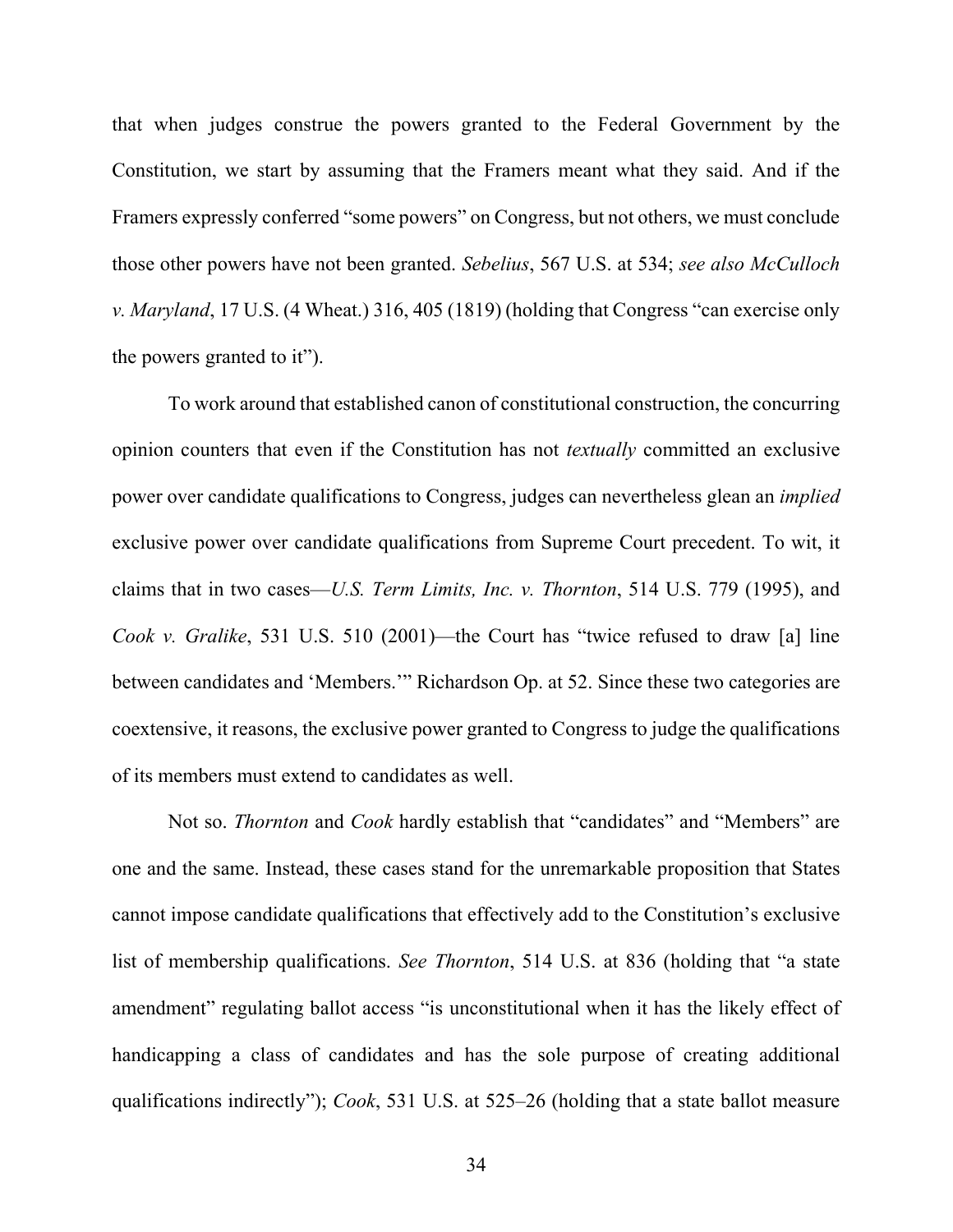that indirectly added a new qualification was unconstitutional). Neither decision erases the distinction between "*candidates*" and "*Members.*" And neither opinion holds that States are completely powerless to police *candidates* using the qualifications *in* the Constitution.

Given that neither the text of the Constitution nor Supreme Court precedent has extended to Congress an exclusive power to regulate the qualifications of congressional *candidates*, that should end our inquiry. But that outcome is also compelled by asking and answering a different question: what power does the Constitution grant States to regulate candidates?

The answer lies in the Elections Clause. That clause prescribes that "[t]he Times, Places and Manner of holding Elections for Senators and Representatives, shall be prescribed in each State by the Legislature thereof." U.S. Const. art. I, § 4, cl. 1. According to well-settled law, this clause grants to the States "broad powers" to regulate elections. *Roudebush v. Hartke*, 405 U.S. 15, 25 (1972). "It cannot be doubted" that these broad powers "embrace authority to provide a complete code for congressional elections," including the power "to enact the numerous requirements as to procedure and safeguards which experience shows are necessary in order to enforce the fundamental right involved." *Smiley v. Holm*, 285 U.S. 355, 366 (1932). Hence, the Supreme Court has "upheld generally applicable and evenhanded [ballot-access] restrictions that protect the integrity and reliability of the electoral process itself." *Anderson v. Celebrezze*, 460 U.S. 780, 788 n.9 (1983).

<sup>2.</sup>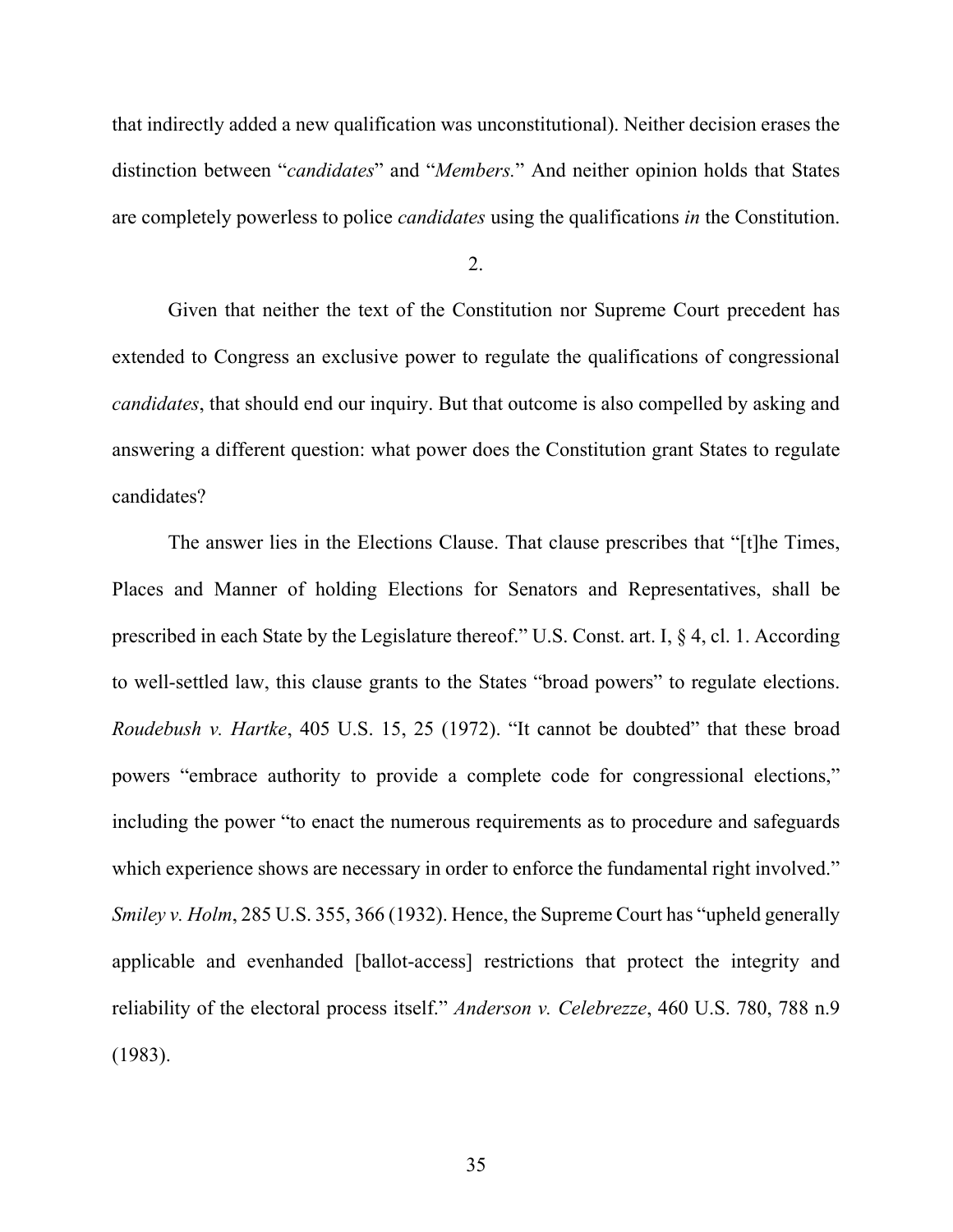To be sure, at times the Court has seemed to suggest that the powers granted by the Elections Clause are purely procedural. *See, e.g.*, *Thornton*, 514 U.S. at 833 (noting that "the Framers understood the Elections Clause as a grant of authority to issue procedural regulations"). But for at least fifty years, the Supreme Court has repeatedly held that the Elections Clause gives States the power to "protect the integrity of its political processes from *frivolous or fraudulent candidacies*." *Storer v. Brown*, 415 U.S. 724, 733 (1974) (emphasis added) (quoting *Bullock v. Carter*, 405 U.S. 134, 145 (1972)); *see also Thornton*, 514 U.S. at 834 (same); *Munro v. Socialist Workers Party*, 479 U.S. 189, 194–95 (1986) ("We have never required a State to make a particularized showing of the existence of voter confusion, ballot overcrowding, or the presence of frivolous candidacies prior to the imposition of reasonable restrictions on ballot access.").

In short, reading these precedents together, the Supreme Court indicates that (1) States are empowered to weed out *candidacies* that lack merit (2) so long as, in doing so, they do not impermissibly add to the Constitution's exclusive list of membership qualifications. *See Thornton*, 514 U.S. at 834. Therefore, because *candidates* who clearly fail to satisfy the Constitution's age, citizenship, or residency requirements<sup>[3](#page-35-0)</sup> (1) lack merit and (2) can be turned away without adding to the qualifications for congressional

<span id="page-35-0"></span><sup>3</sup> *See* U.S. Const. art. I, § 2, cl. 2 ("No Person shall be a Representative who shall not have attained to the Age of twenty five Years, and been seven Years a Citizen of the United States, and who shall not, when elected, be an Inhabitant of that State in which he shall be chosen."); *id.* § 3, cl. 3 (similar qualifications for Senators). I refer only to the familiar three qualifications enumerated in Article I, Sections 2 and 3 because whether Section 3 of the Fourteenth Amendment is a constitutional qualification remains an open question. *See* Richardson Op. at 55.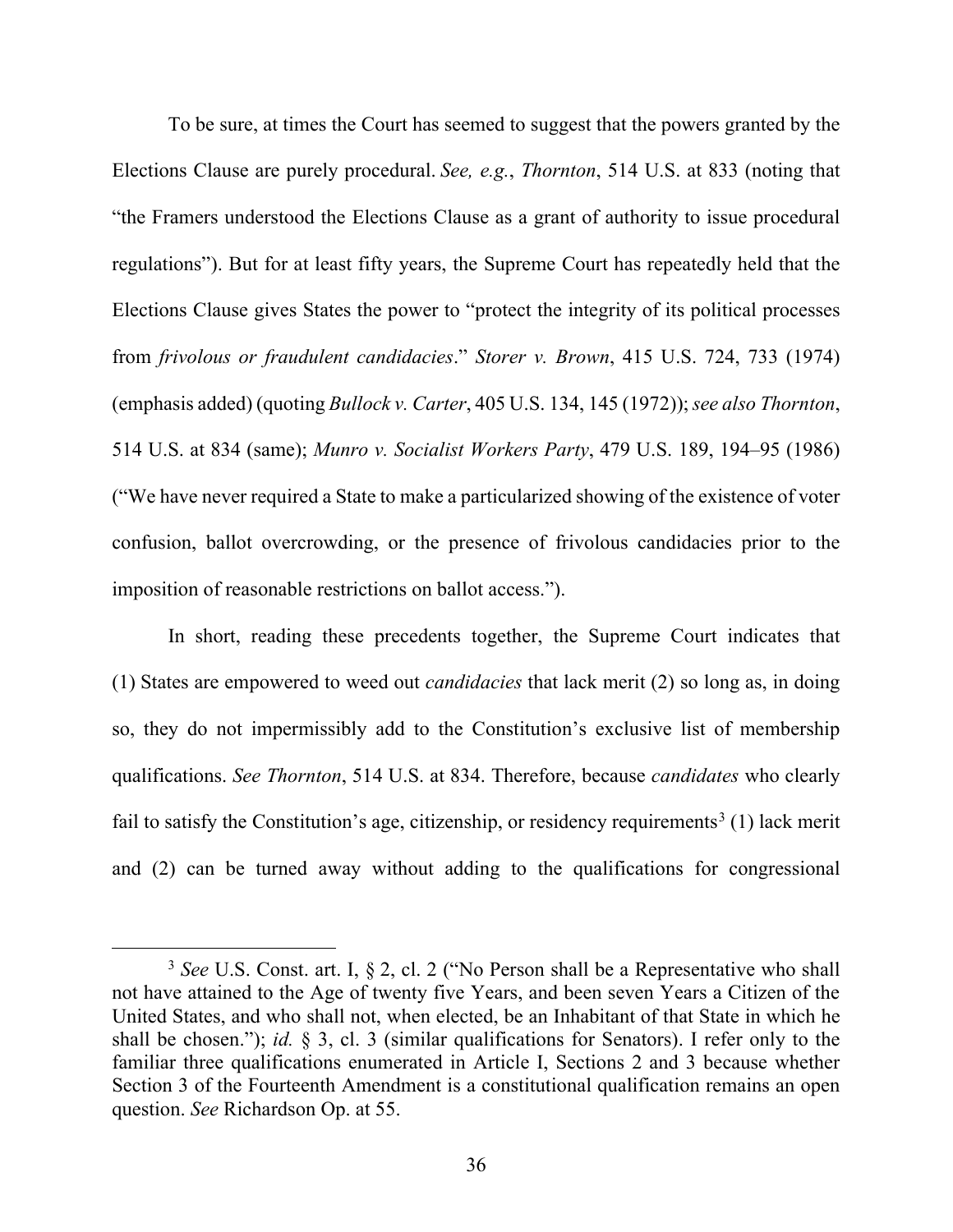membership—since those three qualifications are in the Constitution itself, *see* U.S. Const. art. I, § 2, cl. 2; *id.* § 3, cl. 3—there is no constitutional issue with States policing those requirements.

At the end of the day—whether we ask how far Congress's power extends under Article I, Section 5, or whether we examine how far States' powers extend under the Elections Clause—we arrive at the same conclusion: to the extent Congress possesses the power to judge the qualifications of candidates, that power is not exclusive.

#### B.

Finally, we must consider the common-sense meaning of Article I, Section 5. After all, "[t]here is no war between the Constitution and common sense." *Mapp v. Ohio*, 367 U.S. 643, 657 (1961).

If the concurring opinion is correct that "*any* attempt" by the States "to regulate candidates or ballot access for federal office is an implicit attempt to regulate the qualifications of members of Congress, which is not allowed," Richardson Op. at 54 (emphasis added); *see also id.* at 54 n.10 (opining that state "ballot access" measures "cannot be meaningfully distinguished from [unconstitutional] attempts to add qualifications"), then every "state would be powerless to prevent" "fraudulent or unqualified candidates such as minors, out-of-state residents, or foreign nationals" from running for office. *Greene v. Raffensperger*, -- F.Supp.3d --, 2022 WL 1136729, at \*27 (N.D. Ga. Apr. 18, 2022). It is hard to believe the State legislatures that ratified the Constitution signed up for such a charade.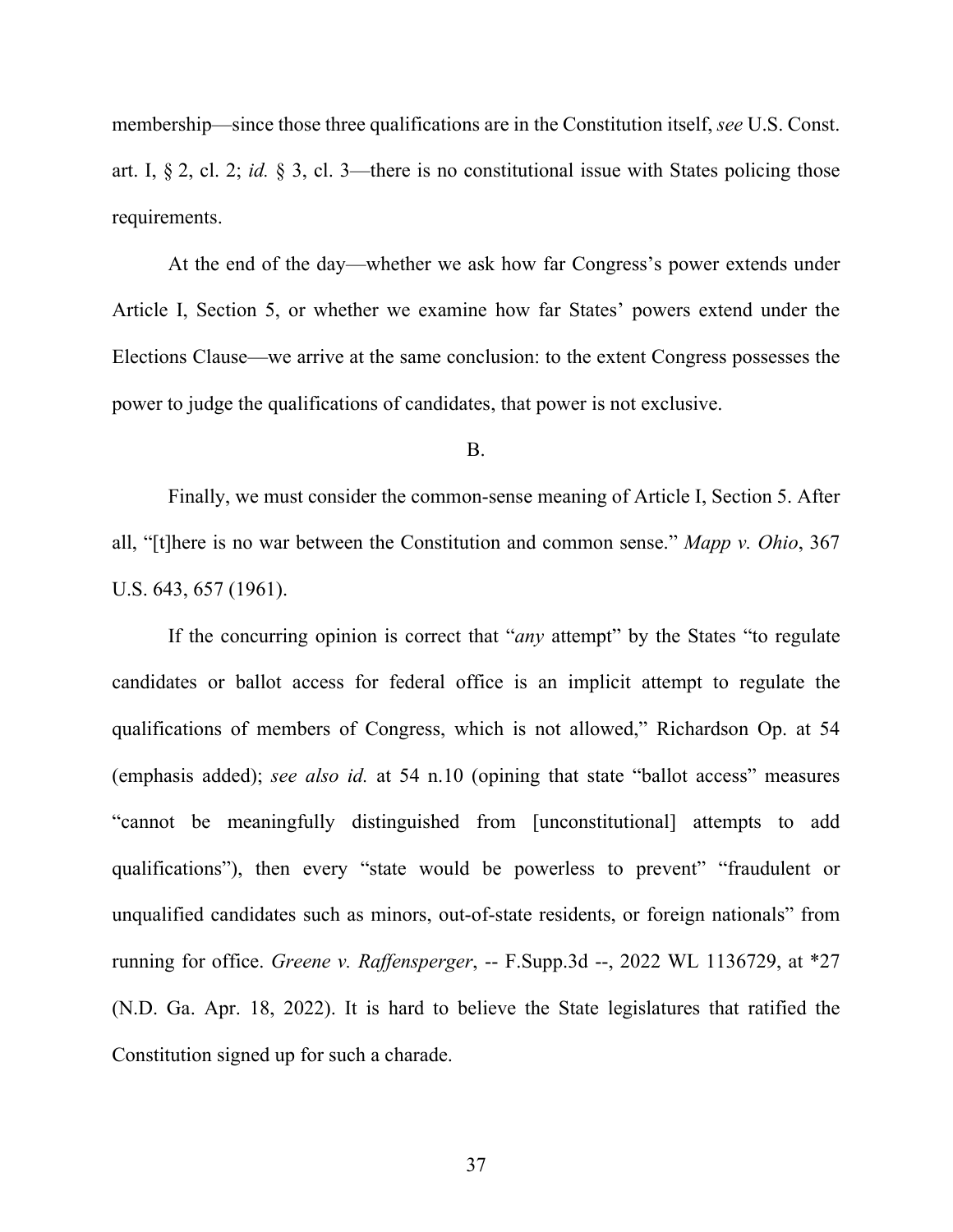For instance, under the concurring opinion's reading of Article I, Section 5, States would be powerless to judge or investigate whether someone *even lives in the State they are running in*. The concurrence dismisses this as a "sky-is-falling argument." Richardson Op. at 50. But recent history reveals that it is all too real. *See* Stephanie McNeal, *Republican Candidate Running for Congress in 4 Different States*, Fox News (Dec. 20, 2015), https://www.foxnews.com/politics/republican-candidate-running-for-congress-in-4-different-states (describing one recent congressional candidate's efforts to run in "his home state of Georgia—as well as Michigan, Minnesota and Hawaii") (saved as ECF opinion attachment 2); *see also* Brian Slodysko & Tom Davies, *Records: Trey Hollingsworth Was Obligated to Live in 5 States*, IndyStar (Nov. 2, 2016), https://www.indystar.com/story/news/politics/2016/11/02/records-trey-hollingsworthobligated-live-states/93177642/ (reporting that a recent candidate for a U.S. House seat in Indiana had filed legal documents that suggested he lived in Virginia, North and South Carolina, Georgia, and Ohio, but not Indiana) (saved as ECF opinion attachment 3); Jacob Pramuk, *Dr. Oz Will Run for Pennsylvania's Open Senate Seat as a Republican*, CNBC

(Nov. 30, 2021), https://www.cnbc.com/2021/11/30/dr-oz-will-run-for-senate-inpennsylvania-as-a-republican.html (reporting that a candidate running for one of Pennsylvania's U.S. Senate seats has "lived in New Jersey for two decades" and only recently registered to vote in the Keystone State—using "his in-laws' address") (saved as ECF opinion attachment 4).

Furthermore, the concurring opinion's interpretation of Article I, Section 5 would also frustrate familiar principles of comity and federalism. *See Younger v. Harris*, 401 U.S.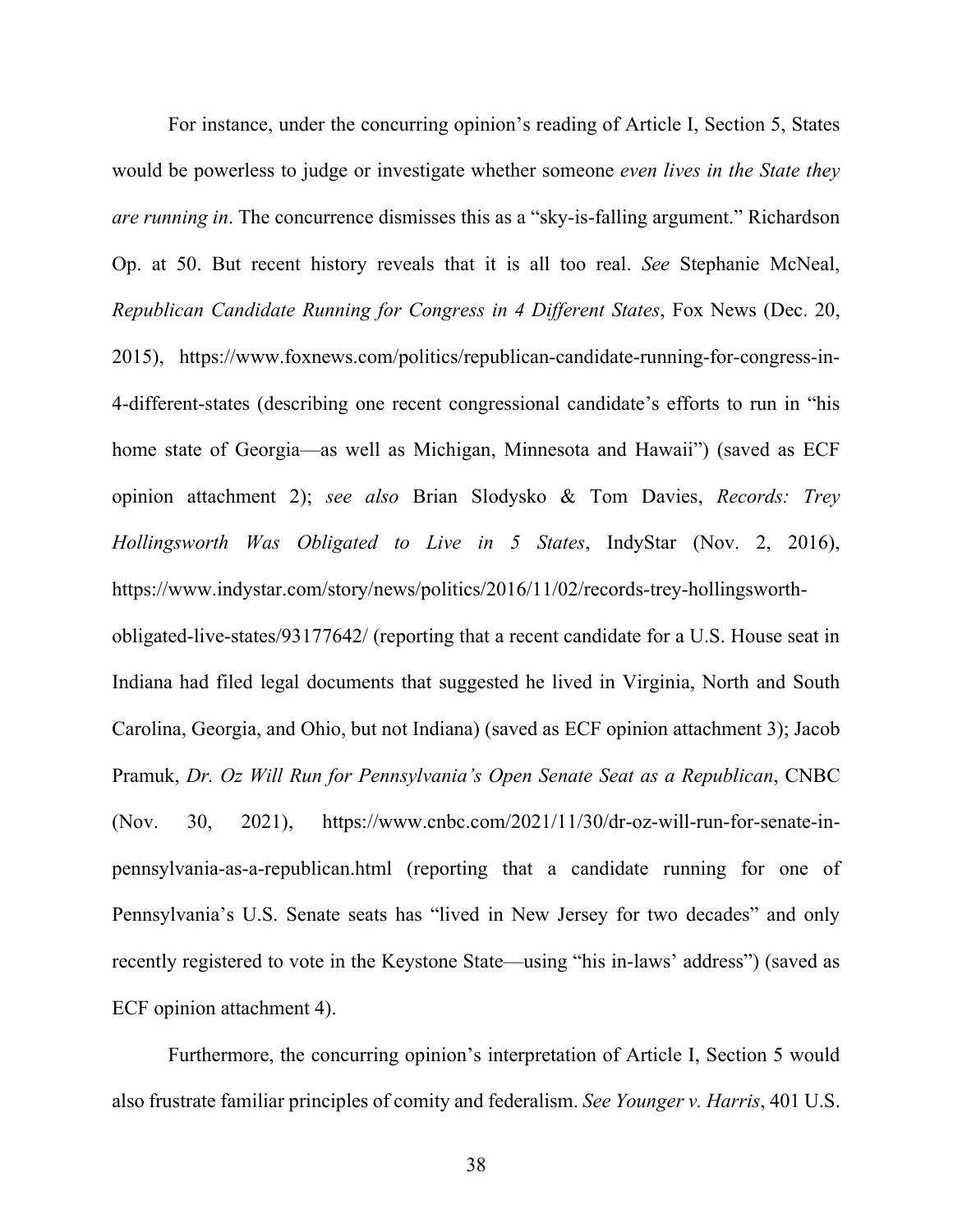37, 44 (1971) (describing "Our Federalism" as a "system in which there is sensitivity to the legitimate interests of both State and National Governments"). States undoubtedly have a stake in ensuring that their interests and the interests of their citizens are represented by qualified congressional candidates. *Storer*, 415 U.S. at 733 (recognizing "a State has an interest, if not a duty, to protect the integrity of its political processes from frivolous or fraudulent candidacies" (quoting *Bullock*, 405 U.S. at 145)). Surely, State governments are at least as capable as Congress is of determining the age, citizenship, and residency status of congressional *candidates*—if not more so.[4](#page-38-0)

II.

In sum, the text of the Constitution does not grant Congress the exclusive power to judge candidate qualifications. However, under the Elections Clause, the Constitution does grant States broad powers to regulate candidates and ballot access.

And it stands to reason that as a matter of common sense, and as a matter of comity, our Constitution permits States to have a say in regulating the candidates who seek to represent their interests and the interests of their citizens.

<span id="page-38-0"></span><sup>&</sup>lt;sup>4</sup> The concurring opinion's conclusion would mean that States would be powerless to keep an out-of-state resident or a foreign national from being listed on their ballots as a *candidate* for congressional office. Instead, the concurring opinion believes only *Congress* is empowered to disqualify patently unqualified *candidates* from running for office. But it is improbable to think that Congress would waste its time policing candidate qualifications. That would leave congressional elections in legal limbo, with neither the States, nor the courts, nor Congress able or willing to exercise control to weed out constitutionally deficient *candidates* until *after* the election occurs. That is the sort of electoral "chaos" that the Supreme Court has repeatedly held States are constitutionally empowered to mitigate. *Storer*, 415 U.S. at 730.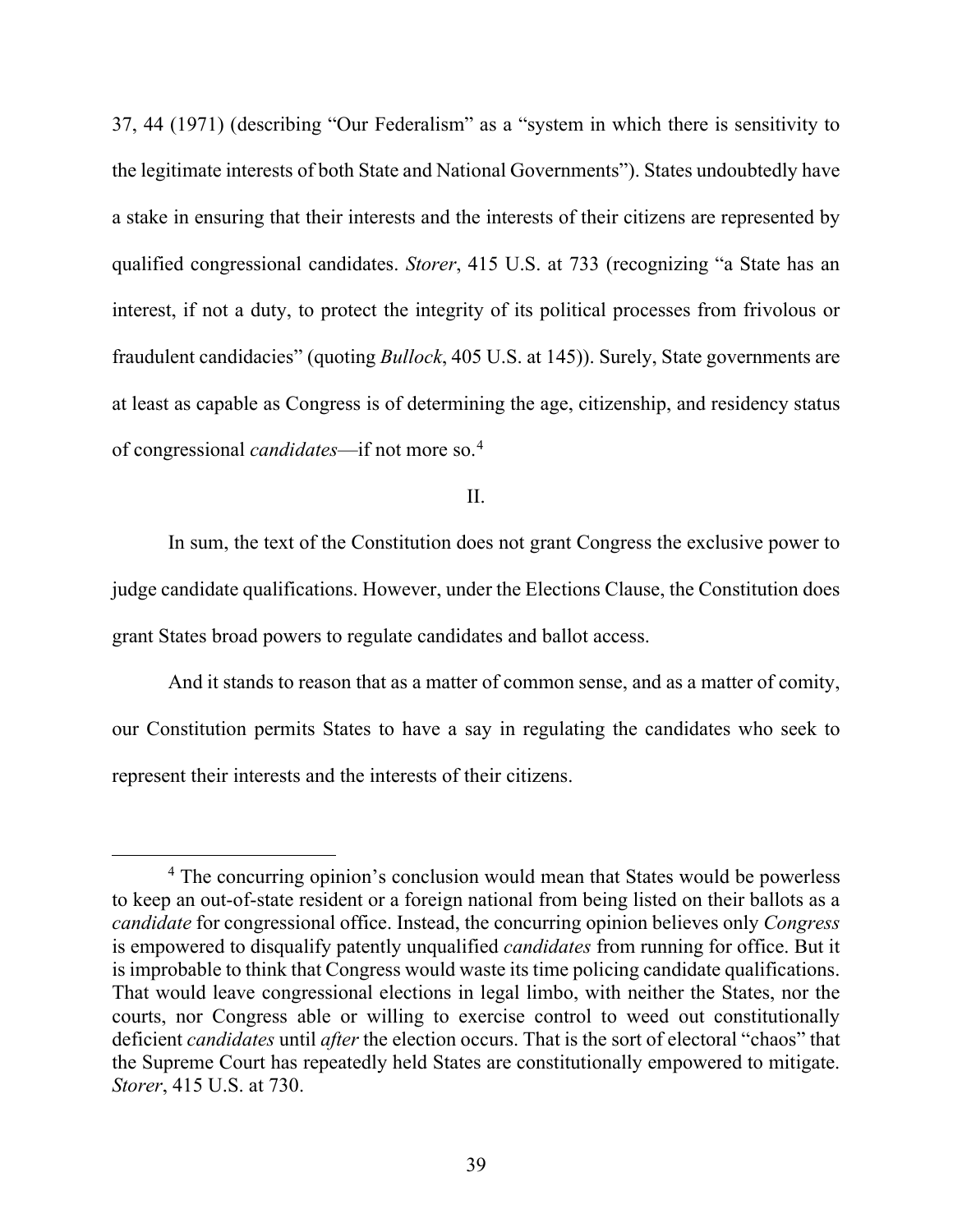RICHARDSON, Circuit Judge, concurring in the judgment:

Like the majority, I agree that the district court erred. But in my view, the error was not in the court's resolution of the merits of the injunction, but with its jurisdiction to proceed on the statutory claim at all. In its order, the district court purported to determine the meaning of the 1872 Amnesty Act, ch. 193, 17 Stat. 142, as applied to Representative Madison Cawthorn. That order judged Representative Cawthorn's qualifications for office. But under Article I, section 5, clause 1 of the Constitution, the House "shall be the Judge of the Elections, Returns and Qualifications of its own Members." The House of Representatives here is not just *a* judge, it "is *the sole* judge of the qualifications of its members." *Jones v. Montague*, 194 U.S. 147, 153 (1904) (emphasis added). So the district court did not have jurisdiction to consider Representative Cawthorn's claim under the 1872 Amnesty Act, which ultimately asked the court to determine his qualifications, a privilege and duty given only to the House itself.

To reach that conclusion, I work through four premises. I start by explaining that Art. I, § 5, cl. 1 of the Constitution is a jurisdictional bar on a federal court's power to determine the qualifications of a member of Congress. Then I explain how, under Supreme Court precedent, there is no meaningful distinction between judging a member's qualifications and pre-judging a candidate's qualifications. Next, I show why Section 3 of the Fourteenth Amendment is one of the "Qualifications" of membership in the House of Representatives, under the meaning of Art. I, § 5, cl. 1. Those premises together show that courts have no jurisdiction to "judge" a candidate's qualifications under § 3. From there, I conclude by showing why the district court's interpretation of the 1872 Amnesty Act as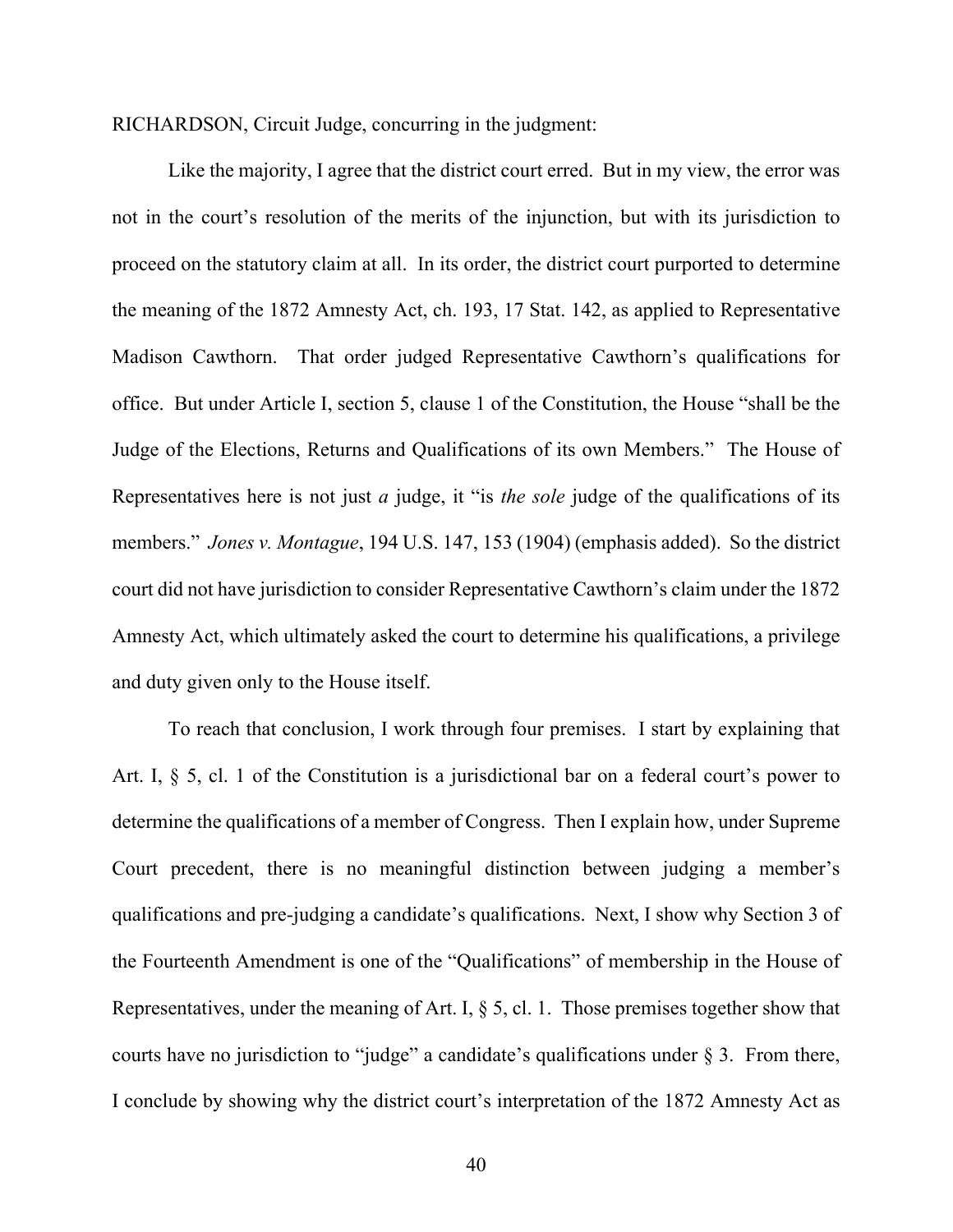applied to Representative Cawthorn amounts to a judging of his § 3 qualification. Taken together, these premises prove that the district court had no jurisdiction to proceed on Representative Cawthorn's claim under the 1872 Amnesty Act. While I respect the district court's hesitation to decide core constitutional questions and rely on a statutory ground, that choice was unavailable because the Constitution leaves this question—how the 1872 Amnesty Act applies to Representative Cawthorn's qualifications for office—to the House of Representatives alone.<sup>[1](#page-40-0)</sup>

## **I. Article I, § 5, cl. 1 is a jurisdictional restriction**

Courts have an independent responsibility to determine whether they have subjectmatter jurisdiction. *See Arbaugh v. Y&H Corp.*, 546 U.S. 500, 501 (2006). So while the parties have not raised whether the district court had subject-matter jurisdiction over the 1872 Amnesty Act claim, we must ourselves make that determination. And I believe that the district court lacked such jurisdiction. I start here by explaining why Art. I, § 5, cl. 1 of the Constitution inhibits federal-court jurisdiction in general and then move on to whether this case and its issues fall into that bar.

Jurisdiction is a court's "statutory or constitutional *power* to adjudicate the case." *Steel Co. v. Citizens for a Better Env't*, 523 U.S. 83, 89 (1998). The outlines of jurisdiction

<span id="page-40-0"></span> $<sup>1</sup>$  I do not object to the majority's decision to remand to the district court. The lower</sup> court has not resolved the First and Fourteenth Amendment claims, nor has it resolved the claim that North Carolina's review of federal congressional candidates violates Art. I, § 5, cl. 1. I recognize the implications of my arguments for Representative Cawthorn's claim under Art. I, § 5, cl. 1. But that claim is not yet before us. So implications aside, the district court should have a chance to answer all remaining questions—including any effect the primary results might have on this case—in the first instance.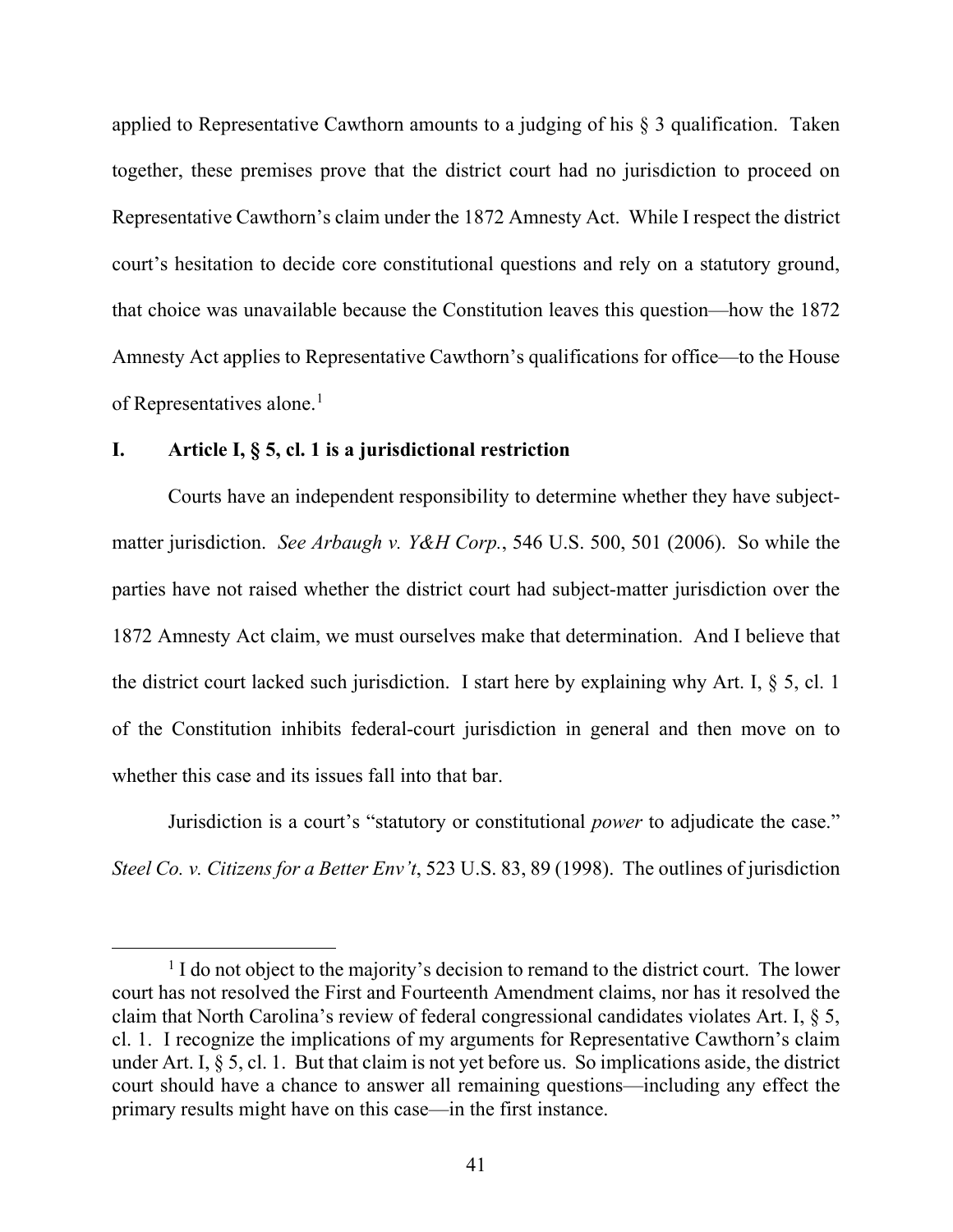determine the subject matter of cases and the classes of litigants that a court can entertain. *Reed Elsevier, Inc. v. Muchnick*, 559 U.S. 154, 160–61 (2010). By making each House of Congress "*the* Judge" of the qualifications of its own members, the Constitution divests federal courts of any power to determine congressional qualifications, displacing a federal court's default power over federal questions. That conclusion can be reached in two ways: either by treating this as a so-called political question or by applying more mundane principles of interpretation.

First, the political-question doctrine. Like other justiciability doctrines, the political-question doctrine sometimes takes on different forms. One, which could be called the prudential-political-question doctrine, is something like an abstention doctrine. Under that form, courts avoid deciding issues with significant political implications. But the issue here is something different. It is a jurisdictional form of the political-question doctrine. It does not implicate the prudence of our deciding a case, but our very power to do so.<sup>[2](#page-41-0)</sup>

<span id="page-41-0"></span><sup>2</sup> In *Baker v. Carr*, 369 U.S. 186, 217 (1962), the Court laid out a list of six ways in which the political-question doctrine might arise. I focus here on the first way, the "textually demonstrable commitment" of the issue to another branch, because it is the most relevant here, is the most important, and is the least controverted. *See Vieth v. Jubelirer*, 541 U.S. 267, 278 (2004) (plurality).

With *Baker* in mind, one more clarification is helpful. As I just suggested, the political-question doctrine is sometimes thought of as a prudential or a quasi-prudential doctrine. But that view of the doctrine has largely been advocated in concurrences and dissents, at least since *Baker*. *See Zivotofsky ex rel. Zivotofsky v. Clinton*, 566 U.S. 189, 212 (2012) (Breyer, J., dissenting); *Nixon v. United States*, 506 U.S. 224, 253 (1993) (Souter, J., concurring); *Goldwater v. Carter*, 444 U.S. 996, 1000 (1979) (Powell, J., concurring). In other words, the prudential version of the doctrine is a perennial loser. It is true that in *Baker*'s six-factor formulation of the political-question doctrine the last four factors are at least partly prudential. *See* 369 U.S. at 217 (looking to things like policy determination, respect, and embarrassment). But in the years since *Baker*, the Supreme (continued)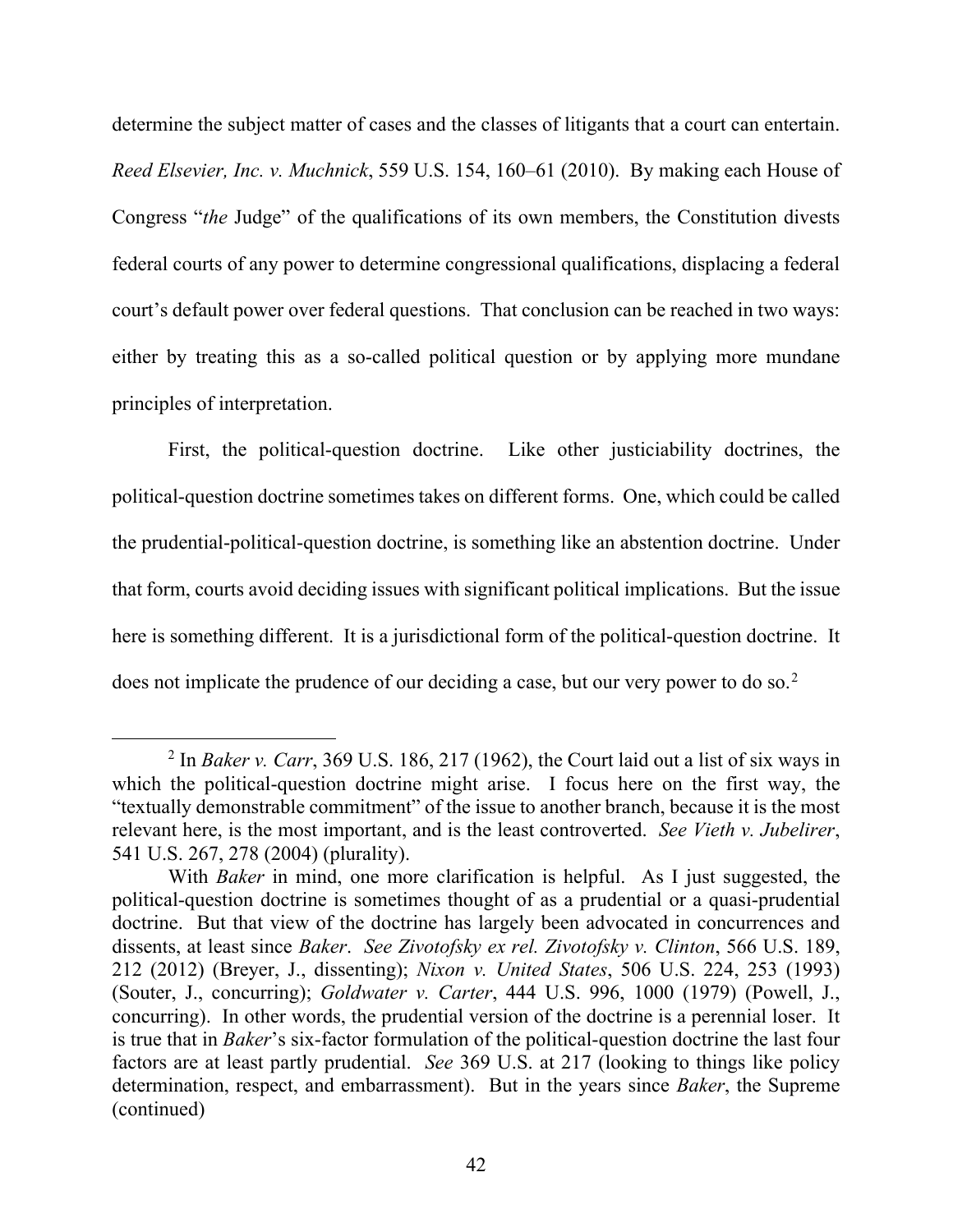While it is, of course, the role of courts to say what the law is, sometimes "the law is that the judicial department has no business entertaining the claim . . . because the question is entrusted to one of the political branches." *Vieth v. Jubelirer*, 541 U.S. 267, 277 (2004) (plurality). That is, in essence, the version of the political-question doctrine at issue here. This doctrine is a "narrow exception" to the general rule that courts should decide cases properly before them. *Zivotofsky ex rel. Zivotofsky v. Clinton*, 566 U.S. 189, 195 (2012). While narrow, it is an exception with a proud history. In *Marbury v. Madison*, Chief Justice Marshall evoked the doctrine, asking whether the delivery or withholding of a commission was "a mere political act, belonging to the executive department alone, for the performance of which, entire confidence is placed by our constitution in the supreme executive; and for any misconduct respecting which, the injured individual has no remedy."

5 U.S. (Cranch) 137, 164 (1803).

Under this version of the political-question doctrine, a court lacks jurisdiction over an issue when there is "a textually demonstrable commitment of the issue to a coordinate political department." *Nixon v. United States,* 506 U.S. 224, 228 (1993) (quoting *Baker v.* 

Court has summarized the doctrine without a reference to those prudential factors at all. *See, e.g.*, *Zivotofsky*, 566 U.S. at 195 (mentioning only "textually demonstrable commitments" of issues and "a lack of judicially discoverable and manageable standards"); *cf. Powell v. McCormack*, 395 U.S. 486, 518–48 (1969) (spending 30 pages on the "textually demonstrable commitment" factor and two paragraphs on the other political question factors). It is possible any prudential application of the doctrine is dead letter. But however much of the prudential aspect of the political-question doctrine has survived, I refer here only to the firm, Article-III heart of that doctrine that deals with core questions of justiciability and the courts' very competence to hear and decide issues. *See Powell*, 395 U.S. at 518 (grounding the doctrine in separation of powers concerns); *see also Rucho v. Common Cause*, 139 S. Ct. 2484, 2494 (2019).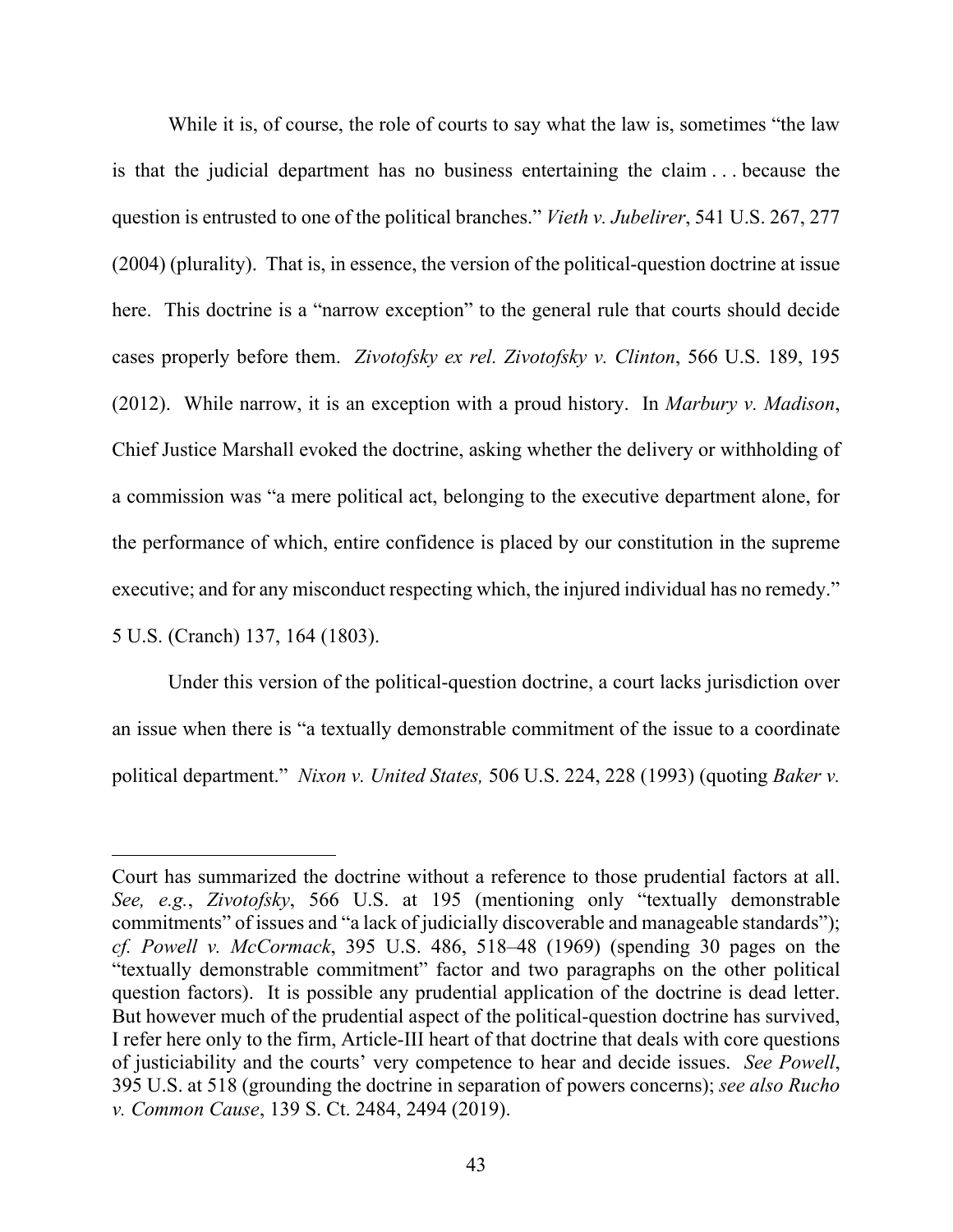*Carr*, 369 U.S. 186, 217 (1962)). In layman's terms, the political-question doctrine says that when the Constitution gives exclusive power over an issue to another branch of government, courts are deprived of their jurisdiction to decide that issue. To figure out whether a power is textually committed to another branch of the government, "we must interpret the Constitution," *Powell v. McCormack*, 395 U.S. 486, 519 (1969), and determine whether the issue is exclusively given to another branch of the American government.<sup>[3](#page-43-0)</sup>

<span id="page-43-0"></span><sup>&</sup>lt;sup>3</sup> The Supreme Court has strongly hinted that the actual judging of qualifications is a political question. Take *Barry v. United States ex rel. Cunningham*, 279 U.S. 597, 613, 616 (1929). In that case, the Supreme Court described each House's Art. I, § 5, cl. 1 power as "judicial in character," including the power to "render a judgment which is beyond the authority of any other tribunal to review." This is a strong hint that Congress's power displaces our own power as federal courts. Add this to the voluminous Supreme Court dicta suggesting the Houses are the exclusive judges and my conclusion seems even more in line with the thrust of the Court's precedent. *See, e.g.*, *Powell*, 395 U.S. at 548 ("[W]e have concluded that Art. I,  $\S$  5, is at most a 'textually demonstrable commitment' to Congress to judge only the qualifications expressly set forth in the Constitution."); *see also U.S. Term Limits, Inc. v. Thornton*, 514 U.S. 779, 804 (1995) ("The text of the Constitution thus gives the representatives of all the people the final say in judging the qualifications of the representatives of any one State."); *id.* at 811 ("Art. I, § 5, vests a federal tribunal with ultimate authority to judge a Member's qualifications . . . ."); *Jones*, 194 U.S. at 153 (The House of Representatives "is the sole judge of the qualifications of its members."); *Barry*, 279 U.S. at 619 ("The Senate, having sole authority under the Constitution to judge of the elections, returns and qualifications of its members" exercises "the full, original, and unqualified power by the Constitution."); *Reed v. Cnty. Comm'rs*, 277 U.S. 376, 388 (1928) (noting that the Senate "is the judge of the elections, returns, and qualifications of its members" and is "fully empowered"); *Powell*, 395 U.S. at 552 (Douglas, J., concurring) ("Contests may arise over whether an elected official meets the 'qualifications' of the Constitution, in which event the House is the sole judge."); *Baker*, 369 U.S. at 242 n.2 (Douglas, J., concurring) ("Of course each House of Congress, not the Court, is 'the judge of the elections, returns, and qualifications of its own members.'"). We have sometimes suggested that we are bound by on-point Supreme Court dicta. *See Yanez-Marquez v. Lynch*, 789 F.3d 434, 450 (4th Cir. 2015). But whether these statements are binding will not matter to my analysis. I proceed with the question from first principles and reach the same conclusion as these cases.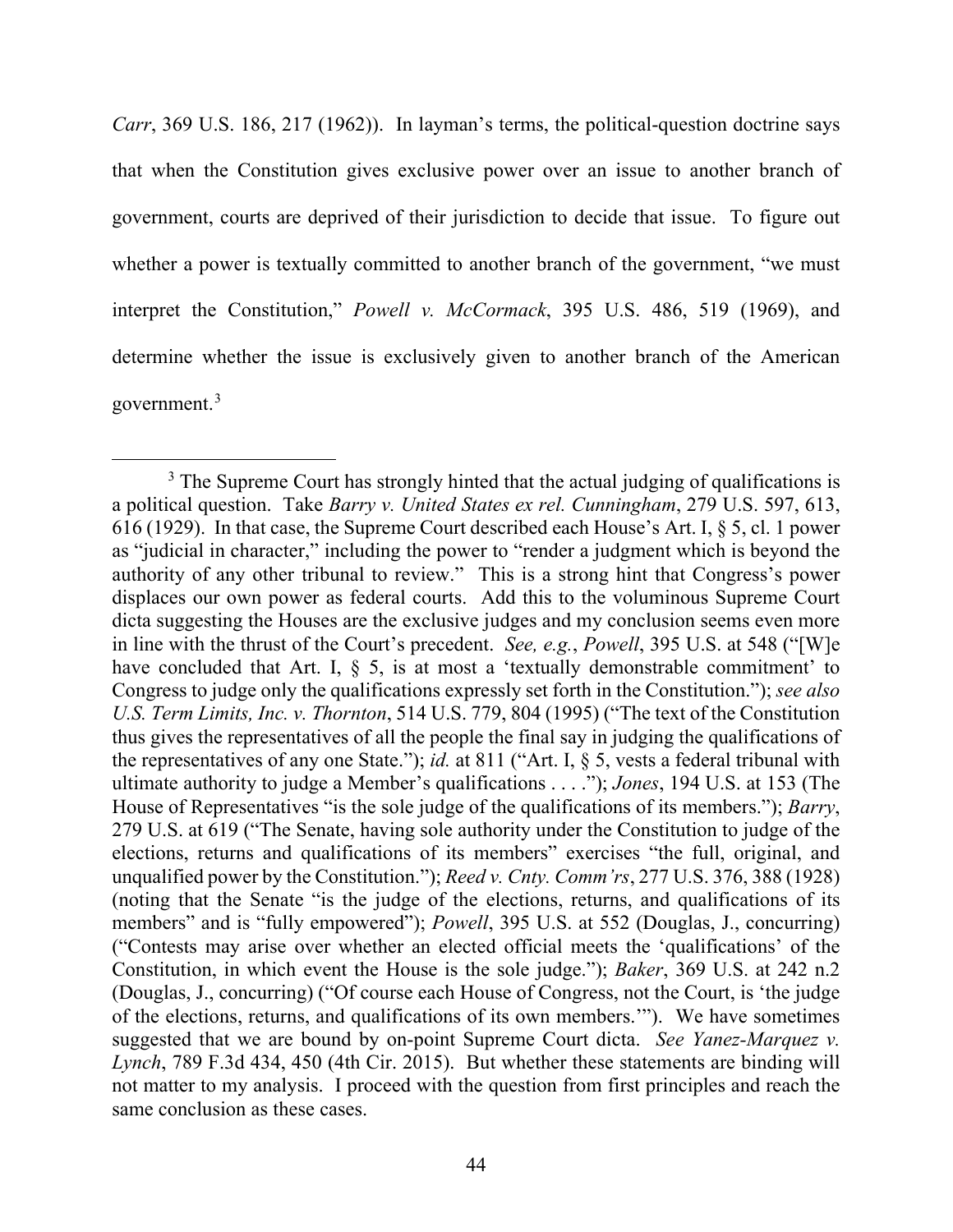Start with an easy example of a textually demonstrable commitment: The Constitution says that "the Senate shall have the sole Power to try all Impeachments." Art. I, § 3, cl. 6. That commitment is clear as a bell. This "textually demonstrable commitment" to the Senate deprives federal courts of jurisdiction. *See Nixon*, 506 U.S. at 228–29. Federal courts have no power to try impeachments. I believe the same is true of Art. I, § 5, cl. 1, which says that "each House shall be the Judge of the Elections, Returns, and Qualifications of its own Members."[4](#page-44-0)

In my view, Art. I,  $\S$  5, cl. 1 is one of the rare instances, like the Impeachment Clause, where the Constitution really does say, in black and white, that an issue is reserved for another branch and that branch alone. In the words of then-Judge Scalia, "[i]t is difficult to imagine a clearer case of 'textually demonstrable constitutional commitment' of an issue

<span id="page-44-0"></span><sup>&</sup>lt;sup>4</sup> Maybe the Impeachment Clause is different because it uses the word "sole" while Art. I, § 5, cl. 1 does not. *See Nixon*, 506 U.S. at 229 ("[T]he word 'sole' indicates that this authority is reposed in the Senate and nowhere else."). But I don't believe so. The phrase "sole Power" is used twice in the Constitution, at Art. I, § 2, cl. 5 and at Art. I, § 3, cl. 6. The first time, the Constitution explains that the House of Representatives shall have "the sole Power of Impeachment." Art. I, § 2, cl.5. The second time, the Constitution explains that the Senate shall have "the sole Power to try all Impeachments." Art. I,  $\S$  3, cl. 6. This mirroring makes sense: One House of Congress is given the full power to start impeachment proceedings, and the other House is given the full power to finish them. The word "sole" makes that division of labor clear. On the other hand, the clause we focus on says "each House shall be the Judge of the Elections, Returns and Qualifications." Art. I, § 5, cl. 1. This reference has no partner; it stands alone. It simply states who "*the* Judge" will be. The article "the" meant at the Founding what it means now: "the article noting a particular thing." Samuel Johnson, *A Dictionary of the English Language* (3d ed. 1768). So saying "*the* Judge" in this clause means "the particular Judge," in other words, the only judge. That exclusivity is clear enough without the word "sole." And if that were unclear, the Supreme Court has repeatedly stated Congress is the "sole judge" of such qualifications. *See Thornton*, 514 U.S. at 816 (quoting 17 Annals of Congress 871 (1807)); *Jones*, 194 U.S. at 153.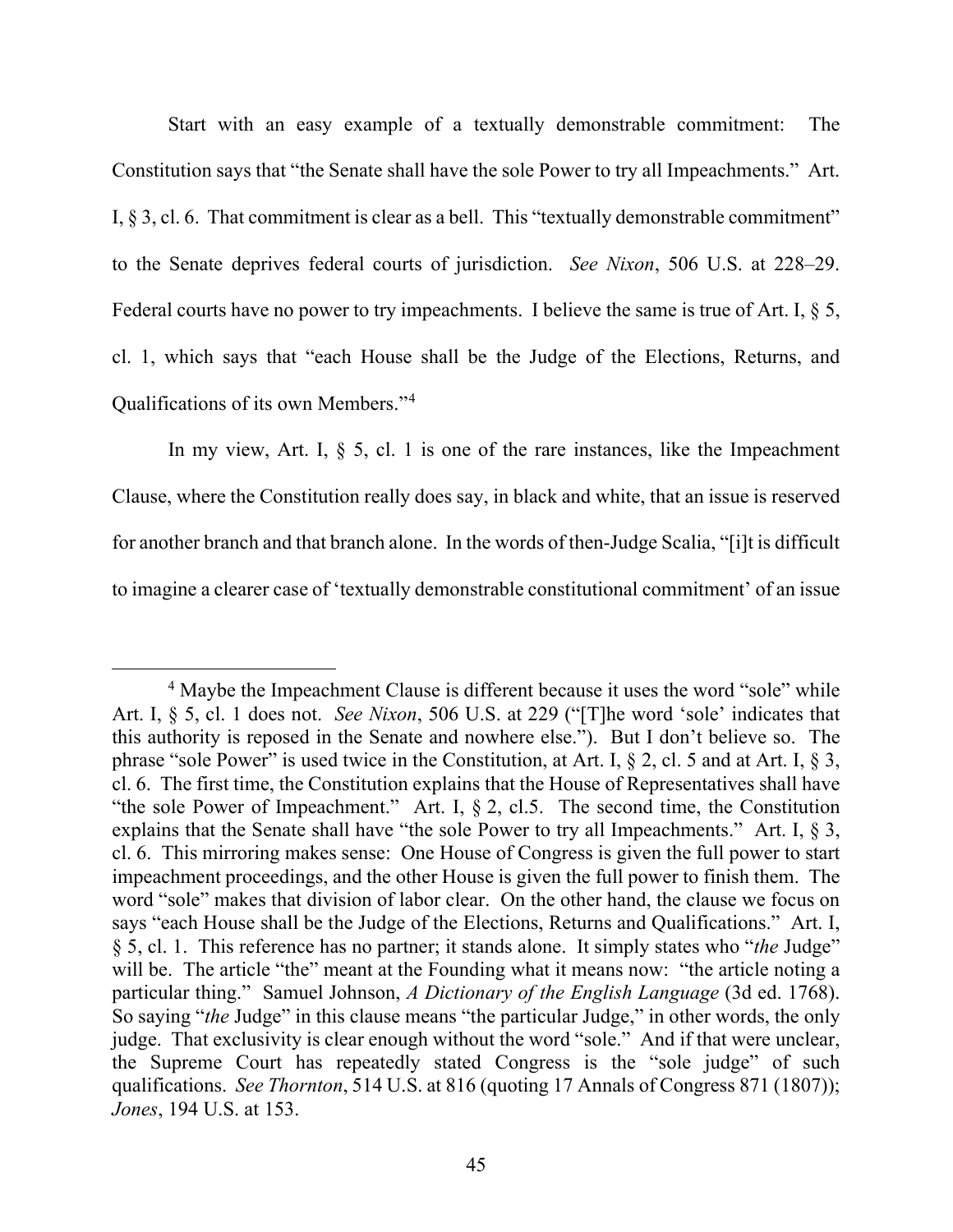to another branch of government to the exclusion of the courts than the language of Article I, section 5, clause 1 that 'each House shall be the Judge of the Elections, Returns and Qualifications of its own Members.'" *Morgan v. United States*, 801 F.2d 445, 447 (D.C. Cir. 1986); *see also Nixon*, 506 U.S. at 240 (White, J., concurring) (suggesting that this is the clearest example of such a textually demonstrable commitment). By committing the power to judge qualifications of members to each House of Congress, the Constitution thereby takes away our power as federal judges to judge a member's qualification. In other words, we lack jurisdiction.

My interpretation of Art. I,  $\S$  5, cl. 1 as jurisdictional is fully in line with the Founding-era understanding of legislative independence. "Each house is made the *sole* judge of the election, return, and qualifications of its members. The same power is vested in the British house of commons, and in the legislatures of the several states; and there is no other body known to the constitution to which such a power might safely be trusted." 1 James Kent, *Commentaries on American Law* 220 (1826) (emphasis added); *see also* William Rawle, *A View of the Constitution of the United States of America* 42 (1825) ("Both the senate and house of representatives possess the *usual powers* to judge of the elections, returns and qualifications of their own members." (emphasis added)). So commonplace was the idea that a legislature should police its own returns and qualifications that there was little debate over the fact that each House was made the judge of its own issues. *See* Charles Warren, *The Making of the Constitution* 419 (2d ed. 1937) (describing the addition of the clause, with only questions about what qualifications would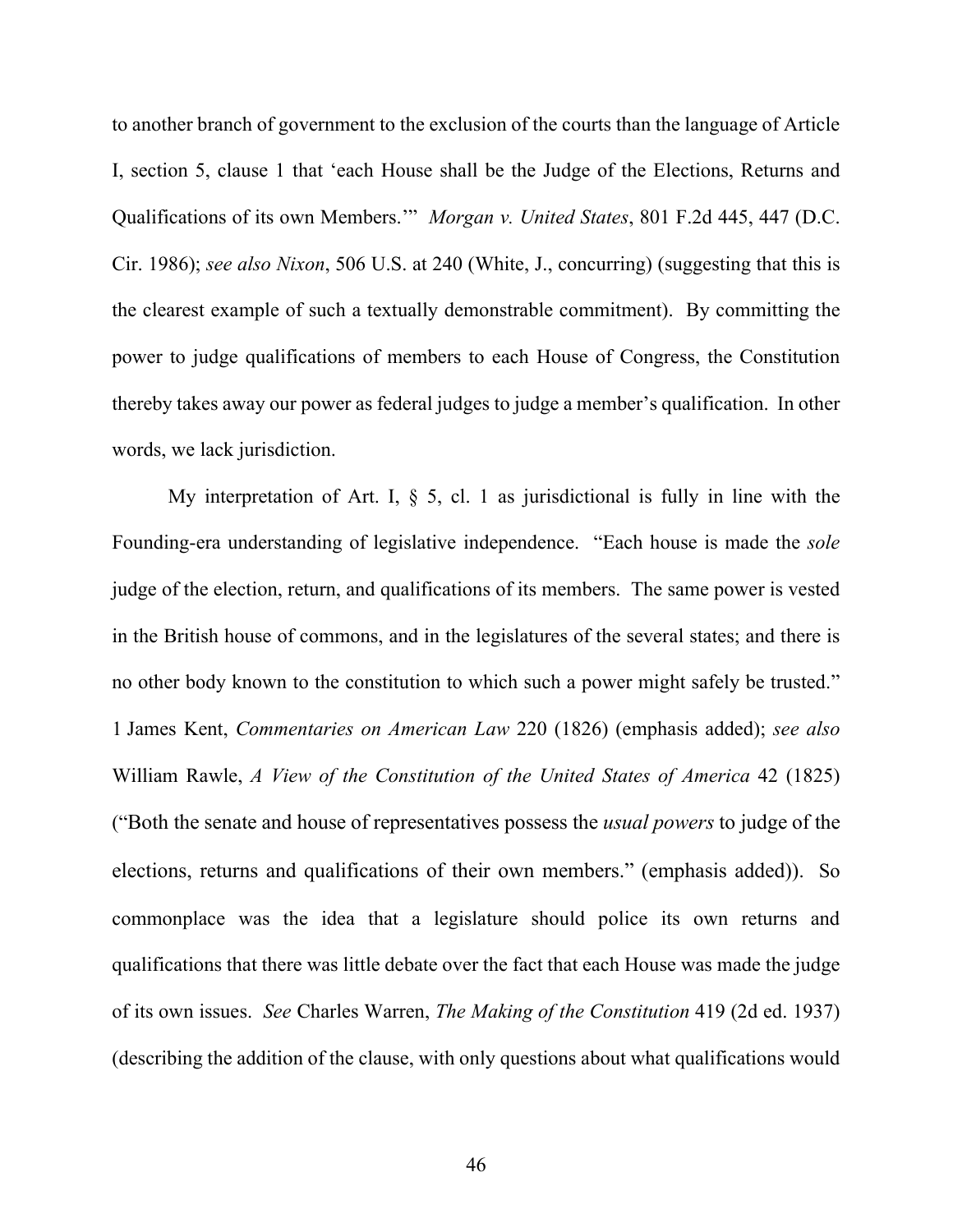be included and nothing about the sole power of judging them).<sup>[5](#page-46-0)</sup> As then-Judge Scalia summarized his survey of the early history, "[i]n almost two centuries of numerous election contests resolved by the House and Senate, beginning in the very first Congress, no court,

The qualifications of the elected being less carefully and properly defined by the State Constitutions, and being at the same time more susceptible of uniformity, have been very properly considered and regulated by the Convention. A representative of the United States must be of the age of twenty-five years; must have been seven years a citizen of the United States, must at the time of his election, be an inhabitant of the State he is to represent, and during the time of his service must be in no office under the United States. Under these reasonable limitations, the door of this part of the Federal Government, is open to merit of every description, whether native or adoptive, whether young or old, and without regard to poverty or wealth, or to any particular profession of religious faith.

The Federalist No. 52 (James Madison); *see also* The Federalist No. 57 (James Madison) ("The electors are to be the great body of the people of the United States. They are to be the same who exercise the right in every State of electing the corresponding branch of the legislature of the State. Who are to be the objects of popular choice? Every citizen whose merit may recommend him to the esteem and confidence of his country."); The Federalist No. 60 (Alexander Hamilton) ("The truth is, that there is no method of securing to the rich the preference apprehended, but by prescribing qualifications of property either for those who may elect or be elected. But this forms no part of the power to be conferred upon the national government. Its authority would be expressly restricted to the regulation of the times, the places, and the manner of elections. The qualifications of the persons who may choose or be chosen, as has been remarked upon other occasions, are defined and fixed in the Constitution, and are unalterable by the legislature."); 4 *The Complete Anti-Federalist* 184–85 (A Republican Federalist, no. 6) (Feb. 2, 1788) (Storing, Herbert J. ed., 1981) (expressing concern that the limited qualifications would permit foreigners to be elected).

<span id="page-46-0"></span> $<sup>5</sup>$  In prescribing only those few, necessary qualifications, the Constitution otherwise</sup> guaranteed "the natural right of all men to chose whom they please . . . to represent and advocate their interests." 17 Annals of Congress 873 (1807) (Rep. William Findley). As James Madison explained: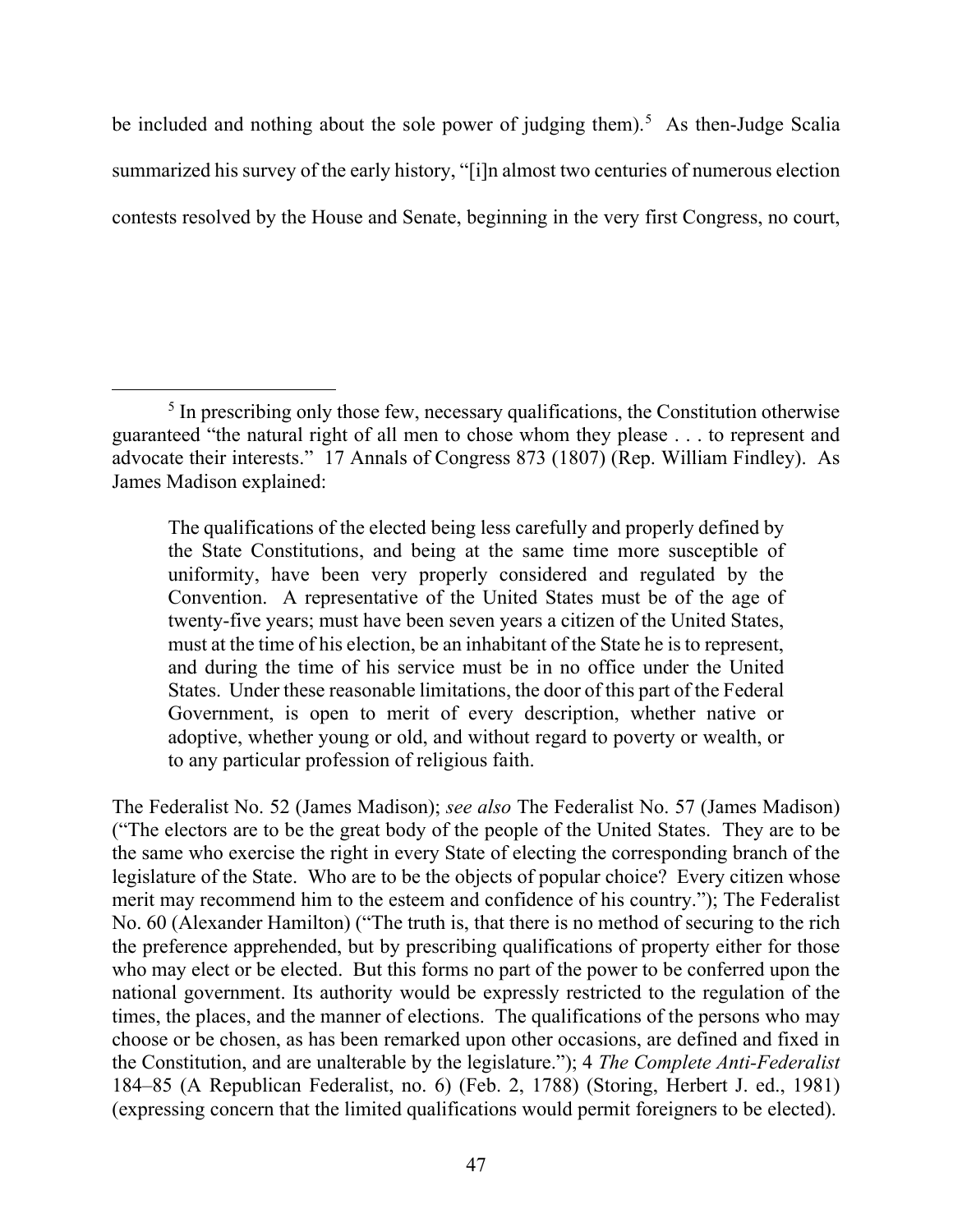as far as we are aware, has ever undertaken to review the legislative judgment or (until the present litigation) even been asked to do so." *Morgan*, 801 F.2d at 447–48.[6](#page-47-0)

As James Madison wrote, "Each house is, *as it necessarily must be*, the judge of the elections, qualifications, and returns of its members." The Federalist No. 53 (emphasis added); *see also* 4 *The Complete Anti-Federalist* 142 (Cornelius) (Dec. 18, 1787) ("By this Federal Constitution, each House is to be the judge, not only of the elections, and returns, but also of the qualifications of its members; and that, without any other rule than such as they themselves may prescribe."). Article I, § 5, cl. 1 grants each House the exclusive power to judge its members and their elections to ensure that Congress is not beholden to the states, the executive, or the courts. As Justice Joseph Story explains in volume II of *Commentaries on the Constitution of the United States*:

It is obvious, that a power must be lodged somewhere to judge of the elections, returns, and qualifications of the members of each house composing the legislature; for otherwise there could be no certainty, as to who were legitimately chosen members, and any intruder, or usurper, might claim a seat, and thus trample upon the rights, and privileges, and liberties of the people. Indeed, elections would become, under such circumstances, a mere mockery; and legislation the exercise of sovereignty by any selfconstituted body. The only possible question on such a subject is, as to the body, in which such a power shall be lodged. If lodged in any other, than the legislative body itself, its independence, its purity, and even its existence and action may be destroyed, or put into imminent danger. No other body, but itself, can have the same motives to preserve and perpetuate these attributes; no other body can be so perpetually watchful to guard its own rights and privileges from infringement, to purify and vindicate its own character, and to preserve the rights, and sustain the free choice of its constituents. Accordingly, the power has always been lodged in the legislative body by the uniform practice of England and America.

<span id="page-47-0"></span><sup>6</sup> For the early history, see generally M. St. Clair Clarke & David Hall, *Cases of Contested Elections in Congress, From the Year 1789 to 1834, Inclusive* (1834).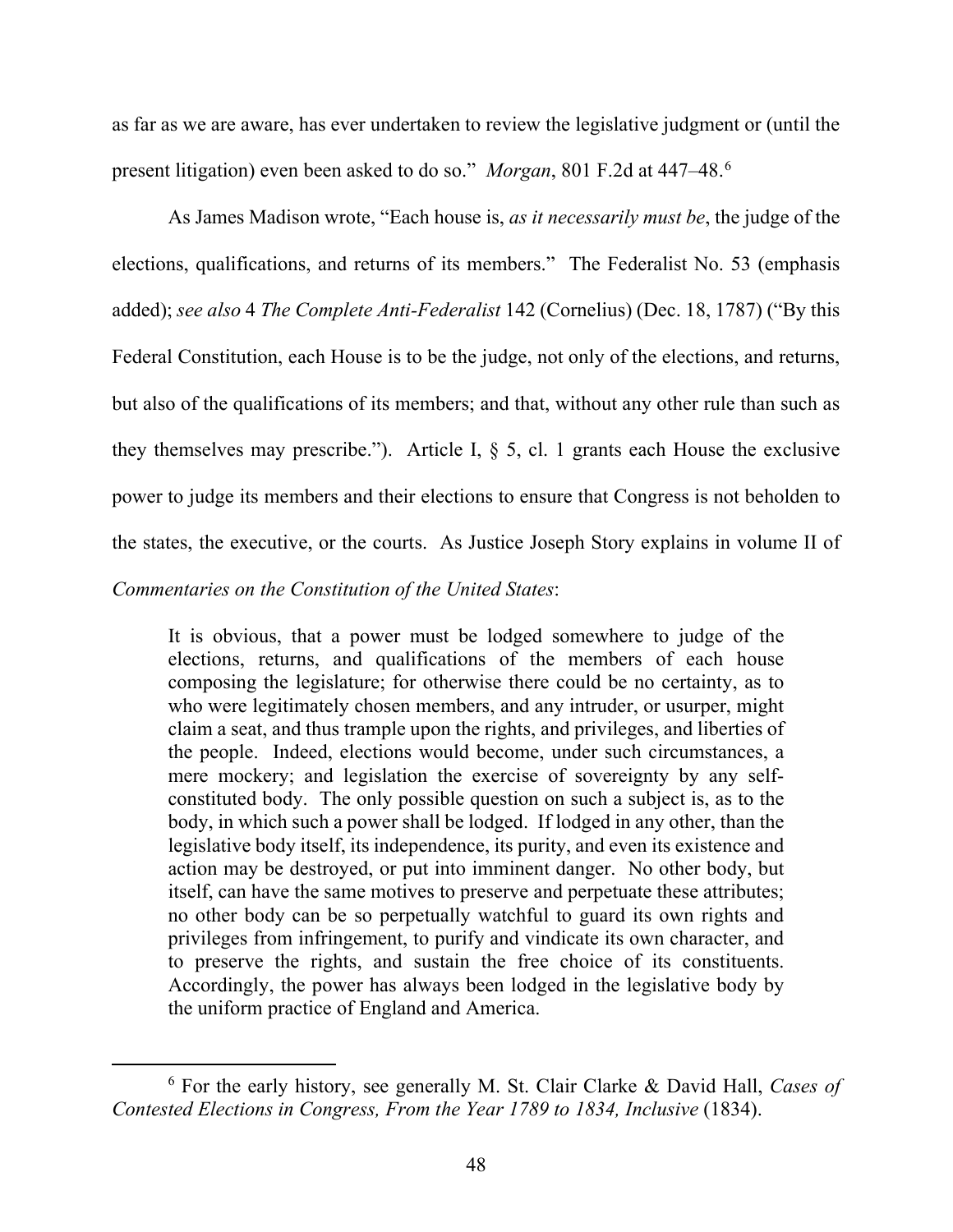§ 831 (1833). These core separation-of-powers concerns only bolster my understanding that Art. I,  $\S$  5, cl. 1 takes away the courts' jurisdiction.<sup>[7](#page-48-0)</sup>

Rather than view this question through the political-question doctrine, we might instead just reach for familiar principles of interpretation to determine whether the Art. I, § 5, cl. 1 acts as a bar to our jurisdiction. In the statutory context, we look to whether a requirement speaks clearly and in "jurisdictional terms." *See Arbaugh*, 546 U.S. at 515. If there is clear indication that some language goes to a court's jurisdiction—i.e., their very power to adjudicate—then the bar is jurisdictional. And again, I agree with then-Judge Scalia that it is hard to imagine a clearer bar on our jurisdiction that doesn't out-and-out say, "no jurisdiction here." *Morgan*, 801 F.2d at 447. Article I, § 5, cl. 1 says that each House "shall be *the* judge" of the qualifications of members. Art. I, § 5, cl. 1 (emphasis added). "The exclusion of others—and in particular of others who are judges—could not be more evident." *Morgan*, 801 F.2d at 447; *see also McIntyre v. Fallahay*, 766 F.2d 1078, 1081 (7th Cir. 1985) (Easterbrook, J.) ("The House is not only 'Judge' but also final

<span id="page-48-0"></span><sup>&</sup>lt;sup>7</sup> "In keeping with the fundamental principle prohibiting judicial encroachment upon the functions of the legislature, judicial usurpation of legislative power, and judicial interference with the exercise of legislative power, it is well settled that such a constitutional provision [i.e., Art. I,  $\S$  5, cl. 1] vests in the legislature the sole and exclusive power to judge the election and qualifications of its own members and deprives the courts of jurisdiction to determine these matters." Note, *The Legislature's Power To Judge the Qualifications of Its Members*, 19 Vand. L. Rev. 1410, 1410 (1966); *see also* Paul E. Salamanca & James E. Keller, *The Legislative Privilege to Judge the Qualifications, Elections, and Returns of Members*, 95 Ky. L.J. 241, 254–76 (2006–2007) (tracing the legislative prerogative in seating members from 16th-century England to the American colonies and state constitutions).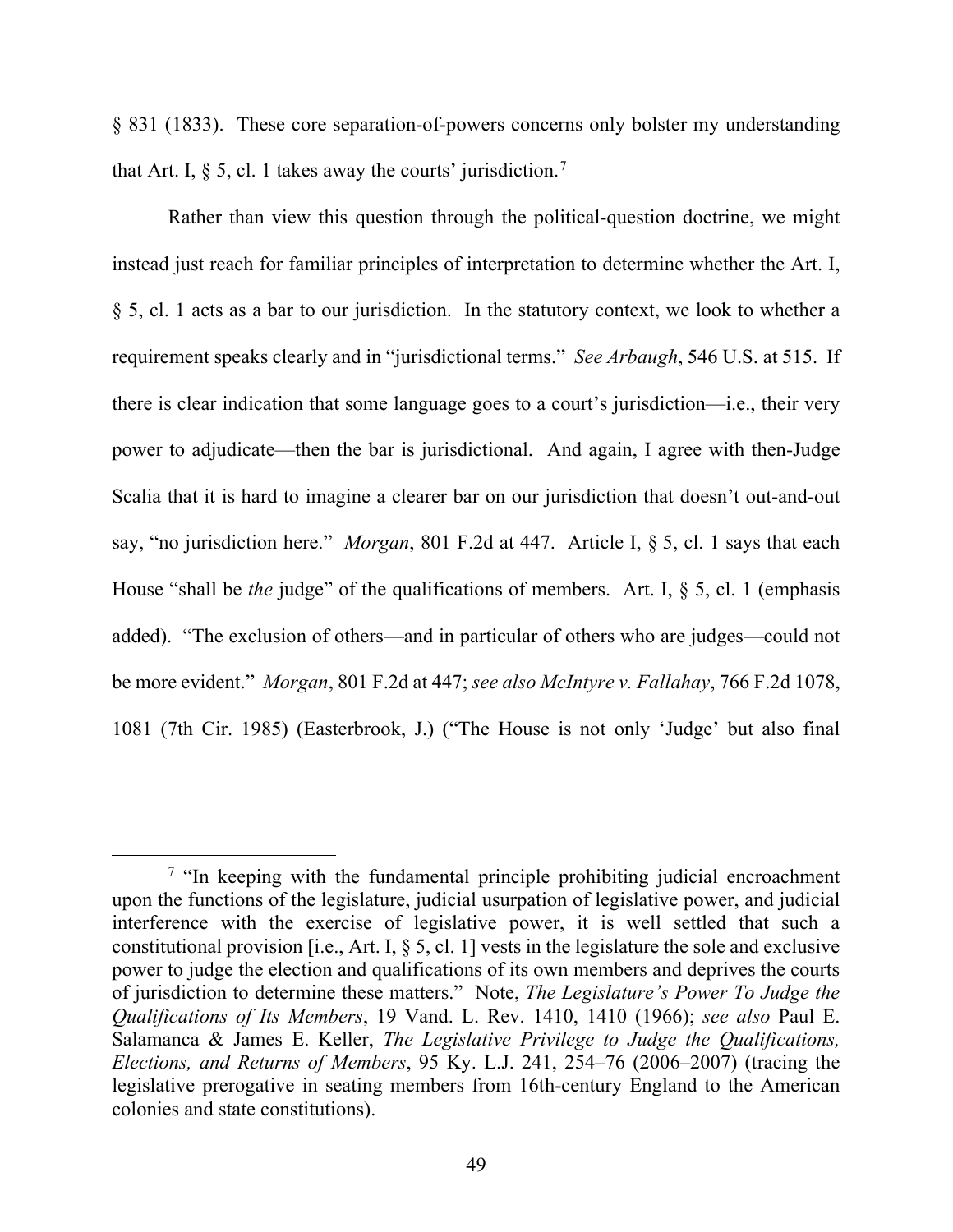arbiter."). Article I, § 5, cl. 1 uses clear language and speaks in jurisdictional terms, so its bar on our power is jurisdictional.

The challengers have raised a pragmatic argument against the House's sole power to judge its members' qualifications. The argument is best summarized with a borrowed hypothetical: "What of the 'obviously' unqualified candidate? What if someone sought to put a pet dog on the ballot—or a corporation?" Derek T. Muller, *Scrutinizing Federal Electoral Qualifications*, 90 Ind. L.J. 559, 598 (2015). The challengers argue that it makes no sense to leave this question to Congress because that would lead to chaos. I doubt their prediction. North Carolina, for instance, has measures in place that prohibit unaffiliated candidates from getting on the ballot without a petition bearing signatures representing 1.5% of the registered voters in the state. *See* N.C. Gen. Stat. § 163-122(a); *see also Buscemi v. Bell*, 964 F.3d 252, 257 (4th Cir. 2020) ("An unaffiliated candidate in a districtwide election, including an election for the United States House of Representatives, must collect the signatures of at least 1.5% 'of the total number of registered voters in the district." (citing  $\S$  163-122(a)(2)). That example shows why the sky-is-falling argument is unpersuasive here, but it also exemplifies the states' proper role in federal elections. Laws that require an initial showing to weed out frivolous or unsupported candidates are laws that properly deal with the "Manner" of elections—with procedure and not substance. *See Storer v. Brown*, 415 U.S. 724, 733 (1974). That would be a way to ensure that elections were limited to "major struggles," *id.* at 735, without allowing a state or the courts to unjustifiably judge the substance of a candidacy.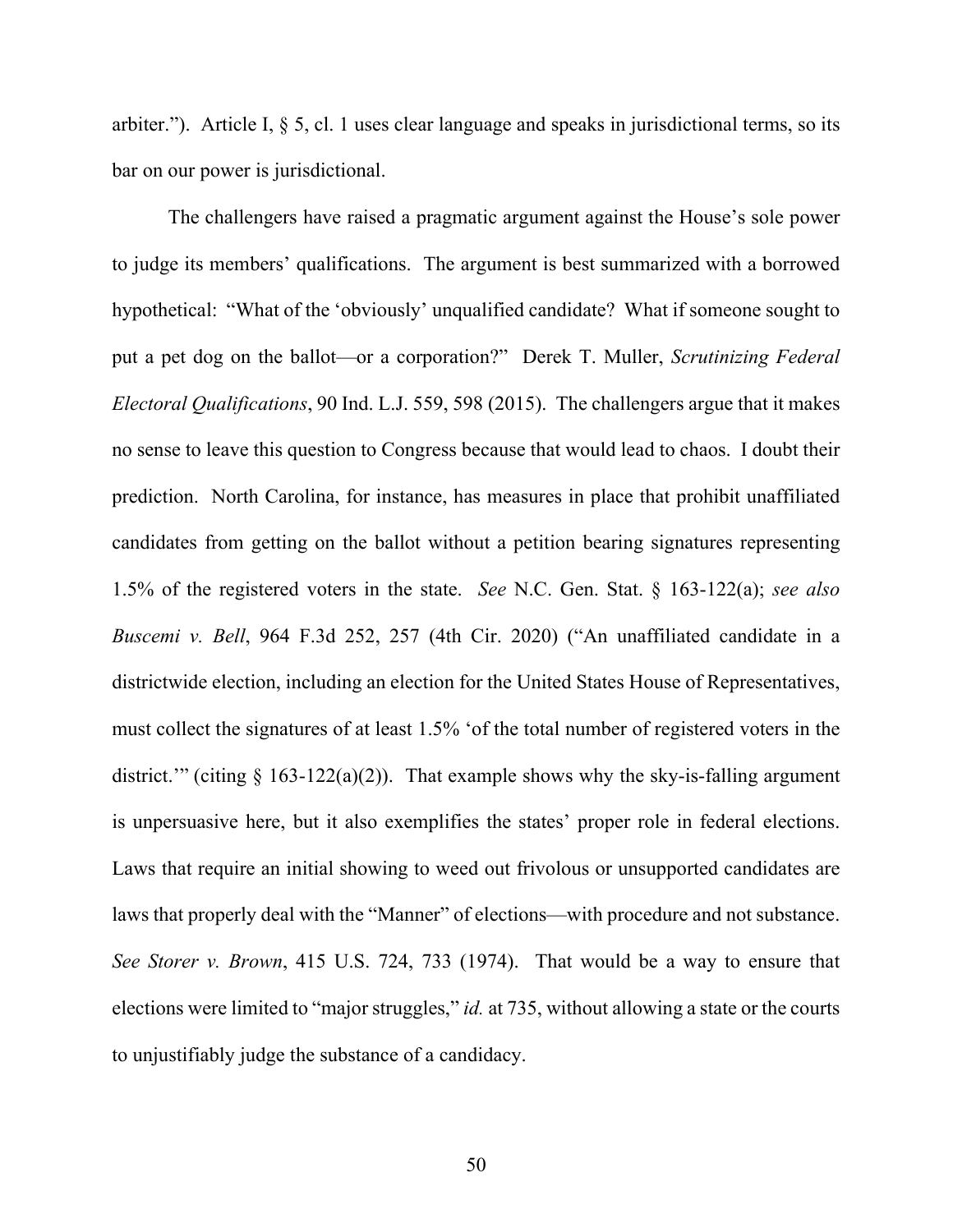Either through the political-question doctrine or as a simple matter of reading the text of the Constitution, a court lacks jurisdiction to judge the qualifications of a member of Congress. *See Sevilla v. Elizalde*, 112 F.2d 29, 38 (D.C. Cir. 1940) ("We are cited to no cases, and we find none, in which the Federal courts have even been asked to determine the qualifications of a member of Congress."). Article I, § 5, cl. 1 of the Constitution is a jurisdictional bar on a federal court's power.<sup>[8](#page-50-0)</sup>

Now I must move on to whether this case and its issues are covered by that bar.<sup>[9](#page-50-1)</sup> If § 3 of the Fourteenth Amendment is not a "Qualification," then any jurisdictional limitation in Article I would not have barred the district court from answering whether the 1872 Amnesty Act prospectively lifted a disqualification from office. But first, I address whether Art. I, § 5, cl. 1 covers candidates to office as well as "Members" of Congress.

<span id="page-50-0"></span><sup>&</sup>lt;sup>8</sup> The challengers have pointed to a similar case ongoing in Georgia that came out their way. *Greene v. Raffensperger*, No. 22-cv-1294, 2022 WL 1136729, at \*26–28 (N.D. Ga. Apr. 18, 2022). There the Northern District of Georgia held that "states have the power to exclude from the ballot constitutionally unqualified or ineligible candidates." *Id.* at \*26. In essence, the court found that this is not an issue left only for the House. Citing cases from the Ninth and Tenth Circuit, the court found that states can keep unqualified candidates off the ballot, for instance a "twenty-seven-year-old who was constitutionally ineligible to become president because of her age." *Id.* (citing *Lindsay v. Bowen*, 750 F.3d 1061, 1064 (9th Cir. 2014) and *Hassan v. Colorado*, 495 F. App'x 947, 948 (10th Cir. 2012) (Gorsuch, J.) (unpublished)). But respectfully, *Greene* misses the mark. The two cases it cites dealt with presidential qualifications. The Constitution does not have an analogous clause that submits exclusive jurisdiction over *presidential* qualifications to any branch. So those cases are simply not relevant.

<span id="page-50-1"></span><sup>&</sup>lt;sup>9</sup> Under *Powell*, courts may determine "the existence and scope of the textual commitment to the House to judge the qualifications of members," 395 U.S. at 519 n.40, without intruding on Congress's sole authority to judge those qualifications. We may determine the meaning of the Constitution—e.g., what counts as a qualification and who may judge them—without having anything to say about who fits or does not fit those qualifications.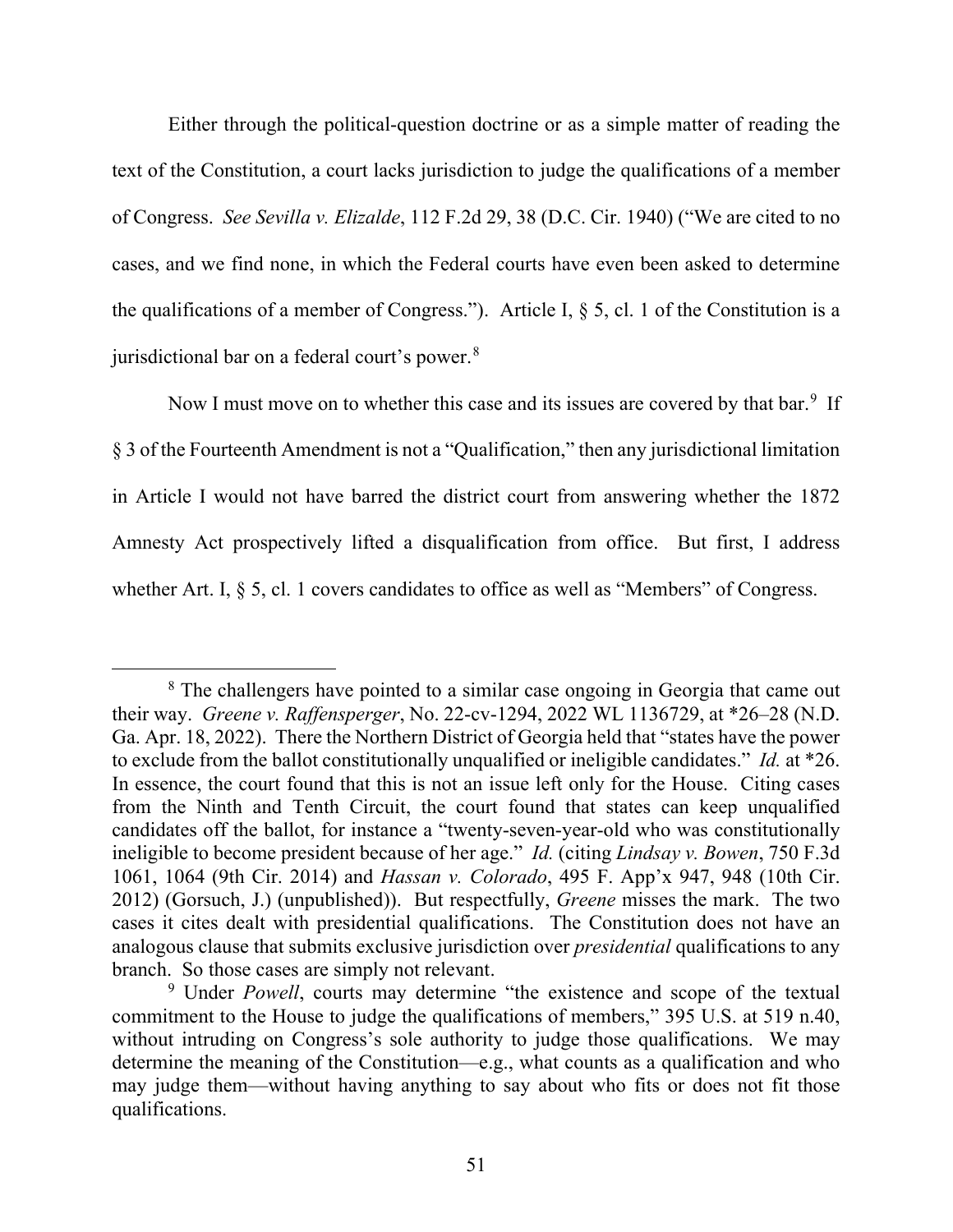#### **II. Article I, § 5, cl. 1 covers candidates as well as "Members"**

The district court purported to determine how the 1872 Amnesty Act applied to Representative Cawthorn's qualifications for office *in his capacity as a candidate*. But Art. I, § 5, cl. 1 speaks of "Members." If there were a meaningful difference between candidates and "Members" on this point, any jurisdictional bar in Art. I, § 5, cl. 1 would not apply here. But the Supreme Court has twice refused to draw that line between candidates and "Members." In *U.S. Term Limits v. Thornton*, 514 U.S. 779 (1995) and in *Cook v. Gralike*, 531 U.S. 510 (2001), the Supreme Court struck down attempts by states to substantively affect election outcomes by leveraging power over candidates' ballot access. These cases show that Art. I,  $\S$  5, cl. 1 forbids judging the qualifications of candidates for congressional office, just the same as it forbids the judging of "Members."

Start with *Thornton*. There, the Supreme Court struck down a term limit for getting on the ballot in Arkansas, and throughout the opinion the Court described the law as a requirement for "candidates" and "ballot access" but found that Art. I, § 5, cl. 1 applied all the same. *See* 514 U.S. at 782, 788. The provision at issue said that anyone beyond the term limit "shall not be certified as a candidate and shall not be eligible to have his/her name placed on the ballot for election to the United States Senate from Arkansas." *Id.* at 784. Arkansas argued that this was not about qualifications for membership but really a permissible Times, Places, and Manner regulation under Art. I, § 4, cl. 1. *Id.* at 828. It insisted that this provision was only about ballot access and that incumbents could still win through write-in campaigns; therefore, the provision did not fall into Art. I,  $\S$  5, cl. 1's "absolute bar." The Court rejected that argument: "In our view, Amendment 73 is an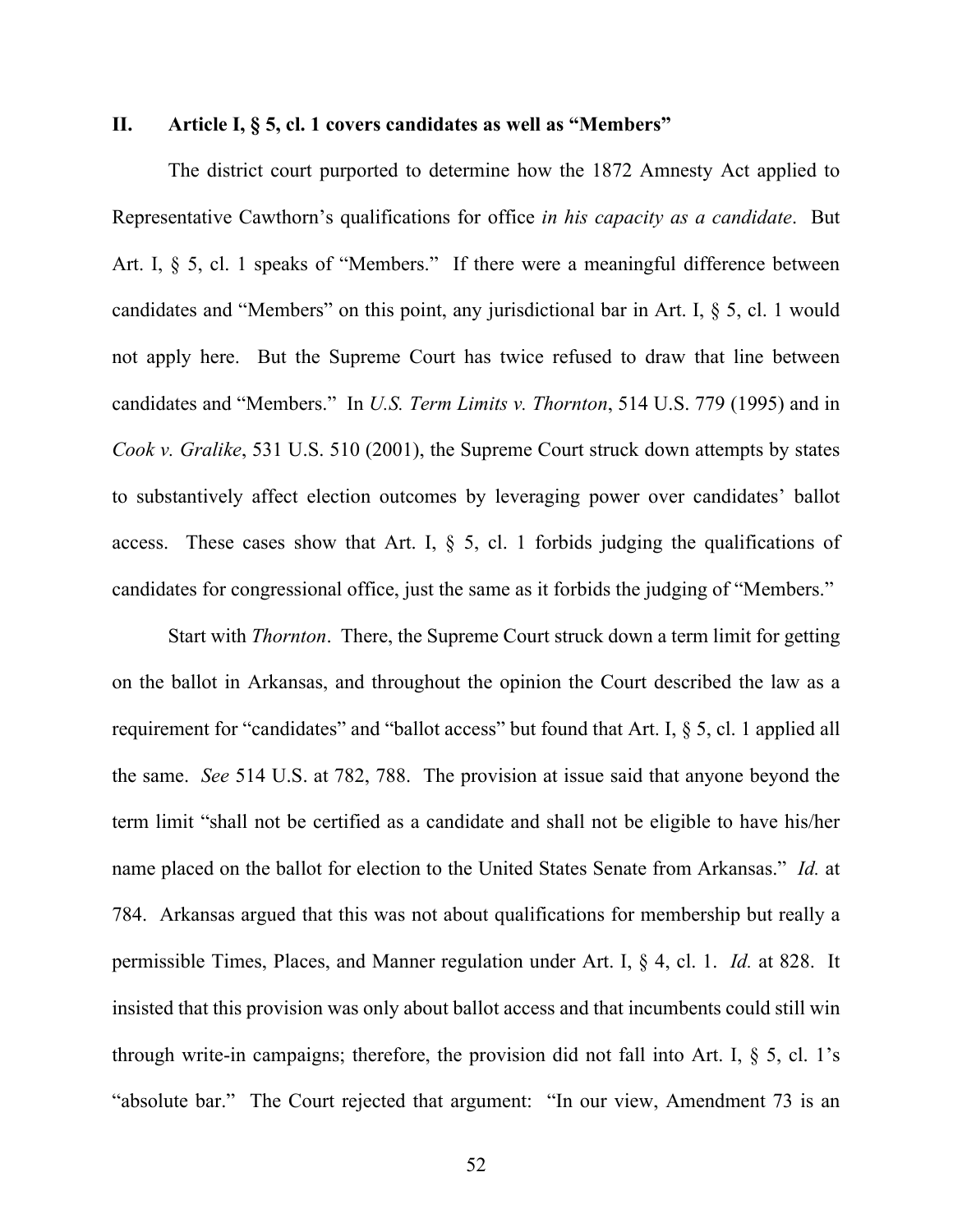indirect attempt to accomplish what the Constitution prohibits Arkansas from accomplishing directly." *Id.* at 829. "Allowing States to evade the Qualification Clauses by dressing eligibility to stand for Congress in ballot access clothing trivializes the basic principles of our democracy that underlie those Clauses." *Id.* at 831 (cleaned up). Those same principles apply here. An attempt to pre-judge the qualifications of a candidate to get on the ballot is just dressing up a judging of congressional membership qualifications in "ballot access clothing." Candidates are, after all, really only prospective Members; that's the whole idea.

The Supreme Court in *Cook* repeats the same principle, only louder. *Cook* dealt with a state rule that asked candidates to pledge to work tirelessly for a federal constitutional amendment to create congressional term limits and, if they refused, the ballot would list in big, bold letters next to their name "DISREGARDED VOTERS' INSTRUCTION ON TERM LIMITS." 531 U.S. at 514. The Court found even this to be an attempt to substantively affect the election, which tried to add a kind of a qualification, and which was more than procedural. Even where the states only tried to tinker with the white space around a candidate's name on the ballot, such a rule was enough to offend Art. I, § 5, cl. 1 because it tried to affect the substance of the election. *Id.* at 525–26. States cannot "attempt to dictate electoral outcomes" by leveraging their procedural power over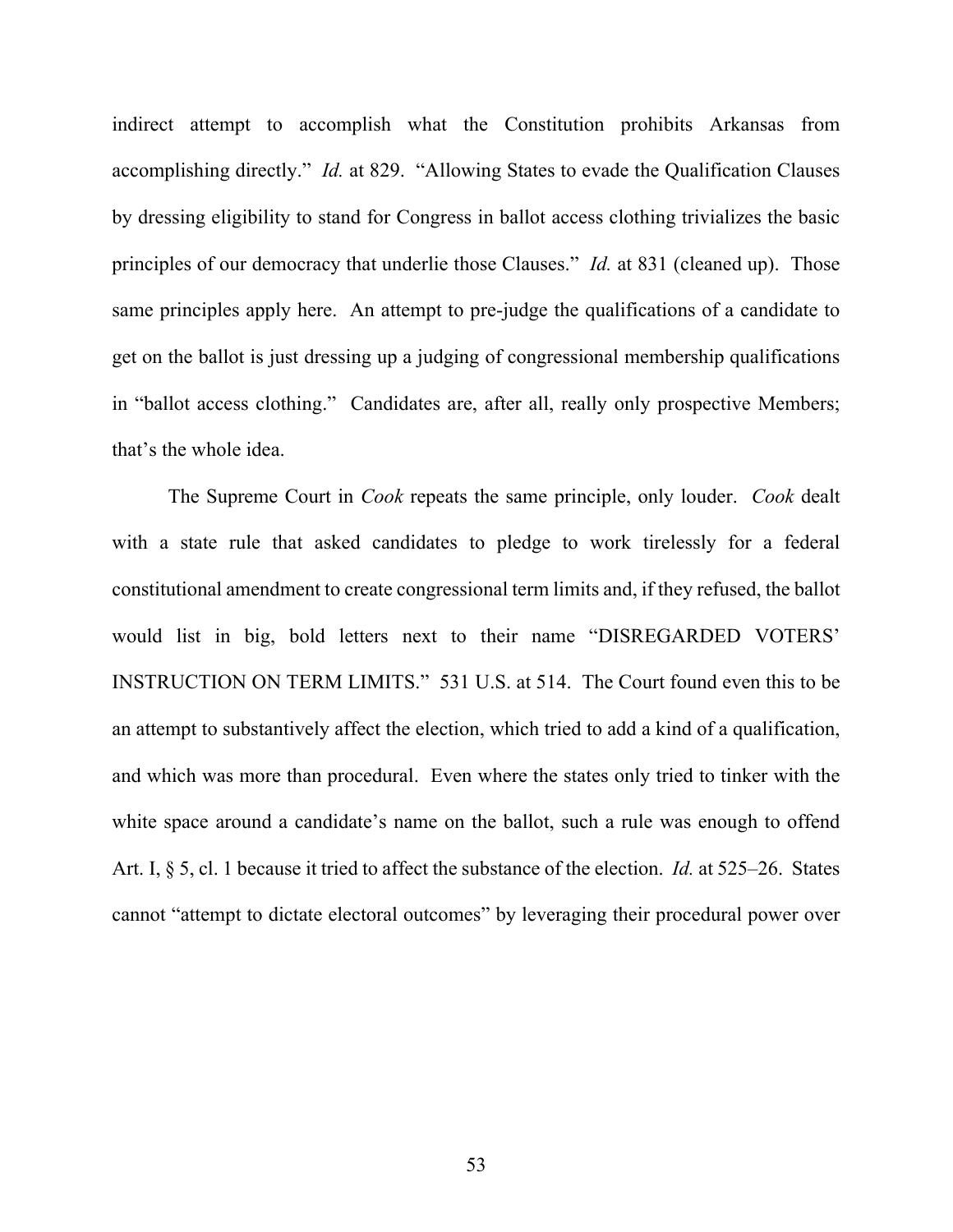the ballot. *Id.* (cleaned up). Similarly, states cannot "attempt to dictate electoral outcomes" by pre-judging a candidate's qualifications for office.<sup>[10](#page-53-0)</sup>

The thrust of *Cook* and *Thornton* is that any attempt to regulate candidates or ballot access for federal office is an implicit attempt to regulate the qualifications of members of Congress, which is not allowed. And judging the qualifications of candidates is substantive. Although neither *Thornton* nor *Cook* deals directly with the "judging" of qualifications, this case is naturally covered by their principles. Just like the states in *Thornton* and *Cook* could not intrude on the respective Houses' prerogative to judge their own members' qualifications by regulating candidates or ballot access, a federal court cannot intrude on the House of Representatives' prerogative to judge its own members just because the specific question at hand deals with ballot access for a candidate.

Because only Congress—not the states, and not the courts—may judge the qualifications of members or would-be members, the next issue is whether § 3 of the Fourteenth Amendment is a "Qualification" under Art. I, § 5, cl. 1.

<span id="page-53-0"></span><sup>&</sup>lt;sup>10</sup> When taking a broader historical perspective, it makes sense that the Court found that ballot access cannot be meaningfully distinguished from attempts to add qualifications. Ballots were not used in the United States until the late 19th century, about 20 years after the Fourteenth Amendment was ratified. *See* Derek T. Muller, *Ballot Speech*, 58 Ariz. L. Rev. 693, 697 (2016). For the first century of our country, the States had no means to nudge the vote in this way. So it makes sense that the Court was skeptical of any use of that innovation to justify a state's unprecedented power to shape the electorate's actual choices about who to vote for. Because the ballot, like the primary, has been "made an integral part of the election machinery," it is subject to the Constitution's laws about elections. *See United States v. Classic*, 313 U.S. 299, 318 (1941).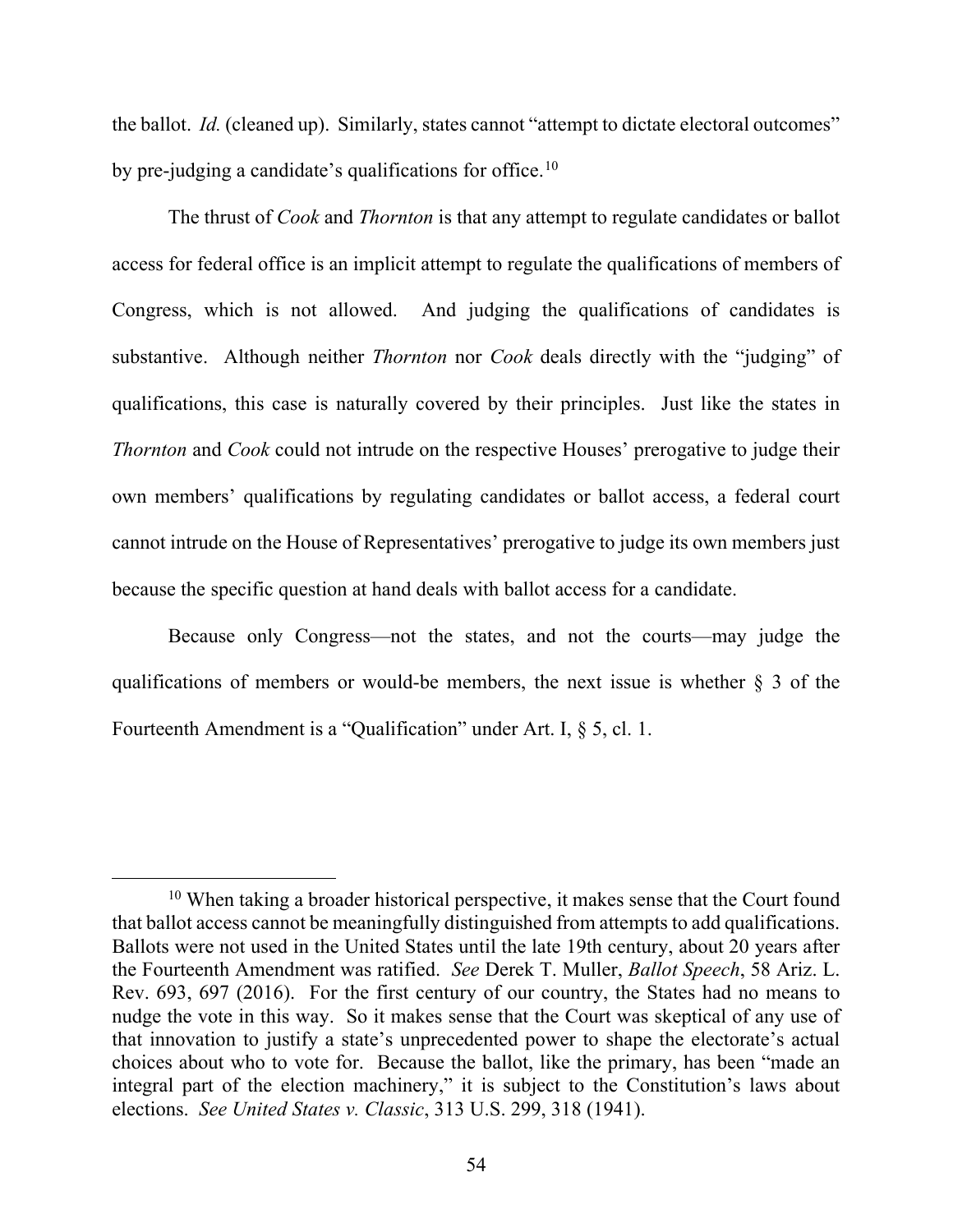### **III. Section Three of the Fourteenth Amendment is a "Qualification"**

Section 3 of the Fourteenth Amendment is a constitutional qualification for membership in the House of Representatives as revealed by the text, structure, and history of that section. Although the Supreme Court has suggested that  $\S$  3 may be a qualification, it has not outright said so. Consequently, this is a matter of first impression.

To start, the qualifications for each House of Congress are "fixed and exclusive" and must be based in the text of the Constitution. *Thornton*, 514 U.S. at 790. So as an initial matter, it is important that qualifications be found in the text of the Constitution itself, which § 3 of course is. While the Supreme Court is clear that qualifications must be found in the constitutional text, the Court has not provided a full catalogue of the constitutional provisions that count. Neither is there a self-identifying list of qualifications in the Constitution. Instead, one must comb through the Constitution. While it is natural to think of the canonical trio of age, citizenship, and residency as the whole story, *see* Art. I, § 2, cl. 2 (House of Representatives); Art. I, § 3, cl. 3 (Senate), those aren't the only qualifications in the Constitution.

Take the most obvious example: Article I, § 3, cl. 7 says that "Judgment in Cases of Impeachment shall not extend further than to removal from Office, and *disqualification* to hold and enjoy any Office of honor, Trust or Profit under the United States . . . ." (emphasis added).<sup>11</sup> That requirement naturally falls into the "Qualifications" category of

<span id="page-54-0"></span> $11$  To be clear, it appears accepted that Members of Congress are not civil officers subject to impeachment. *See* David P. Currie, *Constitution in Congress: The Federalist Period: 1789–1801*, at 275–281 (1997) (noting that the impeachment proceedings of (continued)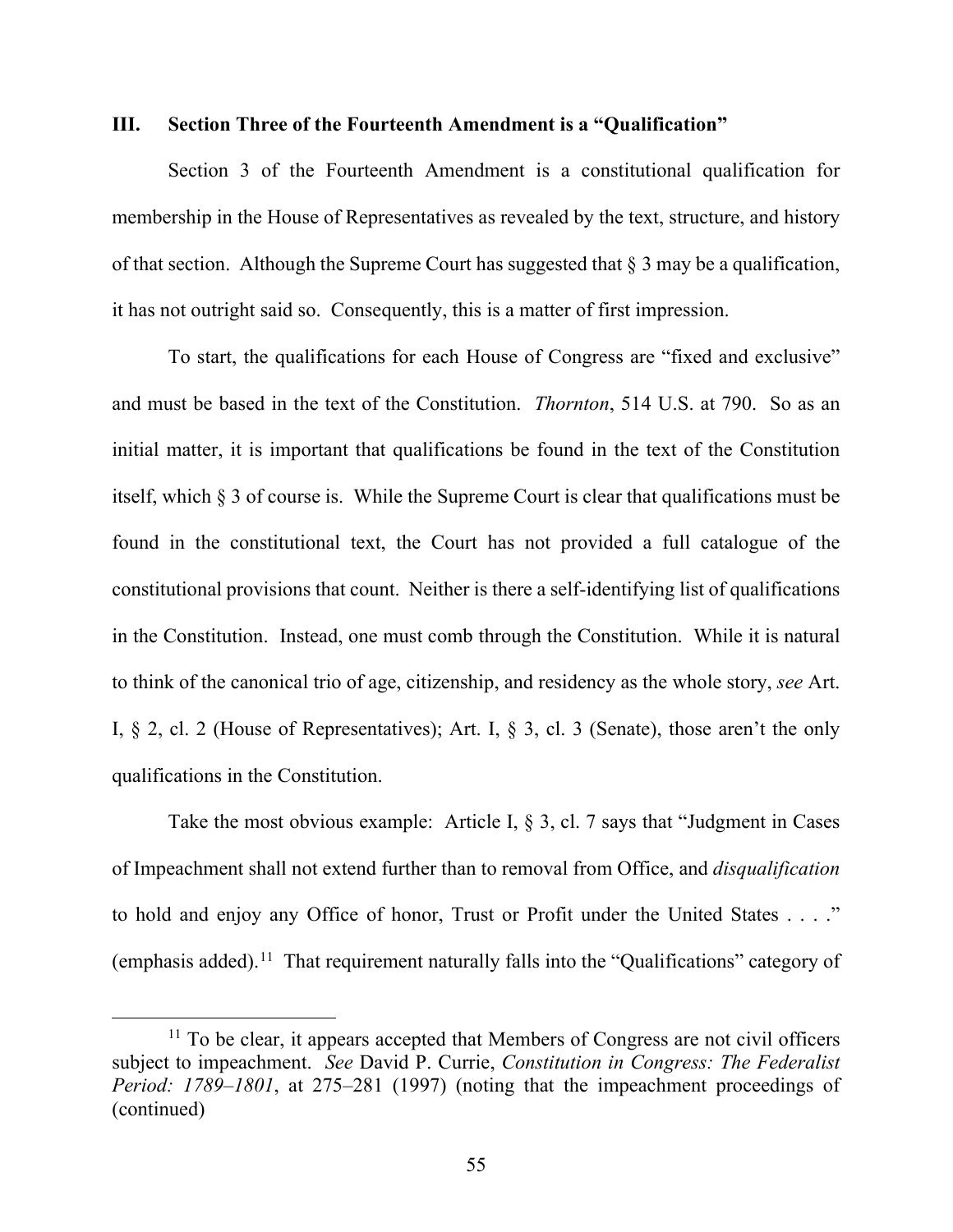Art. I,  $\S$  5, cl. 1; it even uses the word disqualification.<sup>[12](#page-55-0)</sup> And that is not the only other provision that reads like a qualification. Other possibilities include: a prohibition on concurrent officeholding, Art. I, § 6 cl. 2 ("No Senator or Representative shall, during the Time for which he was elected, be appointed to any civil Office under the Authority of the United States . . . ."); an oath-taking requirement, Art. VI, cl. 3 ("The Senators and Representatives . . . shall be bound by Oath or Affirmation, to support this Constitution."); and possibly even the Guaranty Clause, which might require that Senators or Representatives be elected by states with a "Republican Form of Government," Art. IV, § 4. Each of these has been at least contemplated by the Supreme Court. *See Thornton*, 514 U.S. at 787 n.2; *Powell*, 395 U.S. at 521 n.41.[13](#page-55-1)

Senator Blount in 1797–98 is commonly cited as having established that members of Congress are not "officers of the United States" for impeachment under Art. II, § 4). Even so, it appears that an officer who is impeached from some other office—say a federal judgeship—may be disqualified from becoming a member of Congress later. *Compare*  Art. II, § 4 (discussing "[t]he President, Vice President and all civil Officers"), *with* Art. I, § 3, cl. 7 (explaining how punishment for impeachment can include disqualification from "any Office of honor, Trust or Profit under the United States").

<span id="page-55-0"></span> $12 \text{ I}$  see no reason to distinguish between qualifications and disqualifications, especially since the canonical trio are also stated in the negative as well. *See, e.g.*, Art. I, § 2, cl. 2 ("No person shall be a Representative who shall not have attained to the Age of twenty five Years . . . ."). The *Powell* court agrees with my basic assessment that positive or negative phrasing should not resolve the status of a qualification. *See* 395 U.S. at 539 n.73. And as I explain below, I think that the repeated negative phrasing in the Constitution is a sign that the drafters of  $\S$  3 were trying to mimic the qualifications in Art. I,  $\S$  $\S$  2, 3. That phrasing may illuminate the meaning of the words, even if it isn't necessary to create a qualification.

<span id="page-55-1"></span><sup>&</sup>lt;sup>13</sup> While it may seem strange at first to see qualifications spread throughout the Constitution instead of grouped together, one explanation is that there are diverging qualifications for different offices, which are sometimes but only sometimes overlapping. The House of Representatives has a list unique to it, Art. I, § 2, cl. 2, just as the Senate does, Art. I, § 3, cl. 3. The impeachment disqualification applies not just to Congress but (continued)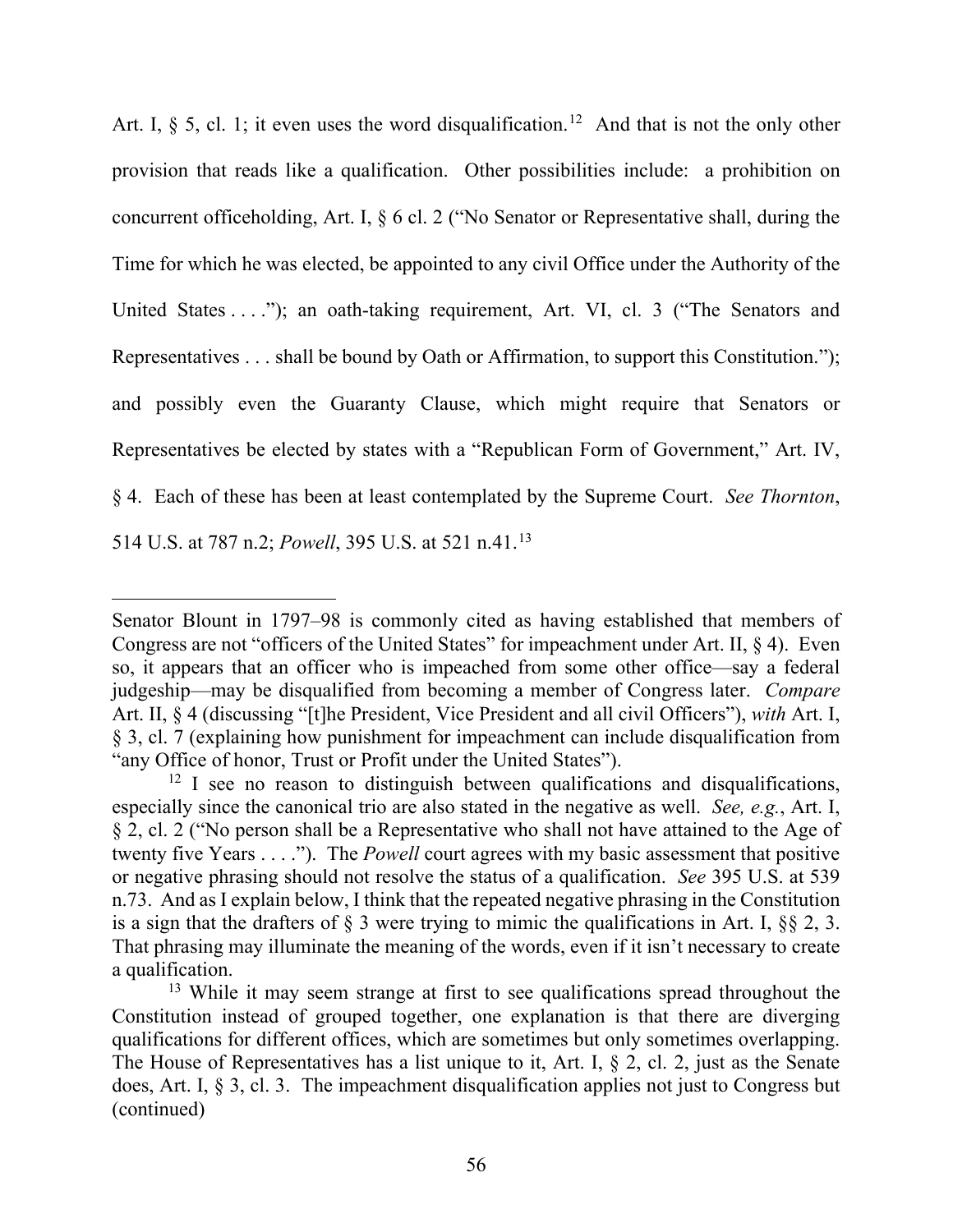That brings us back to  $\S$  3 of the Fourteenth Amendment. Its status as a qualification is also an open question, as it has been mentioned by the Supreme Court as a possible qualification, but the Court has never decided for sure. *See Thornton*, 514 U.S. at 787 n.2; *Powell*, 395 U.S. at 521 n.41.<sup>14</sup> The Supreme Court's suggestion, in both *Thornton* and *Powell*, that § 3 is a strong candidate for being a qualification gives some support to my conclusion here. But for all this discussion, neither precedent nor explicit text has ultimately decided whether § 3 is a "Qualification." So 153 years after the ratification of the Fourteenth Amendment, I must turn to text, structure, and history.

The first thing to notice is the phrasing of the commonly-agreed-upon qualifications. "No Person shall be a Representative who shall not  $\dots$ " is how Art. I, § 2, cl. 2 starts the list of qualifications for the House, including age, citizenship, and residency; Art. I, § 3, cl. 3—the one about Senators—starts the same way, "No person shall be a Senator who shall not . . . ." And  $\S$  3 of the Fourteenth Amendment uses the very same introduction: "No person shall be a Senator or a Representative in Congress . . . who . . . ." This phrasing reads like intentional repetition. And the same language should suggest the same meaning. If age and citizenship are qualifications, and if  $\S$  3 is phrased just like the age and citizenship qualifications, that is strong evidence that  $\S$  3 is itself a qualification.

to "any Office of honor, Trust or Profit," Art. I, § 3, cl. 7, so it is naturally set off. The Fourteenth Amendment was added later, so it too is set off. Taking the wide view, there is little surprise that the qualifications are spread throughout the document.

<span id="page-56-0"></span><sup>&</sup>lt;sup>14</sup> *Powell* does at one point refer to "the three standing qualifications set forth in the Constitution." 395 U.S. at 520. But that phrase is in the sentence which ends in a footnote where the Court then raises and reserves whether  $\S$  3 of the Fourteenth Amendment is a qualification under Art. I, § 5, cl. 1. *Id.* at 520 n.41. So in context, that phrase does not foreclose § 3 from being a qualification.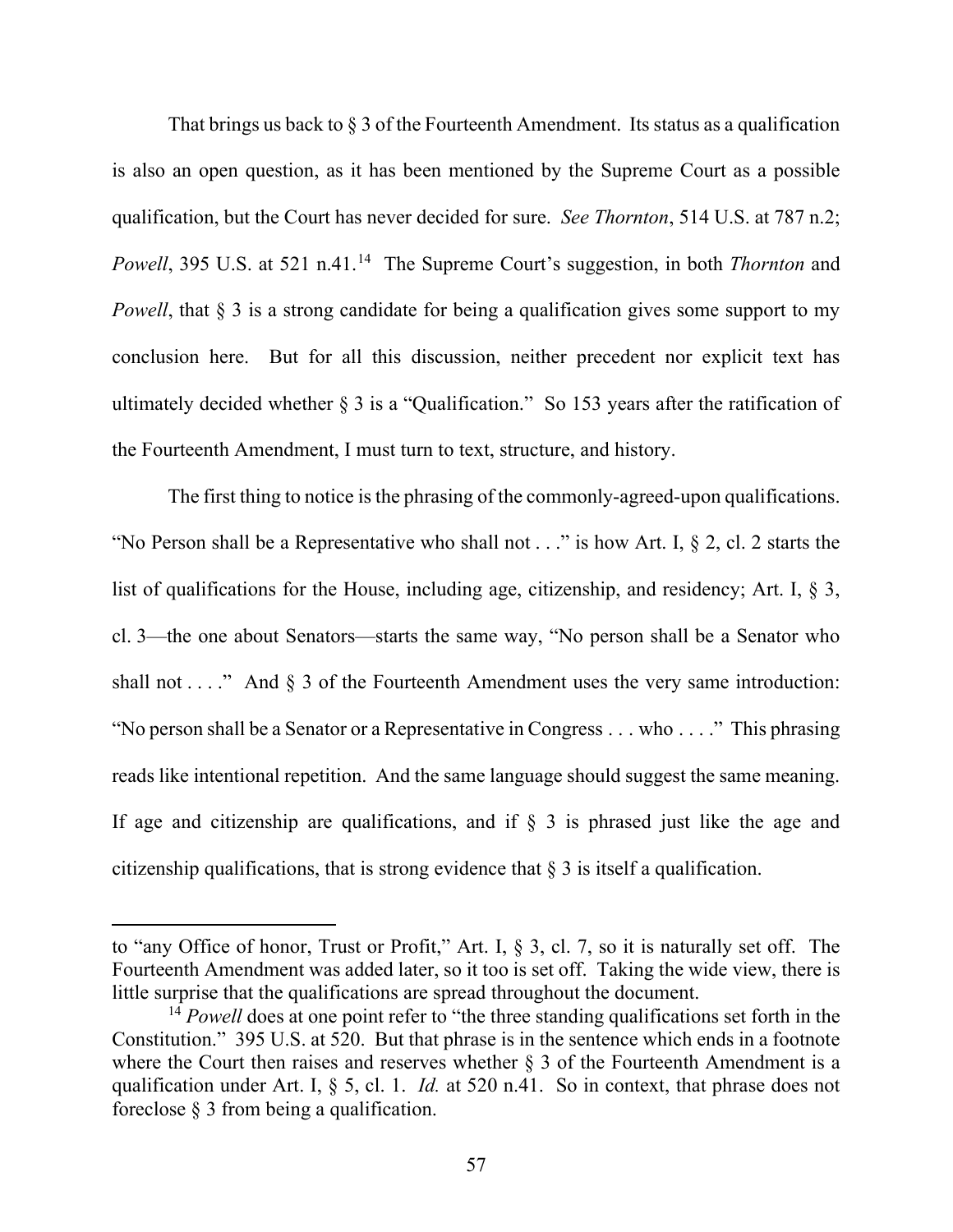There is also reason to believe that this negative formulation was an important signal. The first draft of Art. I,  $\S$  2, cl. 2 at the Constitutional Convention reads: "Every member of the House of Representatives shall be of the age of twenty five years at least; shall have been a citizen of (in) the United States for at least three years before his election; and shall be, at the time of his election, a resident of the State in which he shall be chosen." *Powell*, 395 U.S. at 537. This is a list of positive qualifications, not disqualifications. But then the Committee of Style flipped that language to the "No person shall" formulation that was ultimately adopted. *Id.* The earlier English practice, recounted in Blackstone, was to describe parliamentary qualifications in the negative, as "standing incapacities" on the ability to serve in Parliament. *Id.* at 537–38 (citing 1 W. Blackstone, *Commentaries* \*175– 76). That the drafters at the Founding and the drafters of the Fourteenth Amendment both used a deliberate negative formulation of the qualifications, which mimicked an earlier English practice, is even more evidence that  $\S 3$  was meant as a qualification.<sup>15</sup>

Beyond the repetition of phrasing, the very meaning of the word "qualification" supports my understanding. Founding-era dictionaries suggest that "qualification" means then what it did during the passage of the Fourteenth Amendment and what it does now—

<span id="page-57-0"></span><sup>&</sup>lt;sup>15</sup> The *Powell* Court rejected an argument along these lines, but for different reasons. In *Powell*, the Court rejected the idea that the link to Blackstone somehow incorporated Blackstone's other arguments about the inherent legislative ability to exclude members for general unfitness. 395 U.S. at 538. The *Powell* Court rightly held that the change from the positive to negative phrasing was done by the Committee of Style, who lacked the authority to change the substance of the Constitution. *Id.* at 538–39. I am not arguing that this negative phrasing is necessary or sufficient to making a constitutional qualification. My point is much less grandiose. I only suggest that the negative phrasing, used in Blackstone, used by the Committee of Style, and then copied verbatim by  $\S$  3, is a sign that those clauses should be read together. The same words should evoke the same meaning.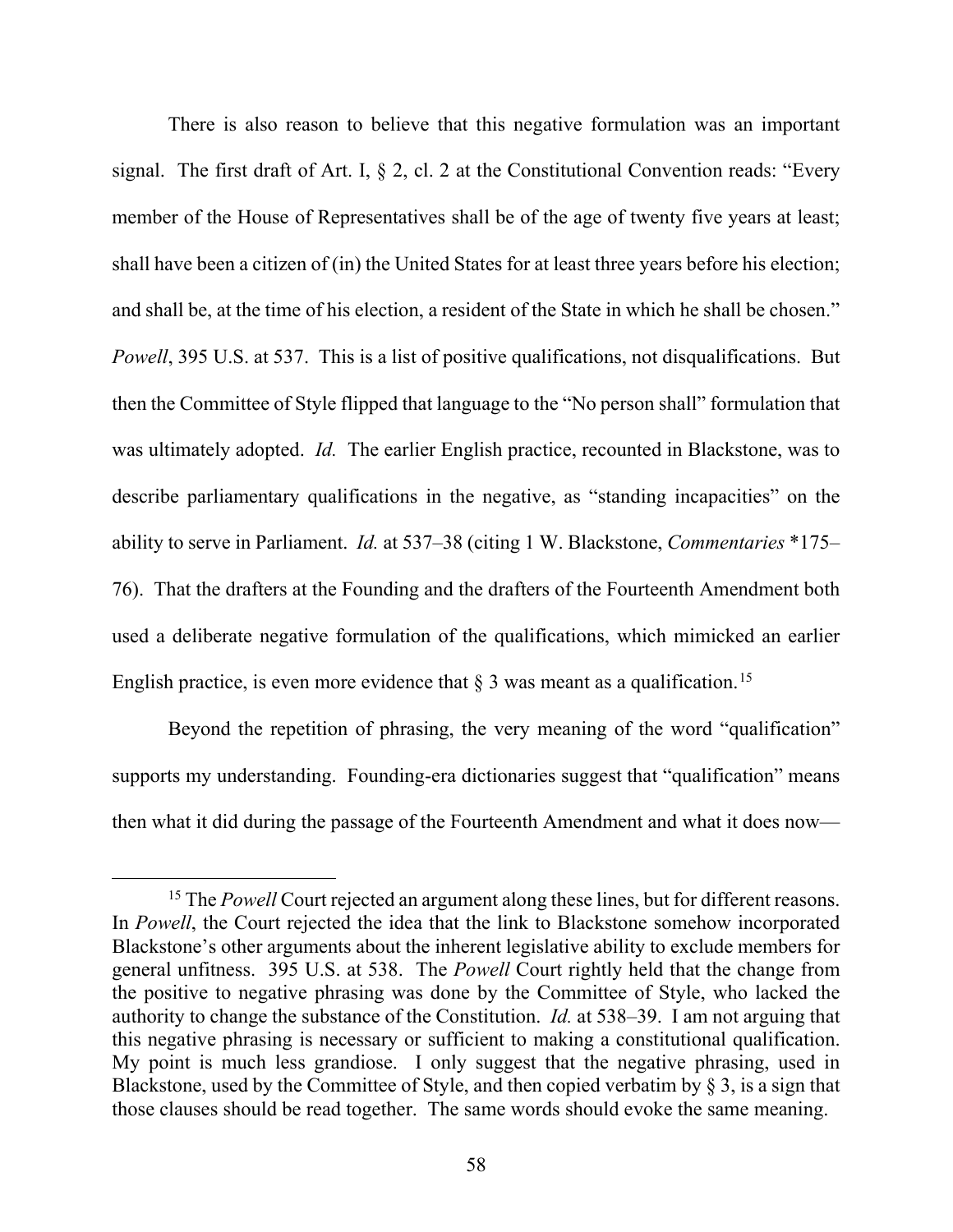"that which makes any person or thing fit for any thing." Samuel Johnson, *A Dictionary of the English Language* (3d ed. 1768); *see also* Thomas Dyche & William Pardon, *A New General English Dictionary* (13th ed. 1768) ("something that enables or empowers a person to do that which otherwise he could not"); Joseph E. Worcester, *Dictionary of the English Language* (1860) ("That which qualifies or fits any person or thing for any use or purpose, as an office . . ."); *Black's Law Dictionary* (8th ed. 2004) ("the possession of qualities or properties . . . inherently or legally necessary to make one eligible for a position or office . . ."). The qualifications for membership to the House of Representatives, then, are all those things in the text of the Constitution, *Thornton,* 514 U.S. at 790, that make a person fit or unfit for the office. Qualifications are all those boxes that must be checked before a member may take office, and § 3 of Fourteenth Amendment naturally reads as box to be checked before a member may take office. "No person shall be a Senator or Representative in Congress . . . who, having previously taken an oath, as a member of Congress . . . shall have engaged in insurrection or rebellion . . . ." U.S. Const. amend. XIV, § 3. The section is naturally read as a thing that makes someone fit or unfit for office, so it falls within the natural meaning of "qualification." Between the natural meaning of "qualification" and the repetition of the phrasing of the canonical qualifications, the text and structure of the Constitution make clear that  $\S$  3 of the Fourteenth Amendment is a "Qualification" under the meaning of Art. I, § 5, cl. 1.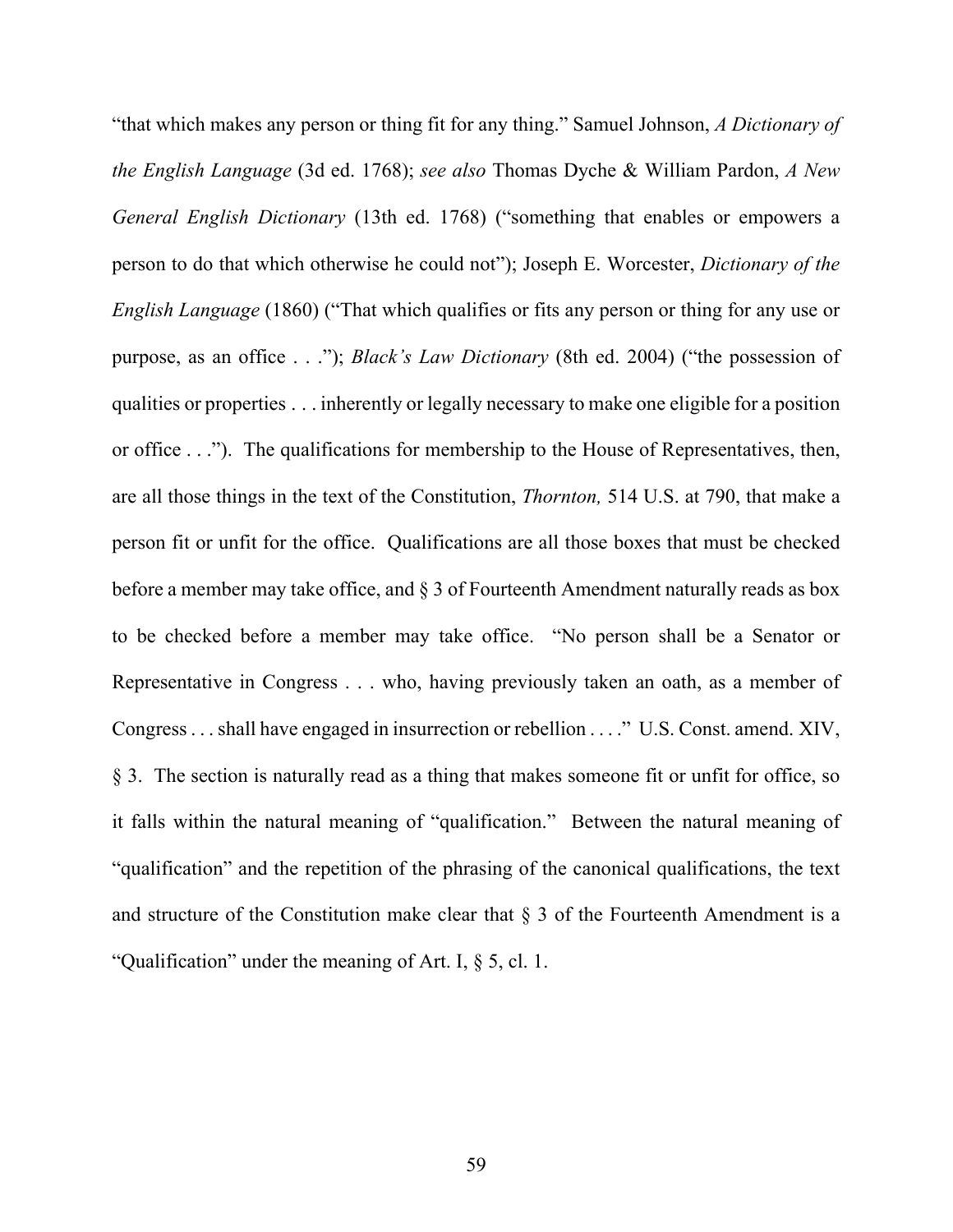Now from the text and structure to the historical backdrop. Because no cases expound on  $\S$  3, we must look elsewhere to understand it.<sup>[16](#page-59-0)</sup> There is a reasonable amount

<span id="page-59-0"></span><sup>16</sup> There are two cases from the 19th century that might, at first blush, illuminate the meaning and application of  $\S$  3, but in the end, they are too confused and confusing to help much. Both cases were presided over by Chief Justice of the United States Salmon P. Chase, but only while he was riding circuit in Virginia. *See* Gerard N. Magliocca, *Amnesty and Section Three of the Fourteenth Amendment*, 36 Const. Comm. 87, 100–08 (2021). The first case was the treason trial of Jefferson Davis. Davis's defense team made the astonishing argument that, because § 3 of the Fourteenth Amendment was a punishment and not a qualification, he could not be convicted for treason under the Fifth Amendment's prohibition on double jeopardy. Dwight J. Davis, *The Legal Travails of Jefferson Davis*, 23 J.S. Legal Hist. 27, 73 (2015). Strangely, it was Chief Justice Chase himself who suggested the idea to Davis's defense team, as it would allow a procedural ruling that might "save Chase from making a decision on the question of whether or not secession is treason." C. Ellen Connally, *The Use of the Fourteenth Amendment by Salmon P. Chase in the Trial of Jefferson Davis*, 42 Akron L. Rev. 1165, 1196 (2009). While Andrew Johnson's pardon of Davis eventually mooted the case, Chief Justice Chase went on the record anyway. He agreed with the defendant's argument that  $\S$  3 was a punishment and that "it executes itself." *In re Davis*, 7 F. Cas. 63, 90 (C.C.D. Va. 1871). "THE CHIEF JUSTICE instructed the reporter to record him as having been of opinion on the disagreement, that the indictment should be quashed, and all further proceedings barred by the effect of the fourteenth amendment to the constitution of the United States." *Id.* at 102.

A holding that  $\S$  3 was a punishment might cut against my interpretation. But in another case around the same time Chase found "that the text was not self-executing in Virginia and—in the absence of congressional action—did not apply to a Black criminal defendant there." Magliocca, *supra*, at 88. In *In re Griffin*, a Black prisoner sought habeas relief, arguing that his conviction was void because the sitting judge had been an insurrectionist. Chase again suggested that "exclusion from office [w]as a punishment," *In re Griffin*, 11 F. Cas. 9, 26 (C.C.D. Va. 1869), but this time he found that § 3 was *not* self-executing, a reversal from his opinion in *Davis*. *Id.* at 26 ("these can only be provided for by congress").

These contradictory holdings, just a few years apart, draw both cases into question and make it hard to trust Chase's interpretation. It might seem that Chase was motivated by Confederate sympathies or some sort of prejudice, as he twisted § 3 one way to help arch-Confederate Jefferson Davis and then twisted it the other to ratify decisions by a former-Confederate judge. But that is probably not right. Chase was appointed by Lincoln and "was one of America's greatest antislavery lawyers, and his record refutes any inference of racial animus." Magliocca, *supra*, at 106. A more likely motive was that Chase was against § 3 for pragmatic reasons. Apparently, Chase had worked vigorously (continued)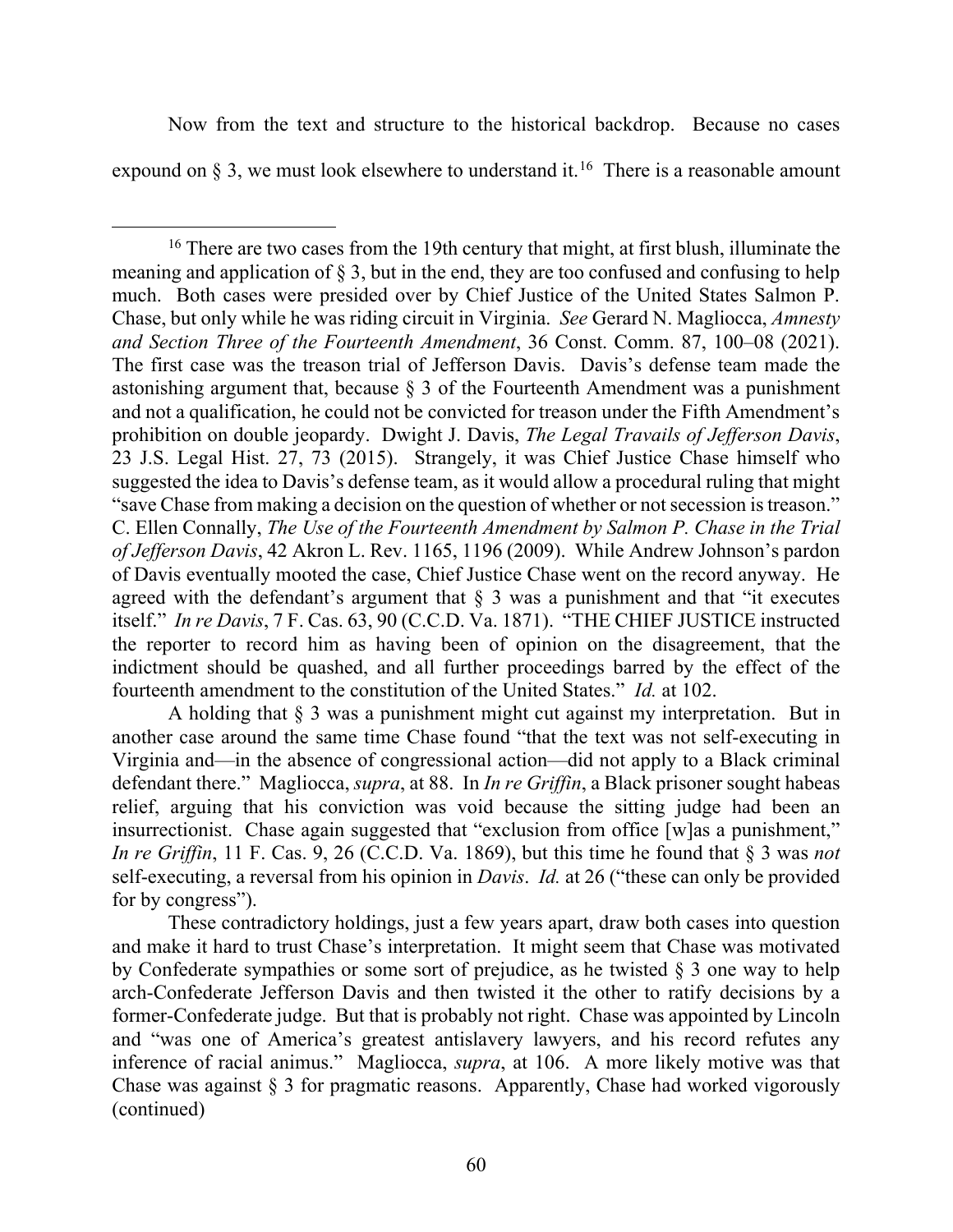of history from congressional practice working through the meaning and application of § 3. That practice reinforces my conclusion that  $\S 3$  is a qualification. I admit that the Supreme Court has not always found congressional practice to be authoritative, *see Powell*, 395 U.S. at 546 ("Had these congressional exclusion precedents been more consistent, their precedential value still would be quite limited."), and I too would never use it as more than supporting evidence. But Congress has acted as if § 3 was a qualification for seating members for more than a century, and that is some evidence for my reading. *See* Jack Maskell, Cong. Rsch. Serv., *Qualifications of Members of Congress* 18–20 (2015).

Let's begin with an Act of July 2, 1862, ch. 127, 12 Stat. 502, which attempted by statute to require that "every person elected or appointed to any office . . . under the government of the United States, shall, before entering upon the duties of such office" take an oath that they have never taken up arms against the government. In short, Congress tried to add a qualification through statute, one that looked a lot like what § 3 would become. And there were a few exclusions done in the name of this statute between the end of the Civil War and the passage of the Fourteenth Amendment. *See* Miles S. Lynch, *Disloyalty & Disqualification: Reconstructing Section 3 of the Fourteenth Amendment*, 30

to keep § 3 out of the Fourteenth Amendment, fearing that it "was too harsh on former Confederate officials," making reunification harder. Connally, *supra*, at 1196 (citing John Niven, *Salmon P. Chase: A Biography* 409 (1995)). Whatever Chief Justice Chase's reasons, I do not take either *Davis* or *Griffin* for much useful background about whether § 3 was a qualification. Because he was acting as a circuit judge, his opinions are not binding on us. So these opinions are only useful as persuasive authority or as evidence of contemporary understanding. Between the shifting legal conclusions, Chase's pragmatic political concerns, and the obvious conflicts of interest, I do not take his discussion as much evidence of broader contemporary understanding. As for persuasiveness, it is unclear to me why the disqualification theory and the punishment theory are mutually exclusive.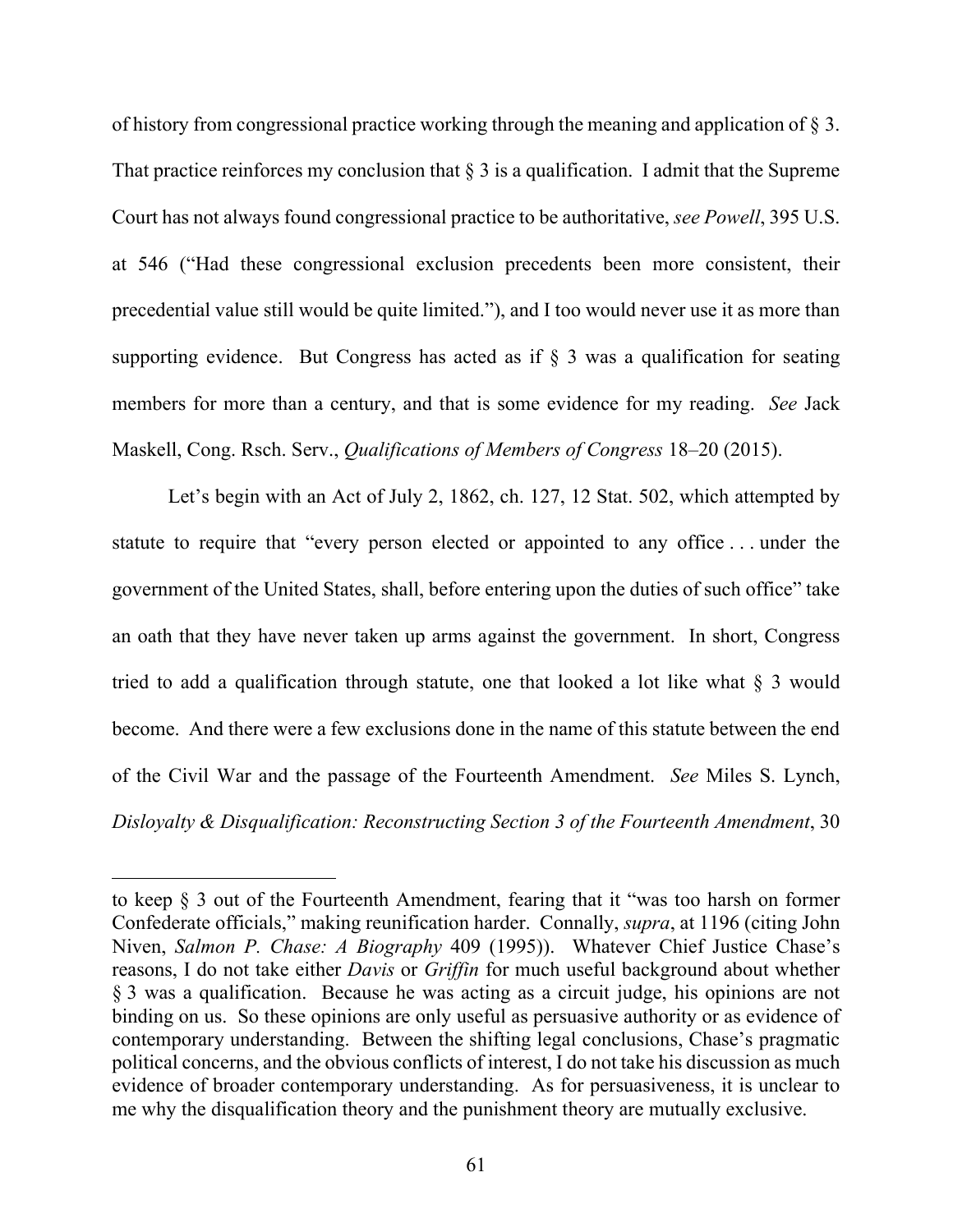Wm. & Mary Bill Rts. J. 153, 196–200 (2021). In early 1868, months before the Fourteenth Amendment was ratified but about two years after it passed Congress, there were expulsions under the statute but debate about whether this was an unconstitutional expansion of the set list of constitutional qualifications. During debate, some House members argued that "the attempt in the act of July 2, 1862, to impose another qualification was in direct conflict with the terms of the original pact." 1 Hind's *Precedents of the House of Representatives* ch. 14, § 449, at 446 (1907). On the other side of the argument, there was worried discussion about the effects of a limited list of qualifications—Confederates might have to be seated, after all. *Id.* at 447. But in the end, the House excluded some Kentucky rebels under the statute anyway, constitutional worries or not. Under modern precedent, that exclusion would be unconstitutional, done as it was just before the ratification of the Fourteenth Amendment and under only statutory authority. Lynch*, supra*, at 198 & n.304 (citing *Powell*, 395 U.S. 486). But still, this is an example, just a few months before § 3 was ratified by the states, of Congress debating the validity of a statutory disqualification about to become enshrined in the Fourteenth Amendment. That historical backdrop suggests that  $\S 3$  was meant to be treated as a disqualification, enforced by Congress before seating members.<sup>[17](#page-61-0)</sup>

<span id="page-61-0"></span><sup>&</sup>lt;sup>17</sup> Of course, our modern understanding that the constitutional qualifications are fixed in the text of the Constitution was not decided until about 100 years later in *Powell*. In the 19th century, there was debate on the matter, so it would have made practical sense to pass an 1862 statute requiring a no-insurrection qualification and then also try to add that qualification to the constitutional text in the Fourteenth Amendment to make it harder to undo later.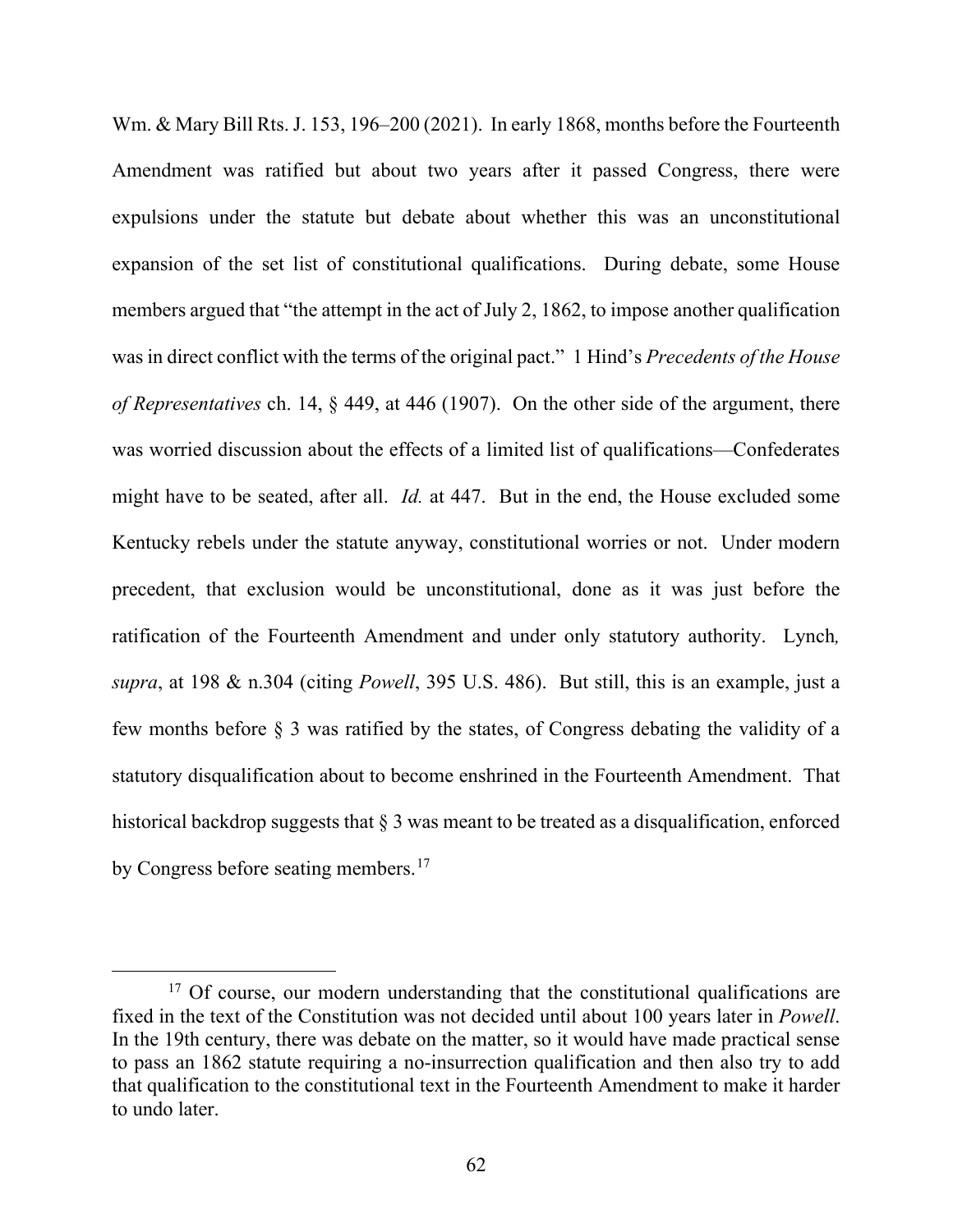And in the first few years after the Fourteenth Amendment's ratification, both the House of Representatives and the Senate considered excluding elected members using § 3 as the vehicle. In 1869, John M. Rice was challenged as "disloyal" under  $\S 3$ . 1 Hind's, *supra*, ch. 14, § 460, at 472. Under the customary House practice, Rice was sworn and conditionally seated, while his qualifications were determined. A majority of the House committee that adjudicated his case found the following: "*Resolved*, That the Hon. John M. Rice is disqualified by the third section of the fourteenth amendment to the Constitution of the United States from holding a seat in Congress." *Id.* at 473. A minority of the committee disagreed with that factual finding, and when the full House debated the question, they overruled the majority's factual finding and seated Rice. No matter the outcome, the House was asking whether Rice was disqualified under § 3.

In 1870, another § 3 question arose around Member-elect Lewis McKenzie. *Id.*  § 462, at 476. It was alleged that McKenzie "was guilty of acts in the early part of the year 1861 which made him ineligible under the third section of the fourteenth article of amendments to the Constitution." *Id.* Lewis was a member of the Virginia legislature before the war and had generally supported "unit[ing] her destiny with the slaveholding States of the South." Lynch, *supra*, at 207 (quoting 1 Hind's, *supra*, ch. 14, § 462, at 477). But Virginia had not yet entered the war when those comments were made, so the committee ultimately found that McKenzie was not ineligible under § 3. 1 Hind's, *supra*, ch. 14, § 462, at 477–78. Again, the House viewed § 3 as an issue of eligibility for office.

The Senate, on the other hand, did more than consider using  $\S$  3: They actually excluded a member-elect based on it. "Zebulon B. Vance was the wartime Governor of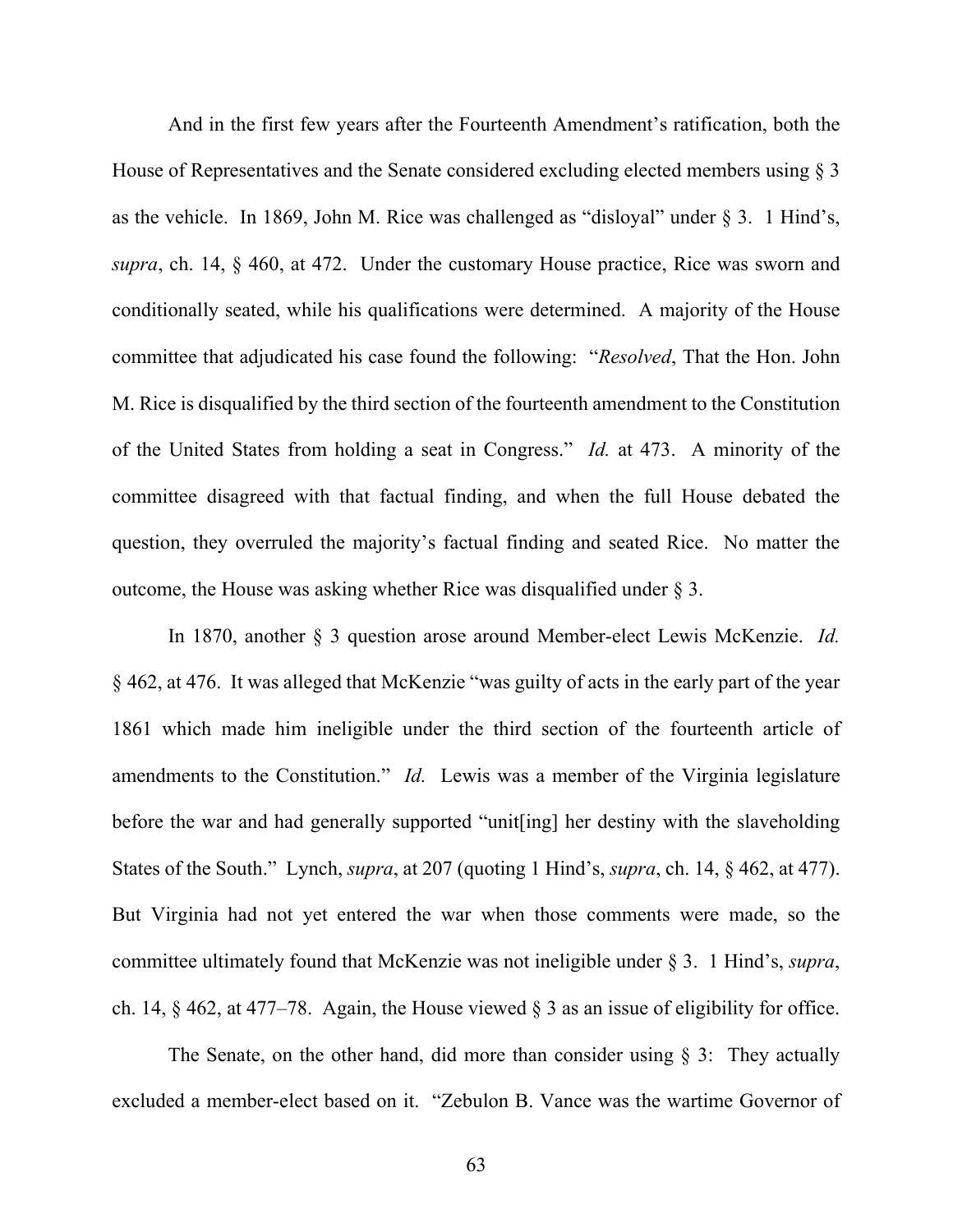North Carolina" and he was elected to the Senate in 1870. Gerard N. Magliocca, *Amnesty and Section Three of the Fourteenth Amendment*, 36 Const. Comm. 87, 110 (2021). He won the seat from "a former brigadier general in the Union army and steadfast Republican" named Joseph C. Abbott. Anne M. Butler & Wendy Wolff, U.S. Senate Hist. Off., *United States Senate: Election, Expulsion and Censure Cases 1793–1990*, at 166 (1995). Abbott challenged Vance's qualifications under § 3, and he made that challenge in the Senate. Vance had served in Congress before joining in North Carolina's efforts in the Civil War, subjecting him to the disabilities of § 3. *Id.* (citing James G. Blaine, *Twenty Years of Congress: From Lincoln to Garfield* 531 n.1 (1886)). The inquiry apparently lasted a whole year. *Id.* Eventually the Senate refused to seat Vance, "and after fruitless efforts to have his disabilities removed, he resigned." Clement Dowd, *Life of Zebulon B. Vance* 218 (1897). Vance eventually did have his  $\S$  3 disability removed and was seated in Congress in 1879 where he served until his death. Magliocca, *supra*, at 111 n.126.<sup>18</sup> But the Vance saga proves that "the Senate accepted the premise that, if it chose, it could have removed the disabilities of Zebulon Vance after his election, a procedure that had been followed for officials elected by several other southern states." Butler & Wolff, *supra*, at 169.

In the early 20th century, Congress twice dealt with  $\S$  3 issues surrounding a socialist candidate from Wisconsin named Victor L. Berger. Berger was an avowed

<span id="page-63-0"></span><sup>&</sup>lt;sup>18</sup> Interestingly, Vance served in the Thirty-fifth and Thirty-sixth Congresses. So he could not have received the general amnesty from the 1872 Amnesty Act, which specifically excluded amnesty for members of that Thirty-sixth Congress. *See* 17 Stat. at 142. I have been unable to find how Vance received that congressional removal of his disability.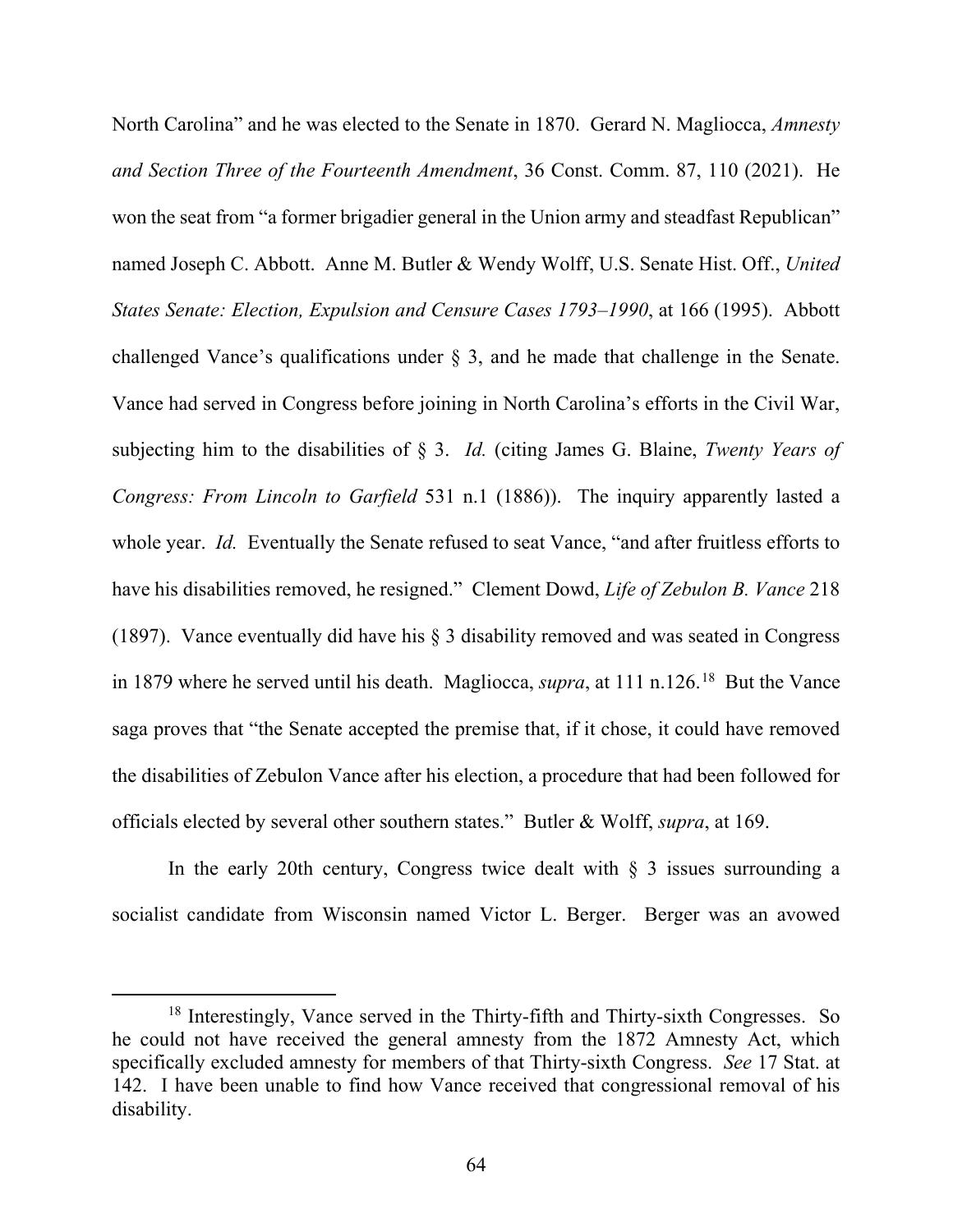socialist who was twice kept from taking his seat in the House of Representatives during the Red Scare. Edward J. Muzik, *Victor L. Berger: Congress and the Red Scare*, 47 Wisc. Mag. of Hist., no. 4, 1964, at 309–18. Berger was elected to the House of Representatives in 1918 in Wisconsin's Fifth District, but he was convicted of conspiracy to obstruct the country's efforts during the Great War just a few months later in January 1919. *Id.* at 310. When Berger presented himself to be seated in May 1919, another member challenged his right to be seated, which led to a trial in the House of his eligibility under  $\S 3.19$  $\S 3.19$ 

During those debates, a House Report noted the following: "[T]here is a fourth qualification prescribed by the Constitution, or rather a fourth prohibition, as the qualifications set forth in the Constitution are put in negative form . . . Section 3 of the fourteenth amendment to the Constitution." 6 Cannon's *Precedents of the House of Representatives* ch. 157, § 56, at 55. In that discussion, there was disagreement about when Congress can exclude members for reasons beyond the textual disqualifications in the Constitution (remember, *Powell* is still fifty years away), but that Congress grounded their decision to exclude Berger in the text of the Constitution:

While there has in the past been some opposition on the part of a small minority to the well established practice of the House of Representatives in excluding unfit persons from membership on the ground that the House has no right to add to the qualifications prescribed in the Constitution, in the present case it is perfectly plain that under the Constitution itself, if the House is satisfied that Representative-elect Berger did give aid or comfort to the enemies of the United States, he is ineligible to a seat in this House, and it is not only the right but the constitutional duty of the House to exclude him.

<span id="page-64-0"></span><sup>&</sup>lt;sup>19</sup> Berger made some of the very same arguments that Representative Cawthorn made to the district court here, that some 19th century congressional enactments had removed the § 3 disability prospectively. Muzik, *supra*, at 312.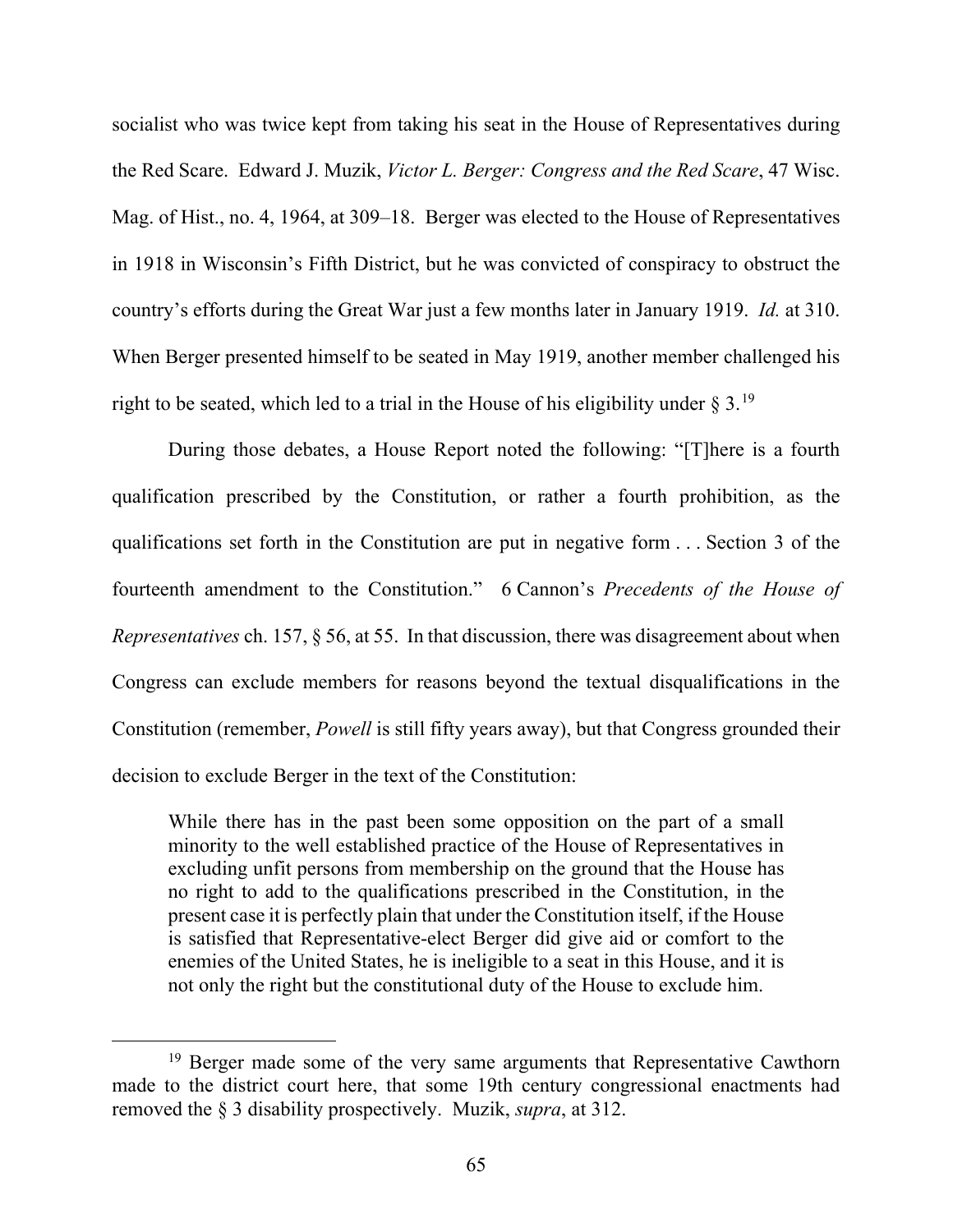*Id.* ch. 157, § 57, at 58.

Berger was disqualified by a vote of 311 to 1. Lynch, *supra*, at 210. A special election was called, Berger won that special election, and again, Berger was denied his seat by Congress. *Id.*[20](#page-65-0) Years later, Berger's criminal conviction was overturned by the Supreme Court. *Berger v. United States*, 255 U.S. 22, 36 (1921). So he ran yet again, won yet again, and was curiously seated by Congress in 1922 with no fuss and without a resolution removing the disability. Lynch, *supra*, at 213.

These congressional debates are messy. I don't mean to suggest otherwise. The members of these Congresses disagreed and often vigorously so. *See, e.g.*, H.R. Rep. 43- 484, at 12 (1874) (views of minority) ("No other qualifications are prescribed in the Constitution," other than age, citizenship, and residency.). And as the *Powell* Court said, congressional practice is "limited" in its precedential value. 395 U.S. at 546. But against this congressional practice, the challengers have not cited, nor have I found, any example of a prior court purporting to determine the § 3 qualifications of a Member of Congress. That historical imbalance tracks my understanding that  $\S 3$  is a political question about the qualifications of Members-elect for office: "Each House"—and only each House—"shall be *the* Judge of Elections, Returns and Qualifications of its own Members." Art. I, § 5, cl. 1 (emphasis added). At the very least, I take this congressional practice as some

<span id="page-65-0"></span><sup>&</sup>lt;sup>20</sup> Wisconsin put Berger on the ballot again, even though he had previously been excluded from Congress under § 3.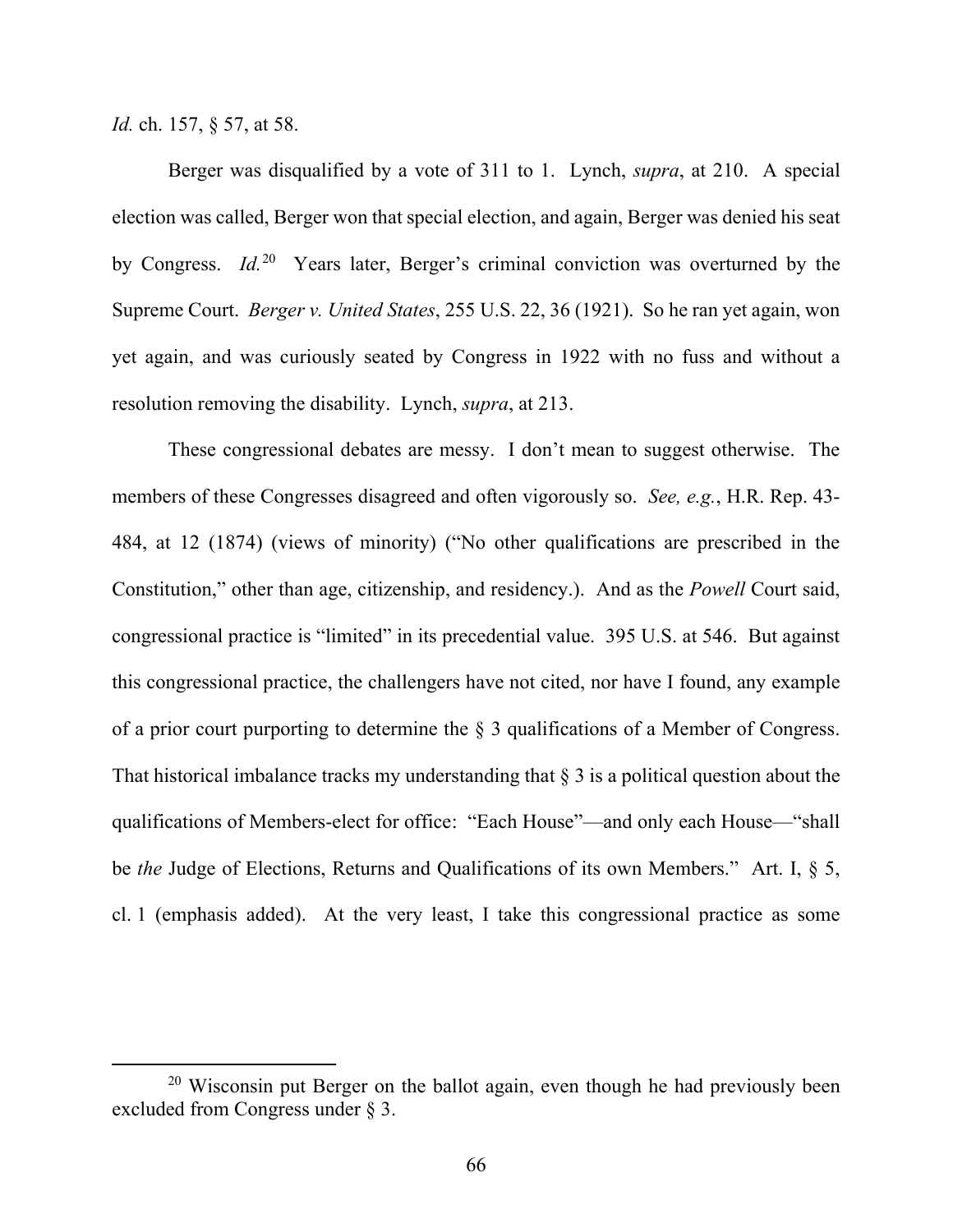persuasive authority that other constitutional interpreters have looked at the text, context, and history of the Constitution and reached the same conclusion as I have here.<sup>[21](#page-66-0)</sup>

Section 3 of the Fourteenth Amendment is a constitutional qualification for members of Congress. Thus, a federal court has no jurisdiction to determine a member's qualifications under § 3.

# **IV. The district court's interpretation of the 1872 Amnesty Act was a "judging" of Representative Cawthorn's qualifications**

To this point, I have shown that Art. I,  $\S$  5, cl. 1 of the Constitution deprives courts of jurisdiction to judge a candidate's qualifications for office under § 3 of the Fourteenth Amendment. To complete the circle of my argument, I now explain why the district court's opinion interpreting the meaning of the 1872 Amnesty Act as applied to Representative Cawthorn was necessarily a judging of his qualifications that falls into the jurisdictional restriction in Art. I, § 5, cl. 1.

<span id="page-66-0"></span> $21$  The challengers have argued here that it would be odd for Congress to be the sole arbiter of the § 3 issue when Congress readmitted North Carolina to the Union after the Civil War by an Act explicitly requiring the State to exclude insurrectionists from office. *See* An Act to admit the States of North Carolina, South Carolina, Louisiana, Georgia, Alabama, and Florida, to Representation in Congress, ch. 70, § 3, 15 Stat. 73, at 74 (June 25, 1868). That Act reads: "[N]o person prohibited from holding office under the United States, or under any State, by section three of the proposed amendment to the Constitution of the United States, known as article fourteen, shall be deemed eligible to any office in either of said States, unless relieved from disability as provided in said amendment." The challengers suggest that it would be strange for Congress to be the sole judge of the qualifications of candidates for office when it required North Carolina to hold insurrectionists ineligible for office. But this argument will not do. The Act focuses on state offices—"any office in either of said States"—not federal offices. So it would be strange to read this language about what states can do with their comptrollers and their sheriffs as evidence that Congress somehow intended to give up the power to determine the qualifications its own membership. Elephants and mouseholes.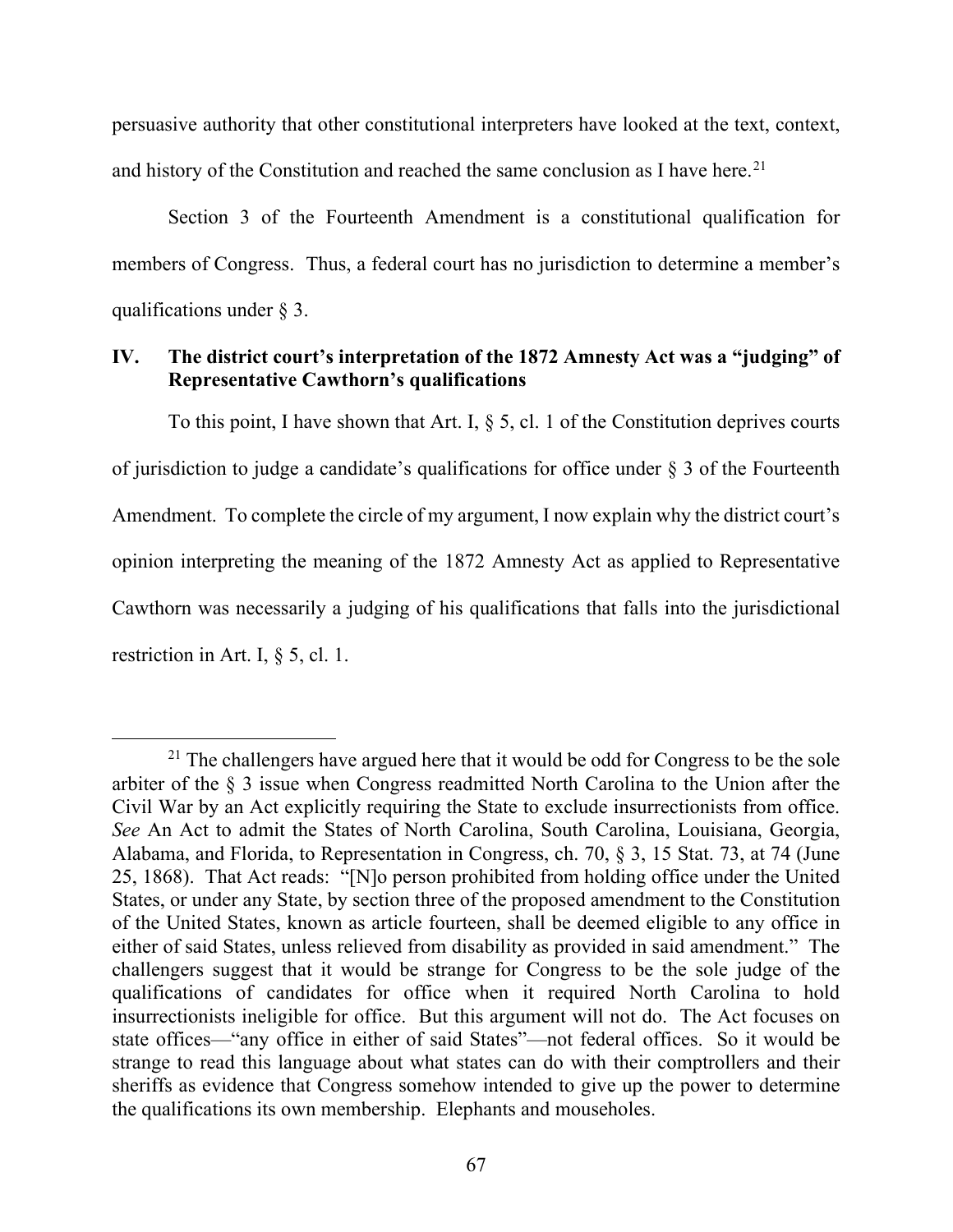Representative Cawthorn's claims under the 1872 Amnesty Act fall into the "scope of the textual commitment to the House to judge the qualifications of members." *Powell*, 395 U.S. at 519 n.40. In the words of Justice Douglas, this is a "contest . . . over whether an elected official meets the 'qualifications' of the Constitution." *Id.* at 552 (Douglas, J., concurring). The parties are contesting whether Representative Cawthorn meets the requirements of  $\S$  3 and that contest is covered by Art. I,  $\S$  5, cl. 1's commitment of this issue to the House. Admittedly, this issue is complicated by the fact that Representative Cawthorn called on the district court to interpret a statute, the 1872 Amnesty Act. He has not outright asked the district court to declare him qualified under § 3. *See* Maj. Op. 20. But the inevitable effect of any interpretation of the 1872 Amnesty Act here is to say what Representative Cawthorn's qualifications are, which amounts to an impermissible "judging" under Art. I,  $\S$  5, cl. 1.

It's useful to start by looking at what the district court did here. The district court's opinion determines the category of people benefited by the 1872 Amnesty Act and determines that Representative Cawthorn is among that group. The opinion then outlines potential exceptions from the benefit and determines that Representative Cawthorn does not fit those exceptions. And the opinion ends by concluding that the state board cannot "determine Plaintiff's qualifications" because the 1872 Amnesty Act has already answered that question, implying that the question of Cawthorn's qualifications has been definitively answered by the Act. In doing all that, the court "determine[d] facts and appl[ied] the appropriate rules of law," *Barry*, 279 U.S. at 613, a classic act of judging. All that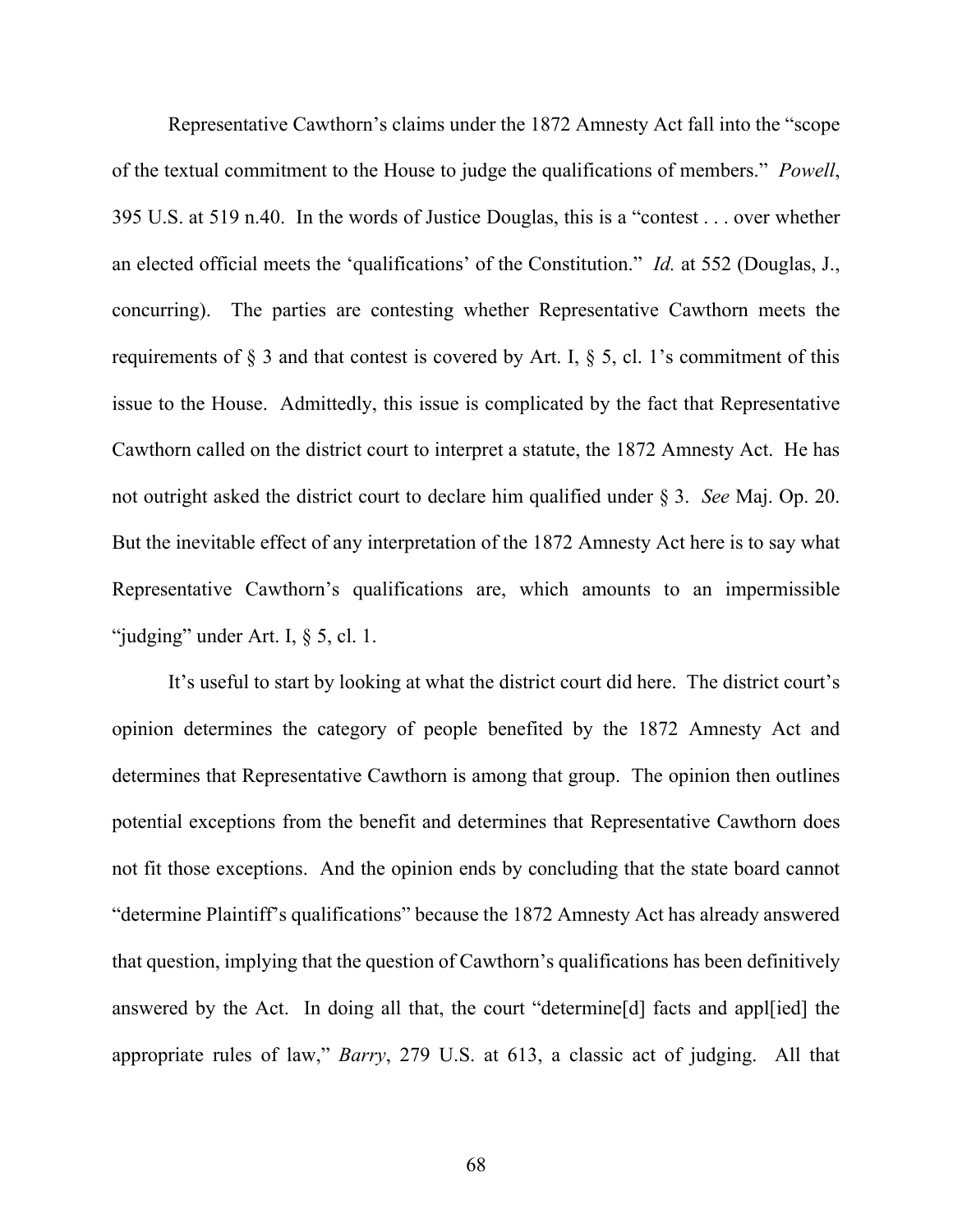amounted to a judging of Representative Cawthorn's qualifications under § 3, which falls into the jurisdictional bar of Art. I, § 5, cl. 1.

With that said, the district court did what courts do around the country every day interpret a statute. As the majority rightly says, statutory interpretation is the "bread-andbutter of judicial work." Maj. Op. 20. And in *Zivotofsky*, the Supreme Court held that deciding whether one party's interpretation of the statute is correct "is a familiar judicial exercise," that is less likely to be displaced by the political-question doctrine. 566 U.S. at 196. Deciding whether a statute is constitutional is also right in the judiciary's wheelhouse. *Id.* When a court is being asked to decide a question of interpretation—even where that question interacts with or otherwise affects a political question—the court is usually not deprived of jurisdiction. I concede that is true in the mine run of cases, but it is not true here.

"[I]n order to evaluate whether a case presents a political question, a court must first identify with precision the issue it is being asked to decide." *Id.* at 208–09 (Sotomayor, J., concurring). Precise framing of the question is crucial to determining whether something is inside or outside the area reserved for the sole jurisdiction of the designated political branch. If the question is simply whether a statute is constitutional, courts will not be barred from answering that familiar question.<sup>22</sup> But as Justice Sotomayor lays out in her

<span id="page-68-0"></span> $22$  To reiterate, I do not decide whether Representative Cawthorn's challenge to the constitutionality of North Carolina's statutory structure under Art. I, § 5, cl. 1 is a political question. Count III is not before this court yet. The determination of whether North Carolina's statutory scheme violates Art. I, § 5, cl. 1 has not yet been addressed by the district court and may well be within the power of federal courts. *See Powell*, 395 U.S. at (continued)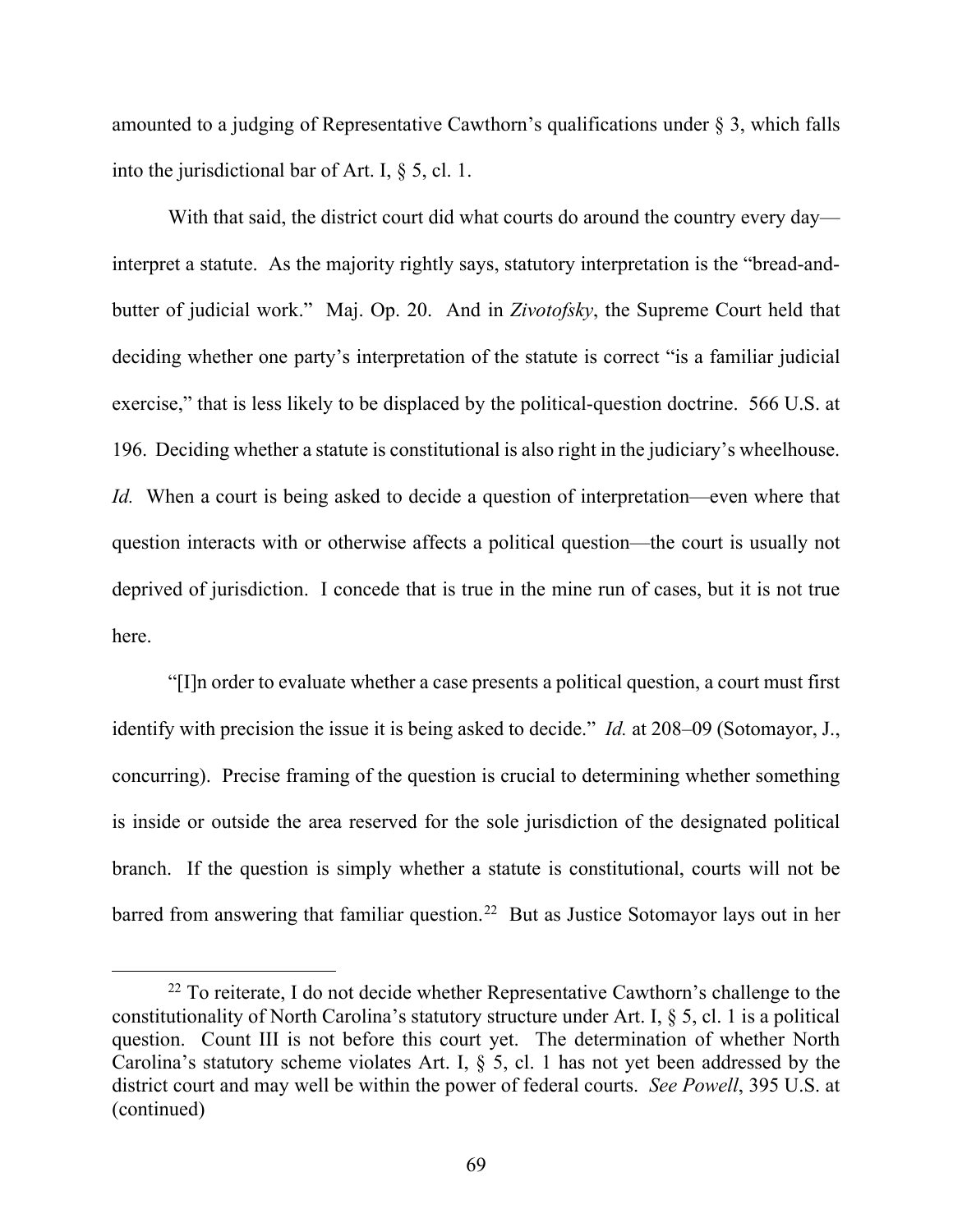*Zivotofsky* concurrence, a "statute could give rise to a political question." *Id.* She offers a hypothetical statute "purporting to award financial relief to those improperly 'tried' of impeachment offenses." *Id.* at 209. That statute would ask courts to answer the very political question the Supreme Court refused to answer in *Nixon*: what "try" means in the Impeachment Clause. So while statutory claims are less likely to raise political questions, they are not exempt from the doctrine.

With full understanding that examples of the political-question doctrine are rare and that the doctrine's application to a statute is even rarer, the 1872 Amnesty Act is that rare case that requires a court to resolve a political question—the qualifications of the members of Congress. As I have said, any attempt by the district court or by this court to determine the effect of the Act as applied to Representative Cawthorn would have to be a judging of his constitutional qualifications for office. All the Act does is purport to remove the  $\S$  3 disability from a certain group of people; it is the real-life example of Justice Sotomayor's hypothetical, a statute that codifies a political question committed to Congress. And Representative Cawthorn is asking the district court to determine the effect of that Act on his qualifications. Representative Cawthorn is not asking the court to consider the constitutionality of the statute as in *Zivotofsky*; he asks the court to say what the Act means for him. *See* Compl.17 ("the 1872 Act removed the ability to apply Section Three to Rep. Cawthorn"). Nor does Representative Cawthorn ask the Court to determine whether the Act somehow changed the list of constitutional qualifications. *See id.* at 16 (conceding that

<sup>519</sup> n.40. I only discuss the narrow question of whether the district court may judge Representative Cawthorn's qualifications by way of interpreting the 1872 Amnesty Act.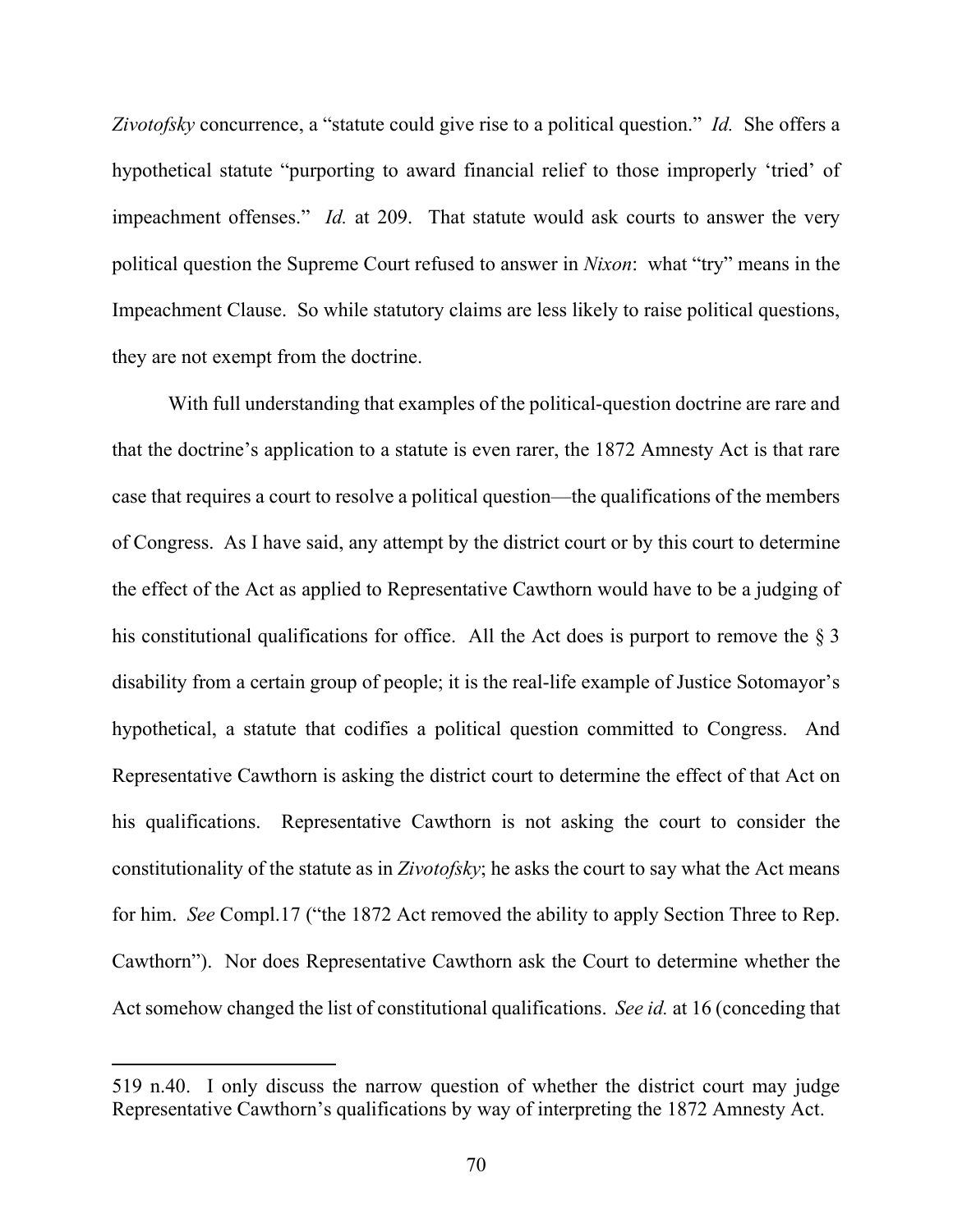the 1872 Amnesty Act did not "repeal" § 3). Representative Cawthorn's Complaint instead argues that the 1872 Amnesty Act "removed the ability to apply Section Three" to him. *Id.*  at 17. Resolving the meaning of the Act for Representative Cawthorn's case would require us to determine whether any § 3 disability has been removed from him, which reaches beyond our jurisdiction into a political question, statutory interpretation or not.

As above, it also helps to take a step back and consider this issue under more mundane jurisdictional principles. It is, in fact, not that rare for a statute itself to provide a "textually demonstrable commitment" of an issue to another branch through something like a jurisdiction-stripping provision. When Congress itself says in a statute that courts have no jurisdiction over some question committed to another branch, that means we don't have jurisdiction, even when the question would involve statutory interpretation. *See, e.g.*, *Patel v. Garland*, No. 20-979, 2022 WL 1528346 (U.S. May 16, 2022) (discussing 8 U.S.C.  $\S 1252(a)(2)(B)(i)$ , which takes away federal courts' jurisdiction to review the executive's factual determinations in relief-from-removal proceedings under § 1255). The *Zivotofsky*  court is surely right that it is rarer for a court to be deprived of jurisdiction to interpret a statute when the bar on jurisdiction comes from outside the statute and instead from the Constitution. The Constitution seldom deprives federal courts of the ability to hear federal questions. But this case is just such an example. The Act here directly invokes the last sentence of § 3 of the Fourteenth Amendment, an area which is, as I have explained, left for the sole review of each House of Congress. Beyond simply referencing § 3, the Act quotes the language of § 3, it notes that it has met the appropriate vote threshold required by § 3 ("two-thirds of each house concurring therein"), and it calls itself "An Act to remove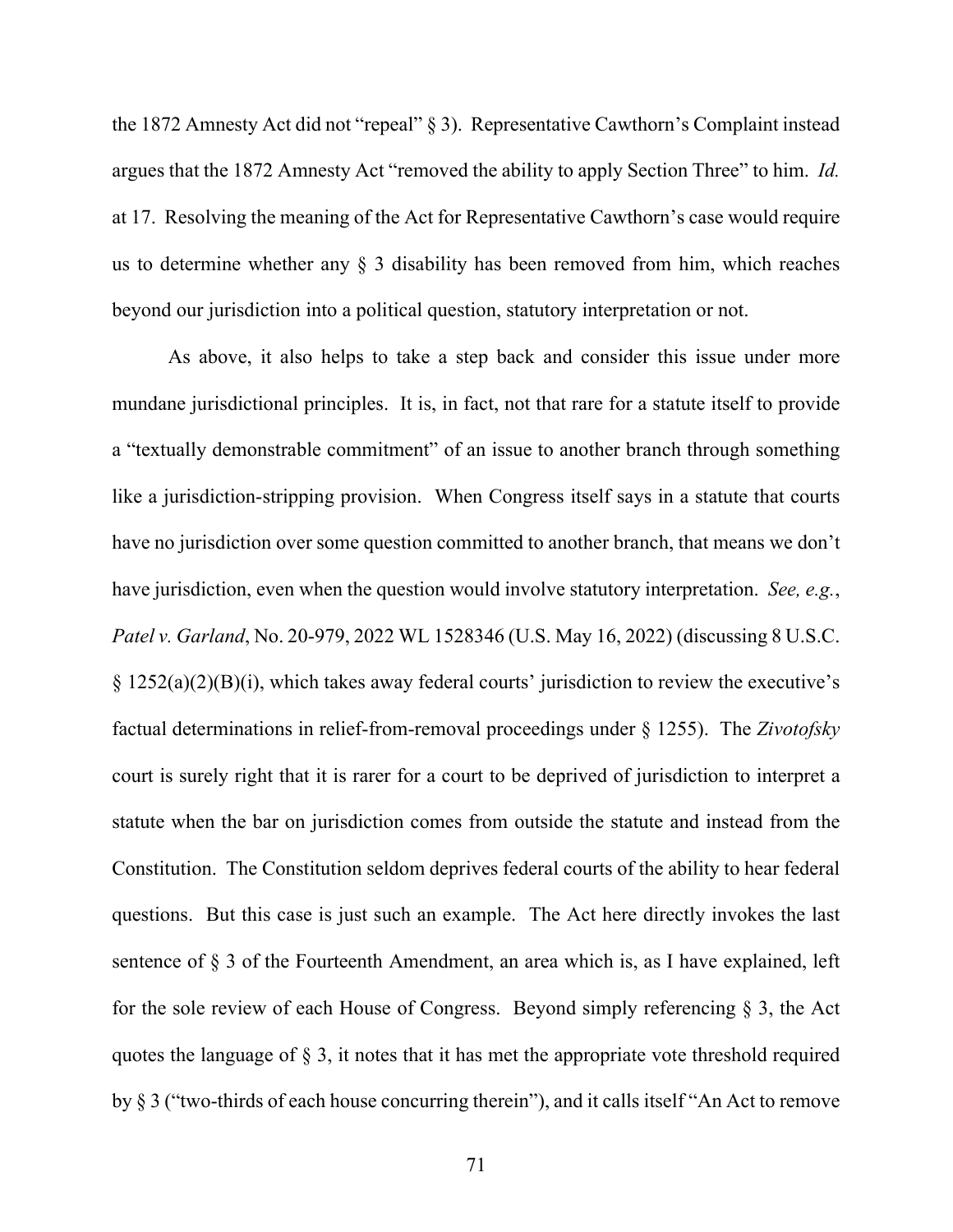the political Disabilities imposed by the fourteenth Article of the Amendments of the Constitution of the United States." 17 Stat. 142. Representative Cawthorn asks us to answer a question over which only the House of Representatives has jurisdiction, the qualifications of a House Member.

The majority makes one other argument along these lines that needs answering. The majority tries to split up the issues: "the question before us is: *Regardless* of whether Section 3 would otherwise disqualify Representative Cawthorn, does the 1872 Amnesty Act nevertheless authorize him to serve?" Maj. Op. 20. Perhaps there are two separable issues here—disqualification under § 3 and, as the majority puts it, authorization to serve under the Act. But that can't be. Judging whether the Act "nevertheless authorize[s] him to serve" is by definition judging his qualifications. Determining whether a disqualification was later removed is no less a judging than determining whether the disqualification attached in the first place. And anyway, the "authorization" framing muddles the issue. By the express terms of  $\S$  3, there are two ways to avoid disqualification: (1) don't rebel or give comfort to the enemy in the first place or, if you can't manage that, (2) get Congress to vote by a 2/3 majority to remove your disability. The only thing that could "nevertheless authorize him to serve" is if Congress had removed the disability—in other words if he had satisfied one of the possible ways to meet the  $\S$  3 requirement. That is a determination for Congress to make, and for Congress *alone* to make. Not us. Not the district court.

\* \* \* \*

The only actor in our American constitutional system that can judge the qualifications of members of the House of Representatives is the House of Representatives